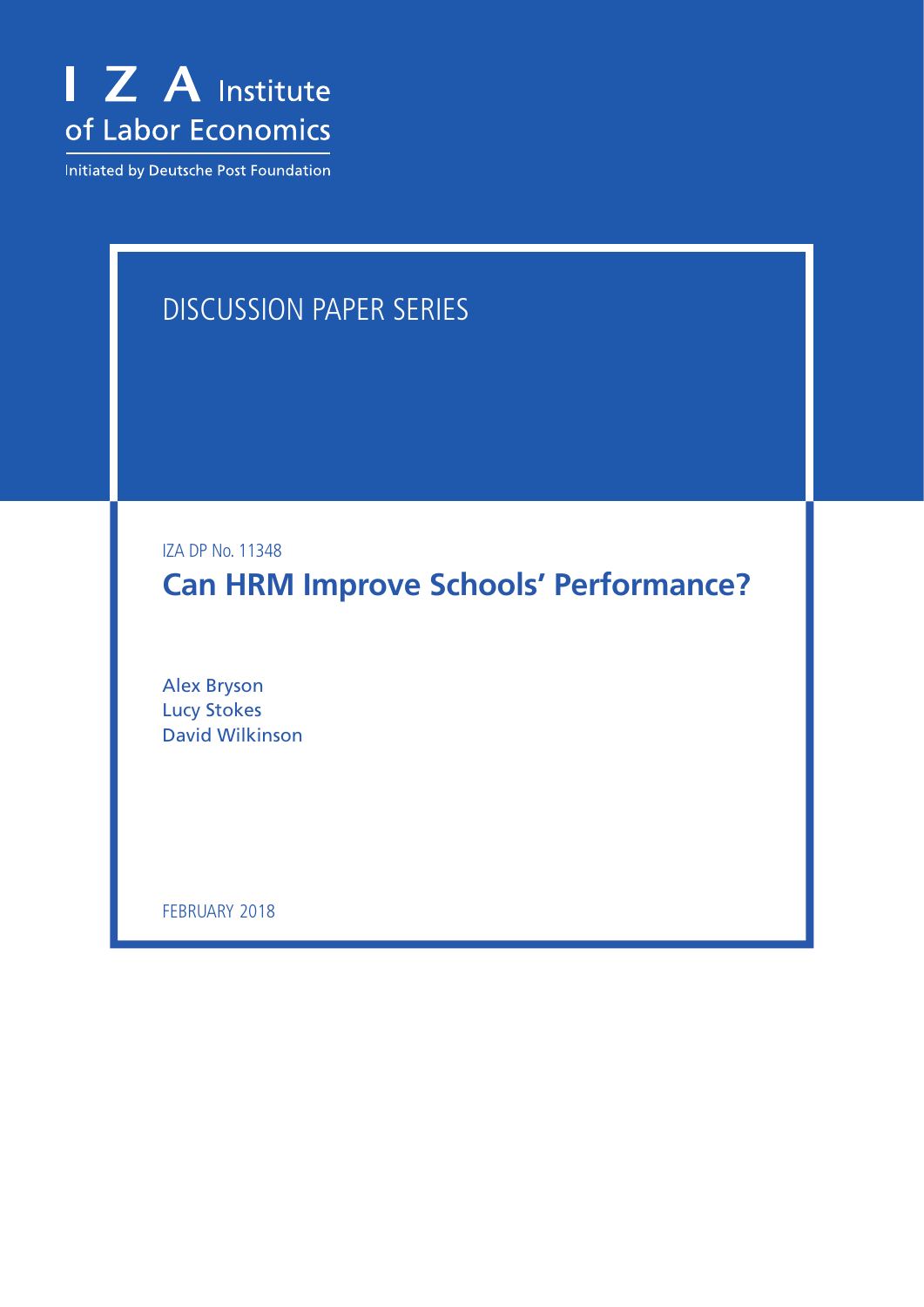

Initiated by Deutsche Post Foundation

# DISCUSSION PAPER SERIES IZA DP No. 11348 **Can HRM Improve Schools' Performance?** FEBRUARY 2018 **Alex Bryson** *University College London, NIESR and IZA* **Lucy Stokes** *NIESR* **David Wilkinson** *University College London and NIESR*

Any opinions expressed in this paper are those of the author(s) and not those of IZA. Research published in this series may include views on policy, but IZA takes no institutional policy positions. The IZA research network is committed to the IZA Guiding Principles of Research Integrity.

The IZA Institute of Labor Economics is an independent economic research institute that conducts research in labor economics and offers evidence-based policy advice on labor market issues. Supported by the Deutsche Post Foundation, IZA runs the world's largest network of economists, whose research aims to provide answers to the global labor market challenges of our time. Our key objective is to build bridges between academic research, policymakers and society.

IZA Discussion Papers often represent preliminary work and are circulated to encourage discussion. Citation of such a paper should account for its provisional character. A revised version may be available directly from the author.

|                                                    | IZA – Institute of Labor Economics                   |             |
|----------------------------------------------------|------------------------------------------------------|-------------|
| Schaumburg-Lippe-Straße 5–9<br>53113 Bonn, Germany | Phone: +49-228-3894-0<br>Email: publications@iza.org | www.iza.org |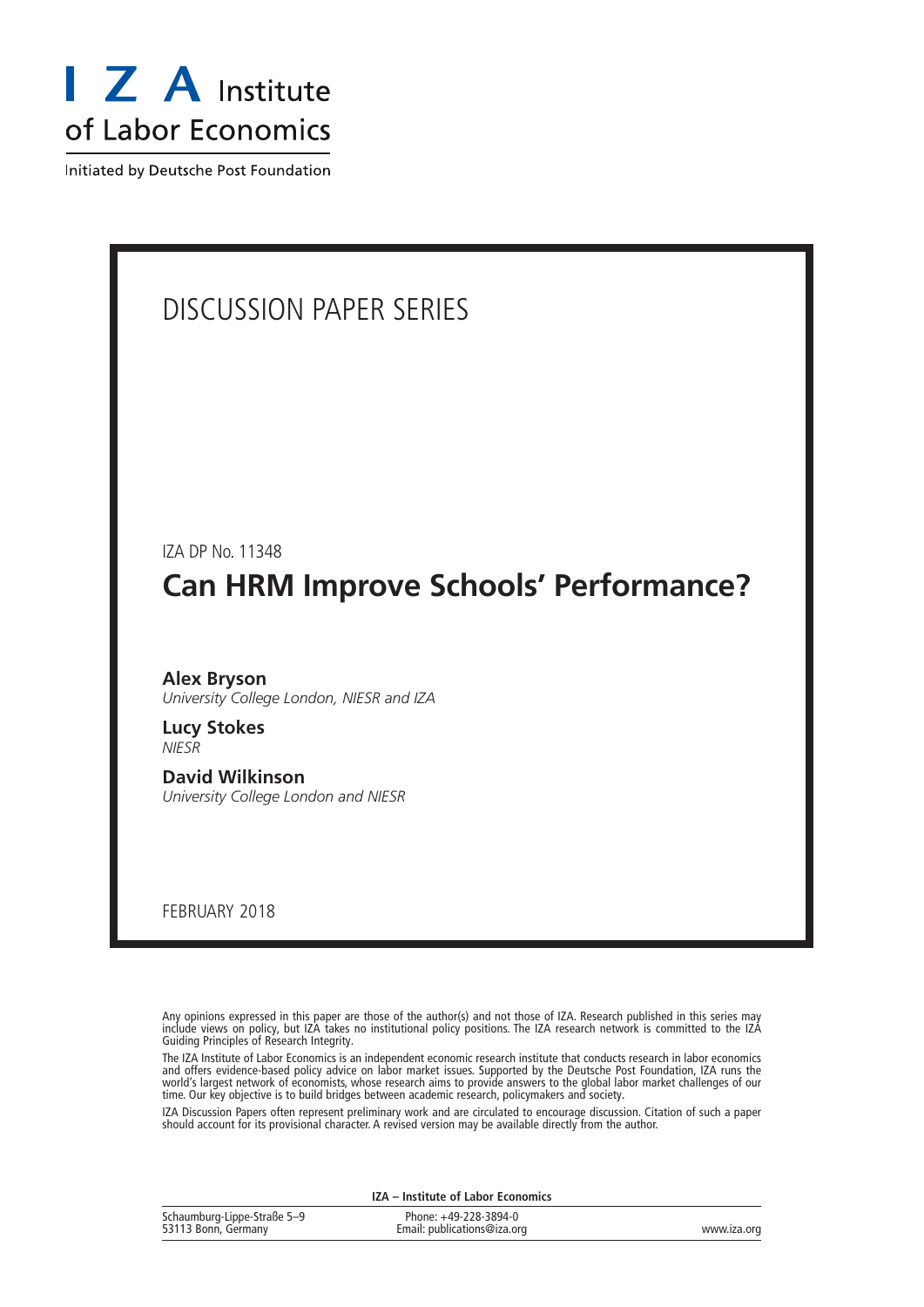# ABSTRACT

## **Can HRM Improve Schools' Performance?\***

Evidence on schools' performance is confined to comparisons across schools, usually based on value-added measures. We adopt an alternative approach comparing schools to observationally equivalent workplaces in the rest of the British economy using measures of workplace performance that are common across all workplaces. We focus on the role played by management practices in explaining differences in the performance of schools versus other workplaces, and performance across the schools' sector. We find intensive use of HRM practices is correlated with substantial improvement in workplace performance, both among schools and other workplaces. However, the types of practices that improve school performance are different from those that improve performance elsewhere in the economy. Furthermore, in contrast to the linear returns to HRM intensity in most workplaces, improvements in schools' performance are an increasing function of HRM intensity.

### **JEL Classification:** I21

**Keywords:** school performance, human resource management, matching, first differences

### **Corresponding author:** Alex Bryson Department of Social Science University College London Gower Street London WC1E 6BT United Kingdom E-mail: a.bryson@ucl.ac.uk

<sup>\*</sup> We thank the Nuffield Foundation (grant EDU/41926) for funding. We also thank Simon Burgess, Fran-cis Green and seminar participants at the University of Pisa for valuable comments. The authors acknowledge the Department for Business, Energy and Industrial Strategy, the Economic and Social Research Council, the Advisory, Conciliation and Arbitration Service and the National Institute of Economic and Social Research as the originators of the Workplace Employee Relations Survey data, and the Data Archive at the University of Essex as the distributor of the data. All errors and omissions remain the sole responsibility of the authors.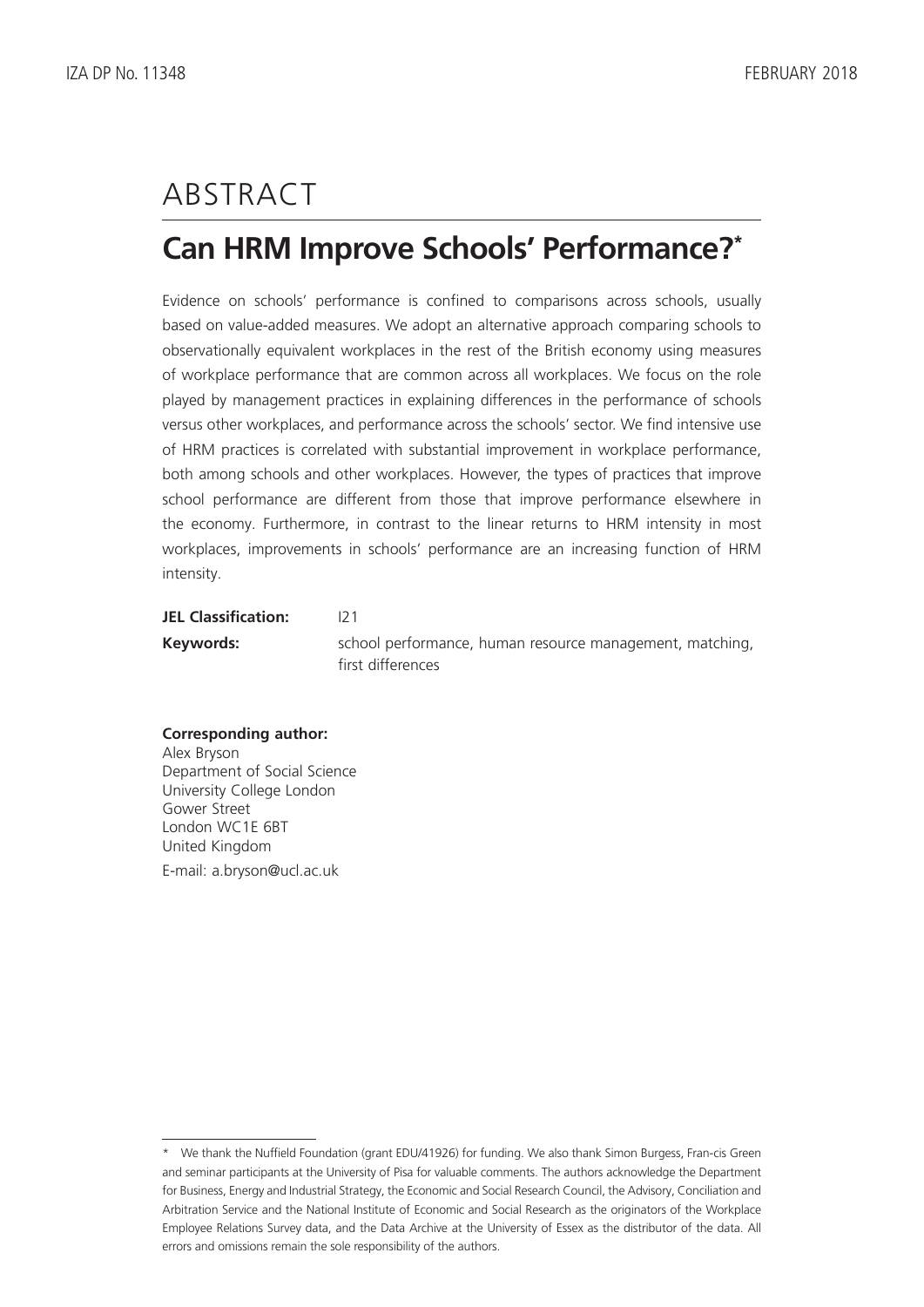#### **1. INTRODUCTION**

In recent decades, a large literature has emerged devoted to identifying factors explaining variance in schools' performance, as indicated by their ability to improve pupil attainment, which is usually measured in terms of improvements in pupils' academic achievements since joining the school (value added). The literature has focused on factors amenable to government action, such as class size, teacher quality, teachers' salaries, pedagogic techniques, the nutritional intake of students and school resources. The broader economic literature on factors affecting workplace and firm performance has investigated a wide range of capital and labour inputs standard in the production function literature but, in part motivated by remarkable within-industry variance in performance, the factors under consideration have been extended to include managerial practices, leadership skills and corporate governance. In these literatures analysts tend to focus on profitability or performance metrics such as sales growth which are applicable across much of the for-profit sector.

We contribute to the literature on schools' performance by comparing them with the performance of other workplaces in Britain using an index combining their financial performance, labour productivity and quality of their services provided. The comparisons control for potential confounding factors using regression, matching and panel estimation techniques. First, we establish whether there are differences in the performance of schools relative to other observationally equivalent workplaces, and whether these persist over time, having conditioned on workplace traits which are plausibly exogenous, such as their size and workforce composition. Second, we focus on the choices schools and other workplaces make in terms of the managerial practices they adopt and their style of management. We investigate how schools differ from other workplaces in terms of the managerial practices they deploy and the intensity of their Human Resource Management (HRM) systems. Third, we establish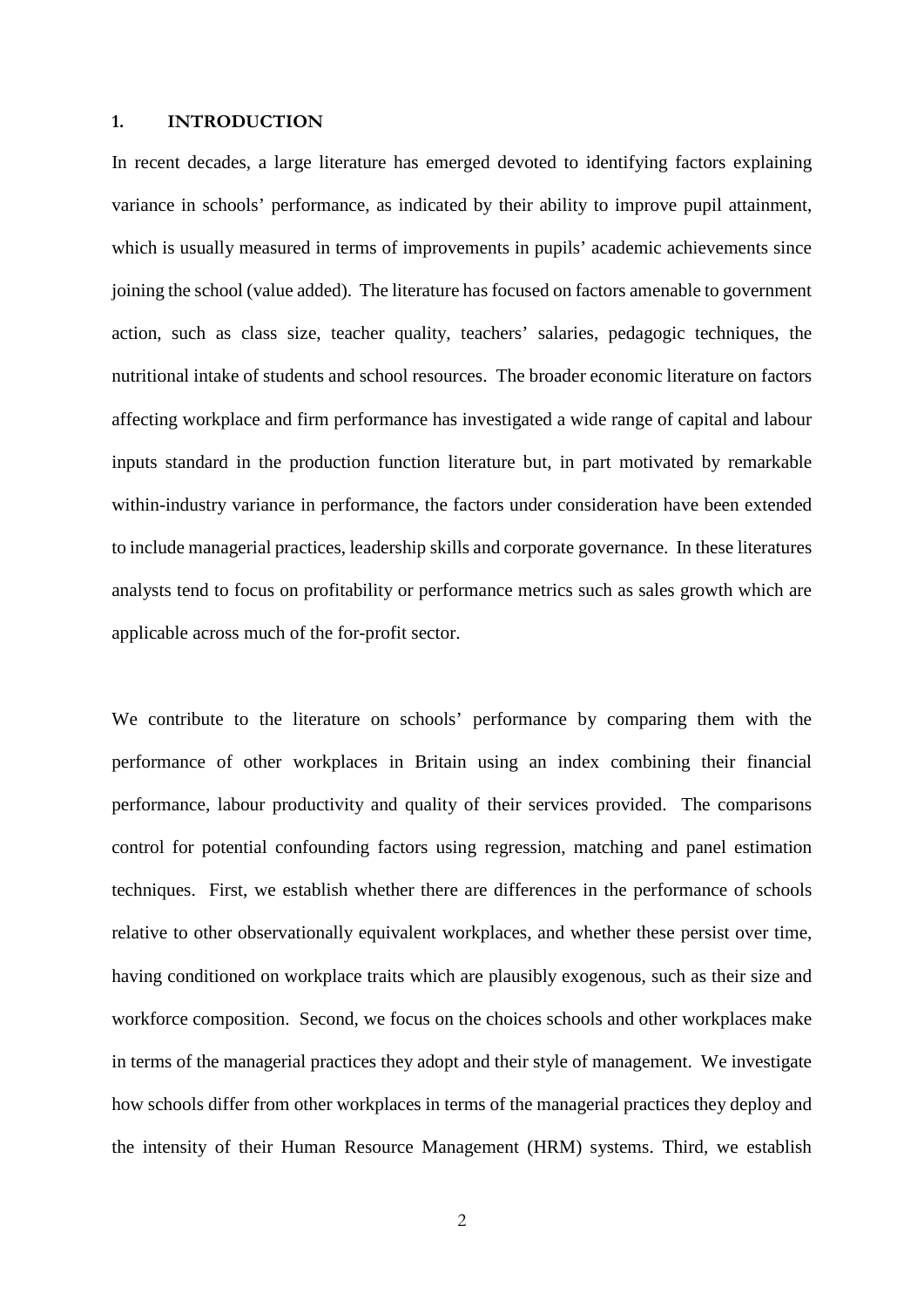whether specific HRM practices and overall HRM intensity measures relate to school performance and the performance of other workplaces.

We find intensive use of HRM practices is correlated with substantial improvement in workplace performance, both among schools and other workplaces. However, the types of practices that improve school performance are different from those that improve performance elsewhere in the economy. Furthermore, in contrast to the linear returns to HRM intensity in most workplaces, improvements in schools' performance are an increasing function of HRM intensity.

The remainder of the paper is organized as follows. In Section Two we review the literature on school performance briefly before focusing on the literature exploring links between managerial practices and performance, and identify hypotheses to be tested in the data. In Section Three we present the data and our estimation techniques before presenting our results in Section Four and concluding in Section Five.

### 2. LITERATURE AND HYPOTHESES

A burgeoning literature examines attributes that may be linked to schools' performance, as indicated by their ability to improve pupil attainment. School performance is usually measured in terms of improvements in pupils' academic achievements since joining the school. Accurately identifying which schools are performing better than others matters, not only because government wishes to maximise the value of schooling to pupils but also because, in many countries schools are ranked on performance metrics and parents and pupils seek to choose between schools based on their relative merits. Countries are also judged on the relative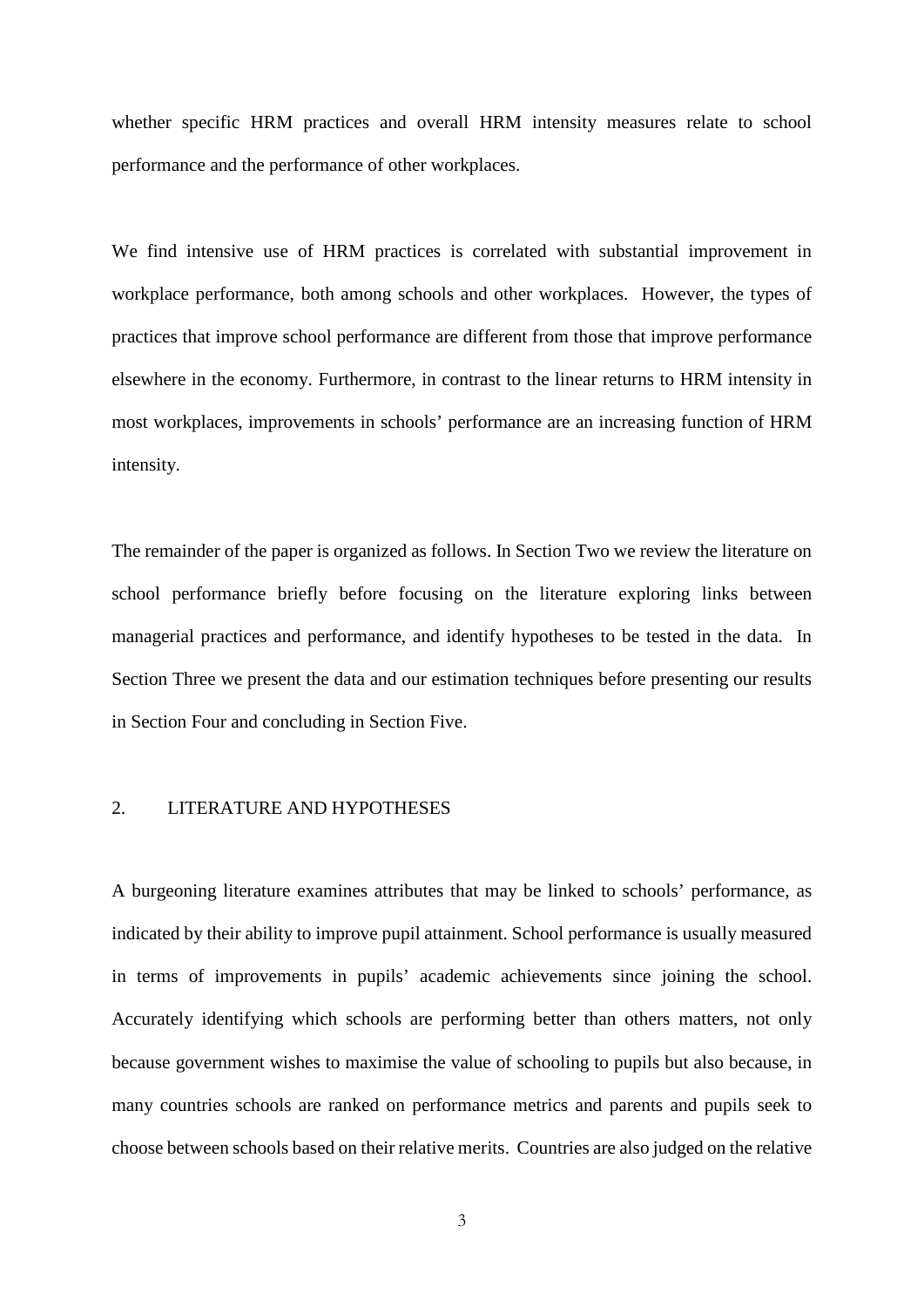quality of their education systems using metrics that are harmonised across countries, such as PISA (Programme for International Student Assessment) scores (Jerrim, 2016).

The schools' literature focuses on factors amenable to government action, such as class size (Jepsen, 2015), school resources (Jackson et al., 2016), teachers' salaries (Dolton and Marcenaro-Gutierrez, 2011), the nutritional intake of students (Anderson et al., 2017), pedagogic techniques (Machin and McNally, 2008), teacher quality (Slater et al., 2012) and school governance arrangements (Eyles and Machin, 2015). However, this literature has been divorced somewhat from the wider literature on firm and workplace performance which has investigated the role played by a broader range of capital and labour inputs which augment the standard production function. This wider economics literature is motivated by remarkable within-industry variance in performance, even in very narrowly defined markets and industrial sectors (Syverson, 2011). Recently analysts have focused on choices made by firms in relation to factors such as managerial practices (Bloom et al., 2014), leadership skills (Besley et al., 2011) and corporate governance (Bhagat and Bolton, 2008). In these literatures analysts tend to focus on profitability or performance metrics such as sales growth which are applicable across much of the for-profit sector.

The literature on management tends to find positive associations between the number of what they term "structured" management practices deployed and a range of economic outcomes such as higher profitability, improved labour productivity and lower closure rates (Bloom et al., 2017). Bloom et al. (2017) argue that this link is plausibly causal and, using a range of quasiexperimental methods, find support for this proposition among manufacturing establishments in the United States. They demonstrate that there is substantial variance in the number of practices deployed across manufacturing plants, even among those belonging to the same firm,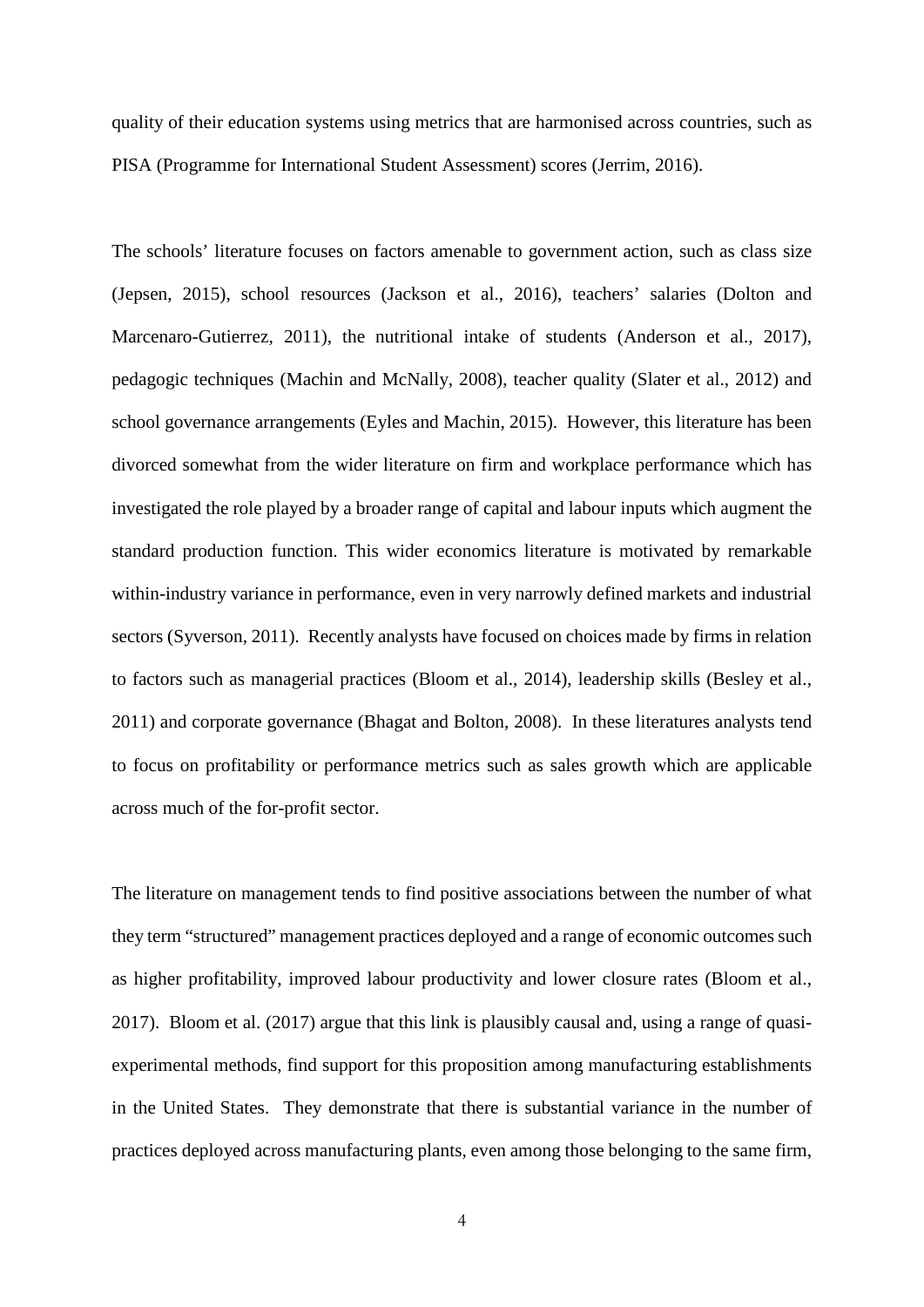and that around a third of the dispersion in these practices is linked to a combination of competition, business environment, the available supply of human capital, and learning from the most productive workplaces in the locality. Bloom et al. (2017) focus their attention on practices relating to worker monitoring, targets, and incentives, but other studies using a broader array of management practices have also found positive independent associations between the intensity with which management deploy practices and workplace or firm performance (Appelbaum et al., 2000).

In a related literature, White and Bryson (2016) and Bryson and White (2013) find the association between the use of management practices and employee job attitudes that are conducive to improved workplace performance is curvilinear, with low-intensity use of management practices lowering employee commitment and satisfaction, whereas intensive use is linked to improved job attitudes. They argue that their finding is consistent with Bowen and Ostroff's (2004: 206) contention that management practice systems perform a "symbolic or signalling function" requiring an intensive system to alter employee behaviours and performance". The u-shaped association between management practice intensity and job attitudes like organizational commitment and job satisfaction is consistent, they argue, with employers signalling insincerity in their use of high-performance practices until they reach a threshold of intensive usage.

This literature begs the question as to whether the management practices often viewed as optimal for profit-maximising firms might have similar beneficial effects in the not-for-profit sector. Underlying the practice intensity metric used to identify good quality management in Bloom et al. (2017) is the assumption that the types of management practices they focus on would be beneficial to any organization choosing to adopt them and that the returns to their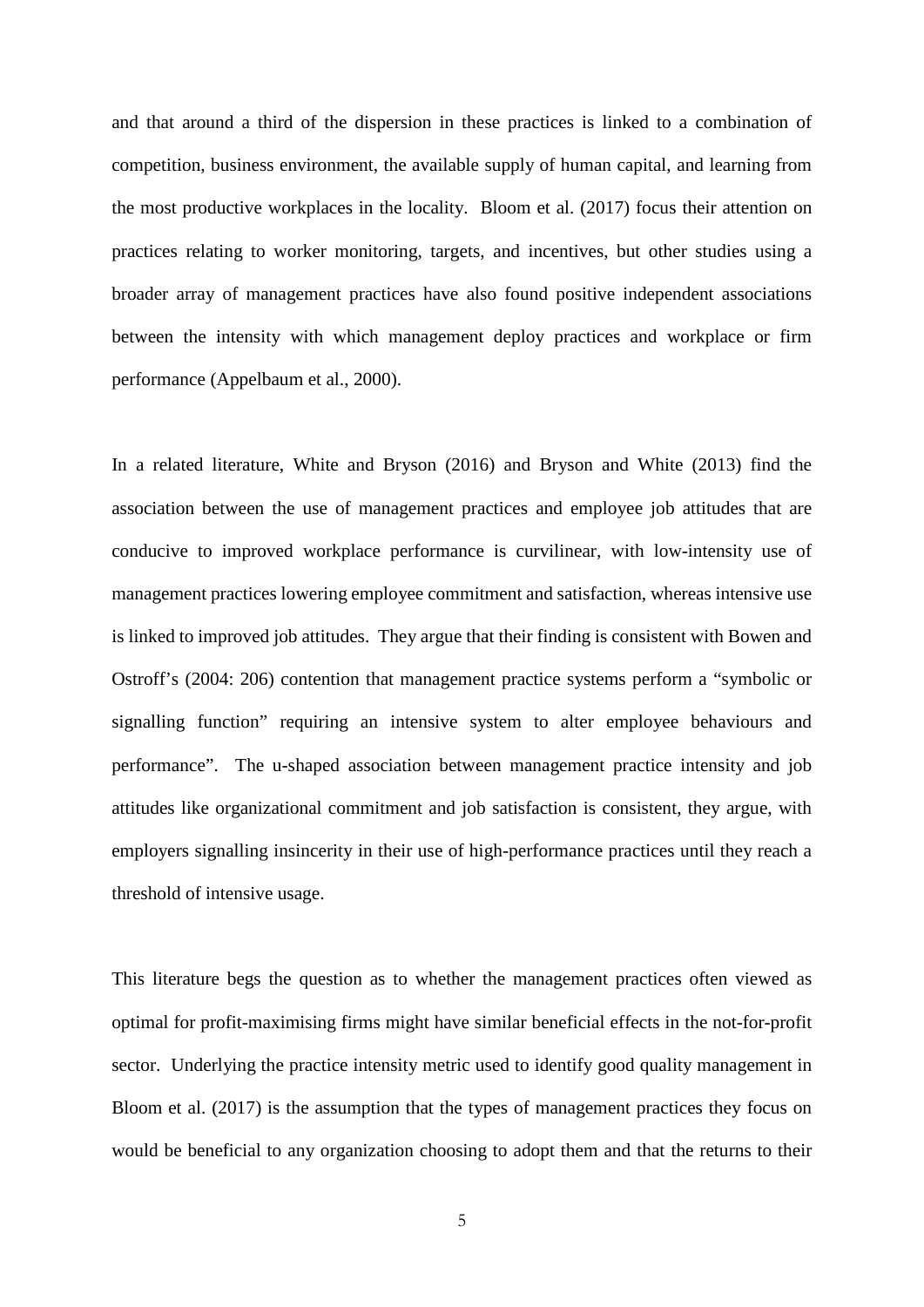adoption will rise with the intensity with which the organization invests in them. However, related literatures suggest that the optimal configuration of management practices may differ across organizations, depending on the degree to which they "fit" with other internal features of the organization, or "external" factors such as the market it operates in (Delery and Doty, 1996). It may be that, in the case of schools, some practices are more valuable for performance than others but that the intensity with which they are deployed may nevertheless matter.

Evidence is sparse, but some studies do indicate that practices that have been deployed successfully in the for-profit sector have also proven valuable in a school setting. Sun and Van Ryzin (2014) in the United States, Tavares (2015) in Brazil, Argon and Limon (2016) in Turkey, and Di Liberto et al. (2014) in Italy all find indications of a positive relationship between various management practices and performance in a school setting. Perhaps the most pertinent one is the study by Bloom et al. (2015) which focuses on high schools in eight countries. They find substantial variance in management practices across and within countries, with the latter determined in large part by differences in school governance (particularly accountability for performance) and school leadership. They confirm that management practices typically found in more profitable firms also improve school value added. They focus on twenty practices falling into one of four domains: operations, monitoring, target setting and people management (which relates largely to the management and incentivisation of talent). They find a linear association between management practice intensity and pupil attainment.<sup>[1](#page-7-0)</sup>

In a series of field experiments Fryer (2014, 2017) provides causal evidence identifying the impact of management practices on school value added in the United States. He finds value

-

<span id="page-7-0"></span> $1$  Reflecting the broader economics literature recent contributions have also emphasised the importance of the quality of management in the form of school leadership (eg. Ahn and Vigdor, 2014; Stokes et al., 2017) and governance arrangements (eg. Eyles and Machin, 2015).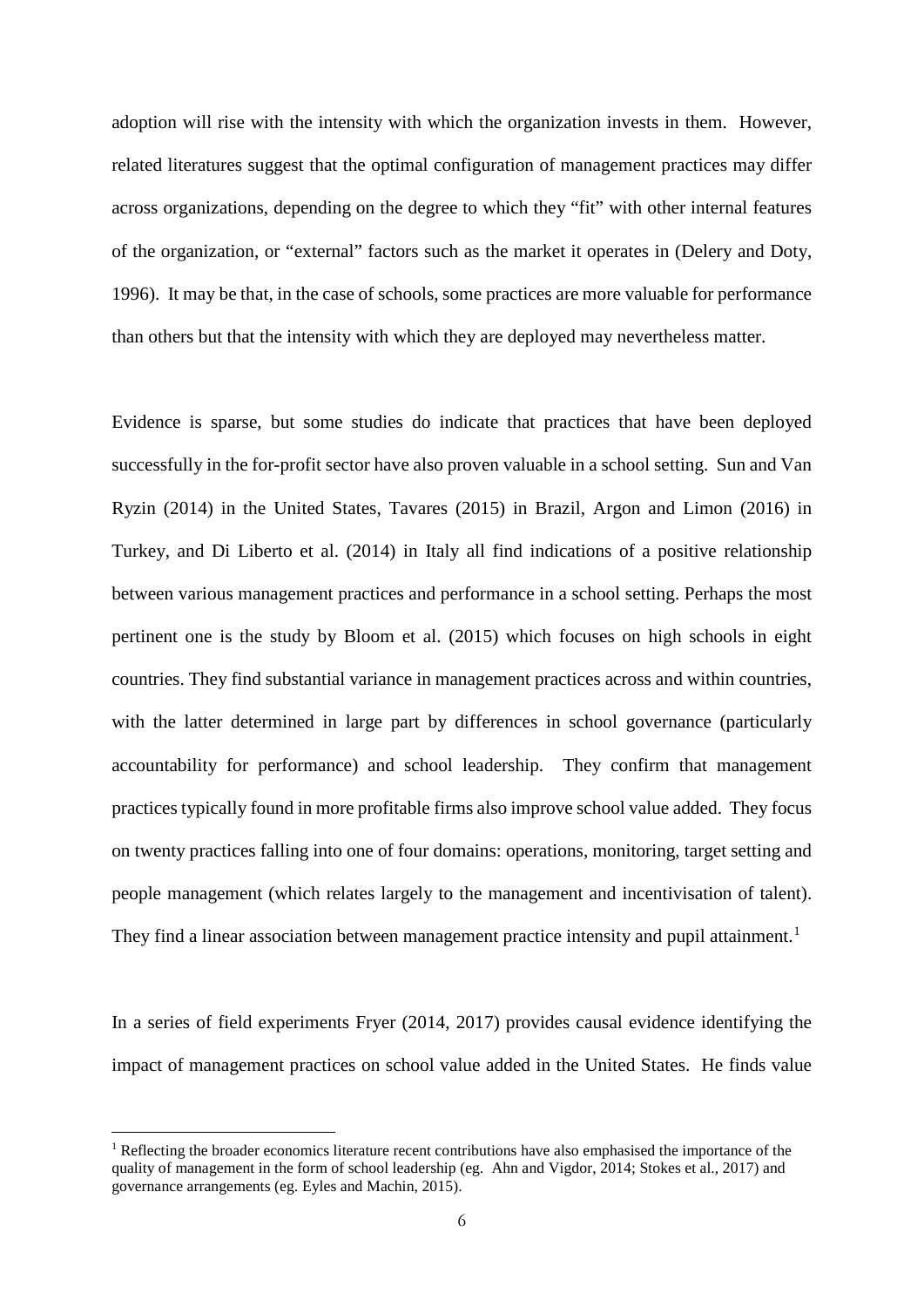added in traditional public schools in Houston rose following the adoption of five managerial practices that were common in high-achieving Charter Schools (namely increased instructional time, a more rigorous approach to building human capital of teachers and administrators, highdosage tutoring, frequent use of data to inform instruction, and a culture of high expectations) (Fryer, 2014). In a second field experiment involving 58 schools in Houston Fryer (2017) finds intensive school principal training in relation to instructional planning, data-driven instruction, and observation and coaching raise school value added at a low marginal cost to schools.

However, other studies indicate that management systems linked to high-performance in the private sector do not perform so well in the public sector which harbours most schools. For example, Bryson et al. (2017) find performance pay is negatively associated with workplace performance in the public sector. The finding is consistent with principal–agent theories regarding the difficulties of implementing performance pay in scenarios where monitoring output is costly (Lemieux et al., 2009). More broadly, there may be difficulties using financial instruments to incentivise "mission-oriented" employees such as teachers whose motivation is often linked to intrinsic job rewards (Besley and Ghatak, 2005).

In the light of this literature we test three hypotheses. First, we hypothesise that school performance will improve with the intensity of HRM. Second, whereas some HRM practices found valuable in the for-profit sector may also be beneficial in schools, others may be less useful in schools. For instance, incentive pay may be difficult to implement and employees may be strongly motivated by non-pecuniary aspects of their jobs. Third, the association between HRM intensity and workplace performance is likely to be linear, as Bloom et al. (2017) found, suggesting "more is better".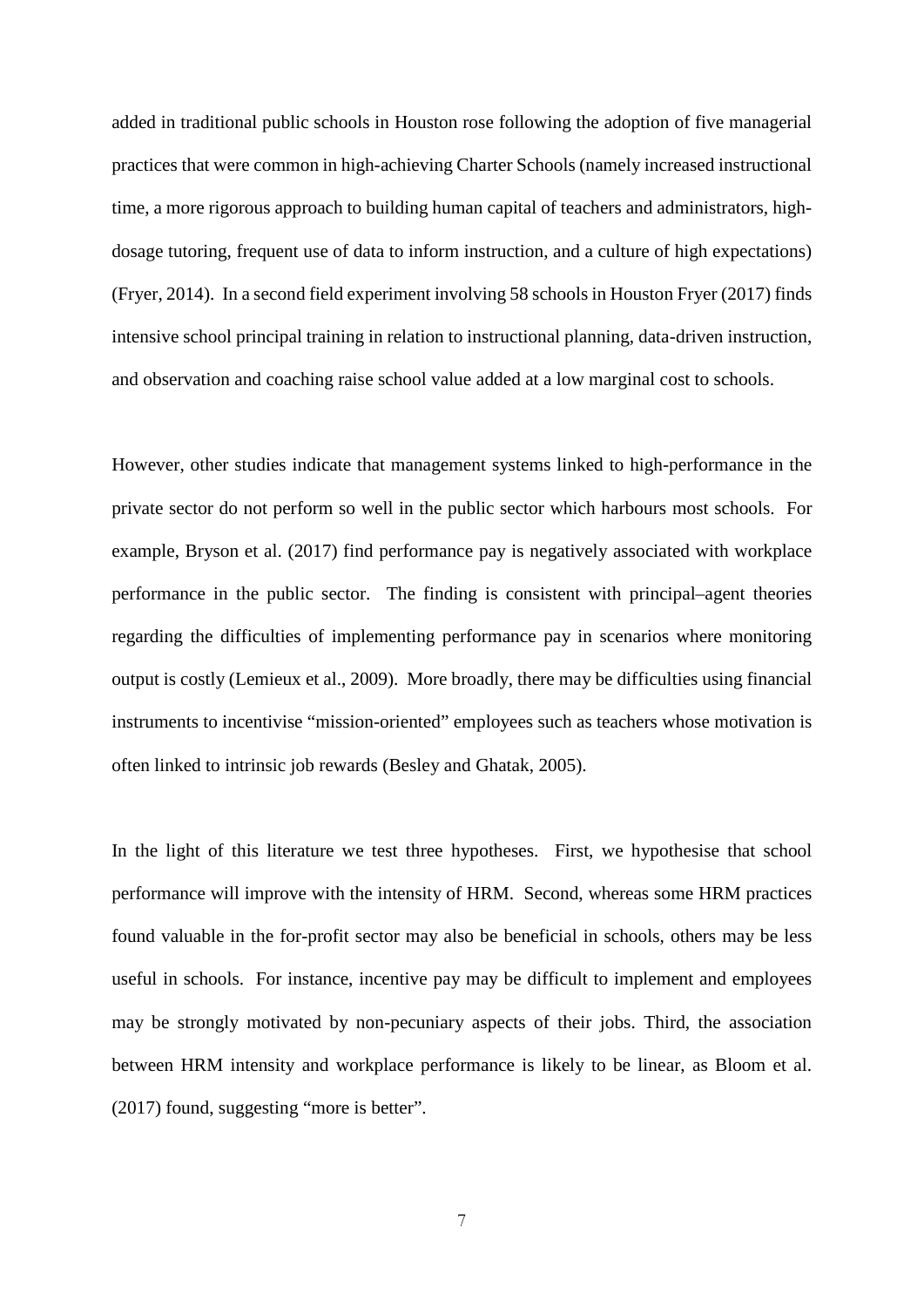#### 3. METHODS

In this section, we introduce our data, present the key measures used in our analyses, and describe our estimation strategy.

3.1 Data

Our data are the Workplace Employment Relations Survey (WERS) 2004 and 2011. Appropriately weighted, they are nationally representative surveys of workplaces in Britain with 5 or more employees covering all sectors of the economy except agriculture and mining (van Wanrooy et al., 2013). The analysis exploits two aspects of the survey. The first is the cross-sectional data based on management interviews, conducted face-to-face with the most senior workplace manager responsible for employee relations. The 2011 survey interviews were conducted in 2,680 workplaces between March 2011 and June 2012 with a response rate of 46%. The 2004 survey interviews were conducted in 2,295 workplaces between February 2004 and April 2005 with a response rate of 64% (Kersley et al., 2006). The second element of the survey we exploit is the panel component nested within the cross-sectional surveys. Among the 2,680 productive workplaces in 2011, 989 were panel workplaces that had previously been interviewed in 2004. The management response rate among this group of panel workplaces was 52%.

Survey weights have been devised for each element of WERS to account for sample selection probabilities and observable non-response biases (Van Wanrooy et al, 2013: 212-3). All analyses are survey-weighted.

*Schools*: schools are identified using their five-digit Standard Industrial Classification. In addition to a dummy variable identifying schools (0, 1 where 1=school) we also distinguish

8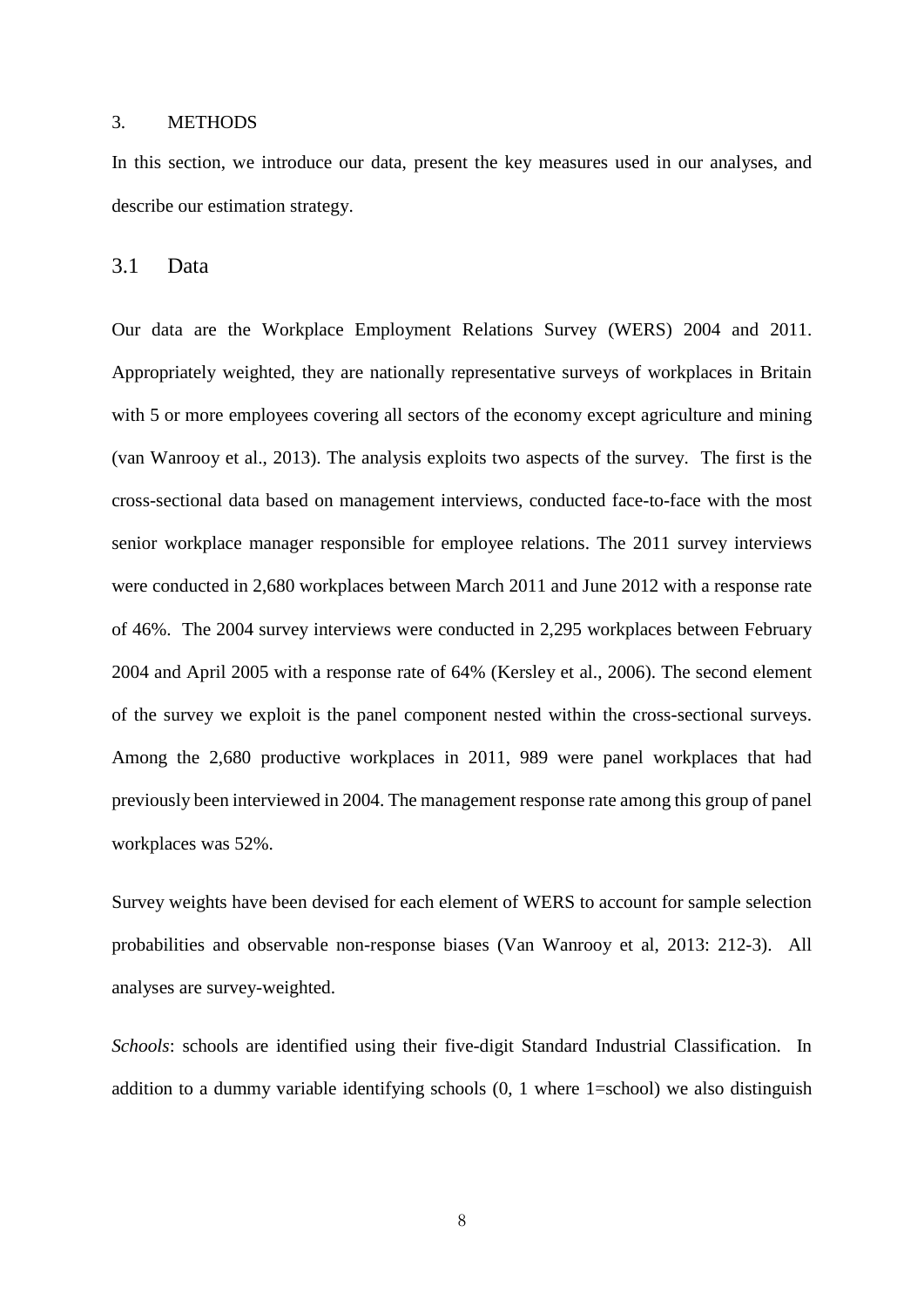between primary schools, secondary schools and Technical/Vocational schools.<sup>[2](#page-10-0)</sup> Managers are asked the formal status of the organization to which their workplace belongs, from which we distinguish public and private sector workplaces. We label private sector schools as private schools and public sector schools "state schools", to avoid confusion regarding the term "public school".<sup>[3](#page-10-1)</sup>

There are 406 schools in the pooled cross-sectional data, over half of which are primary schools (Appendix Table A1). The panel contains 87 schools. Of these, 69 remain schools in both 2004 and 2011, 5 stop being schools and 13 become schools. Most of the switchers are Technical/vocational schools switching into or out of being adult education centres or providers of specialist education.

*Workplace performance*: our main dependent variable is workplace performance which is measured using the manager's subjective assessment on three separate measures.<sup>[4](#page-10-2)</sup> We follow Bryson et al. (2017) in the construction of the dependent variable. It is an additive scale combining managers' responses to three questions: "Compared to other workplaces in the same industry how would you assess your workplace's...financial performance; labour productivity; quality of product or service". Responses are recorded on a 5-point Likert scale from "a lot better than average" to "a lot below average". The "a lot below average" and "below average" codes are collapsed and scales scored from 0 to 3 where 3="a lot above average". Summing them gives a scale of 0 ('below average' performance on all three items) to 9 (performance 'a

-

<span id="page-10-0"></span><sup>2</sup> Under the SIC 2003 classification the codes identifying schools are 80100, 80210, 80220. Under the SIC 2007 classification the relevant codes are 85100, 85200, 85310, and 85320. Primary schools are coded 80100 under SIC 2003 and 85100 or 85200 in SIC 2007. Secondary schools are coded 80210 in SIC 2003 and 85310 in SIC 2007. Technical and Vocational schools are coded 80220 in SIC 2003 and 85320 in SIC 2007.

<span id="page-10-1"></span><sup>&</sup>lt;sup>3</sup> In the UK "public schools" are private sector fee-paying schools.

<span id="page-10-2"></span><sup>4</sup> These measures are frequently used in the literature. For a recent example see Wu et al. (2015). For a discussion of these measures and their relationship with accounting measures of performance see Forth and McNabb (2008). Early studies using WERS panel data found managers' subjective assessment of poor workplace performance was predictive of subsequent workplace closure in the 1980s (Machin, 1995) and 1990s (Bryson, 2001).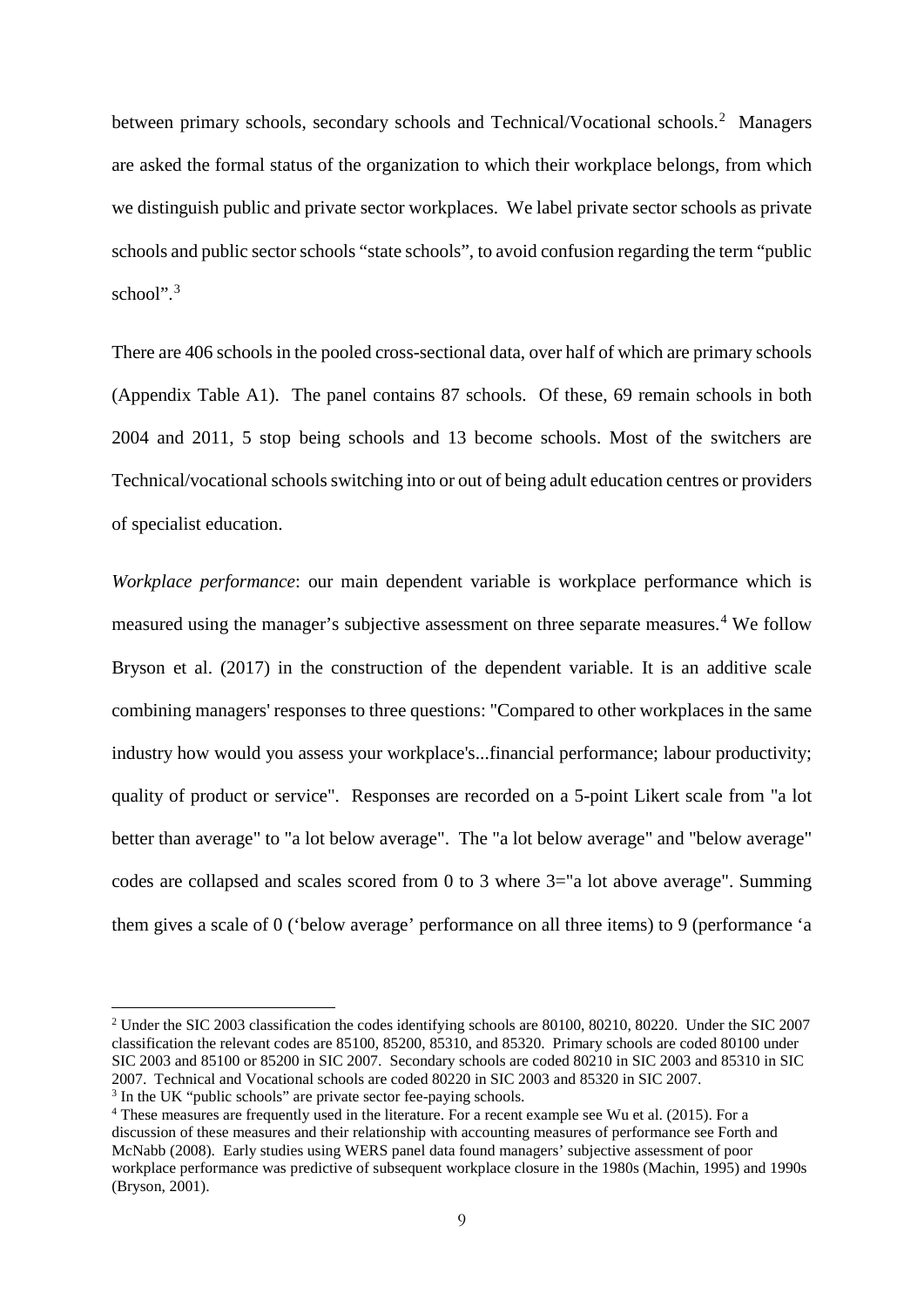lot better than average' on all 3 items). The pairwise correlations between the three measures vary between 0.57 (financial performance and product/service quality) and 0.63 (financial performance and labour productivity). Factor analysis identifies a single factor with an eigen value of 2.19, and an alpha reliability coefficient for the composite performance scale is 0.81. The mean for schools is slightly above that for non-schools (5.36 versus 5.08) and the distributions are similar (standard deviations of 1.86 and 1.71 respectively). The full unweighted workplace performance distributions for the whole sample and schools and nonschools separately is presented in Appendix Figure A1. The panel analogue, which is simply the difference between the 2004 score and the 2011 score, is presented in Appendix Figure A2.

We supplement our main analyses which focus on this measure of workplace performance with analyses of worker absence rates, worker quit rates, rates of worker injury and illness, and the climate of employment relations. In doing so we focus on panel estimates which link changes in HRM to changes in outcomes of interest. These are intended to shed light on potential mechanisms by which HRM may affect workplace performance. Discussion of those measures is presented in the results section later.

*Human resource management*: Following White and Bryson (2013) and Bloom et al. (2017) we construct a single HRM index based on binary (0,1) indicators identifying the presence or absence of specific HRM practices.<sup>[5](#page-11-0)</sup> The 48 items available are drawn from eight HRM domains, as indicated in Appendix Table A2. These domains include five that are commonly the focus in the "high performance work systems" literature, namely teams, training, participation, selection, and incentives, together with target setting and record keeping – emphasised in the work of Bloom et al. (2014; 2017) – and total quality management (TQM)

-

<span id="page-11-0"></span> $<sup>5</sup>$  This is standard in the literature. As Becker and Huselid (1998: 63) say: 'The overwhelming preference in the</sup> literature has been for a unitary index that contains a set (though not always the same set) of theoretically appropriate HRM policies derived from prior work'.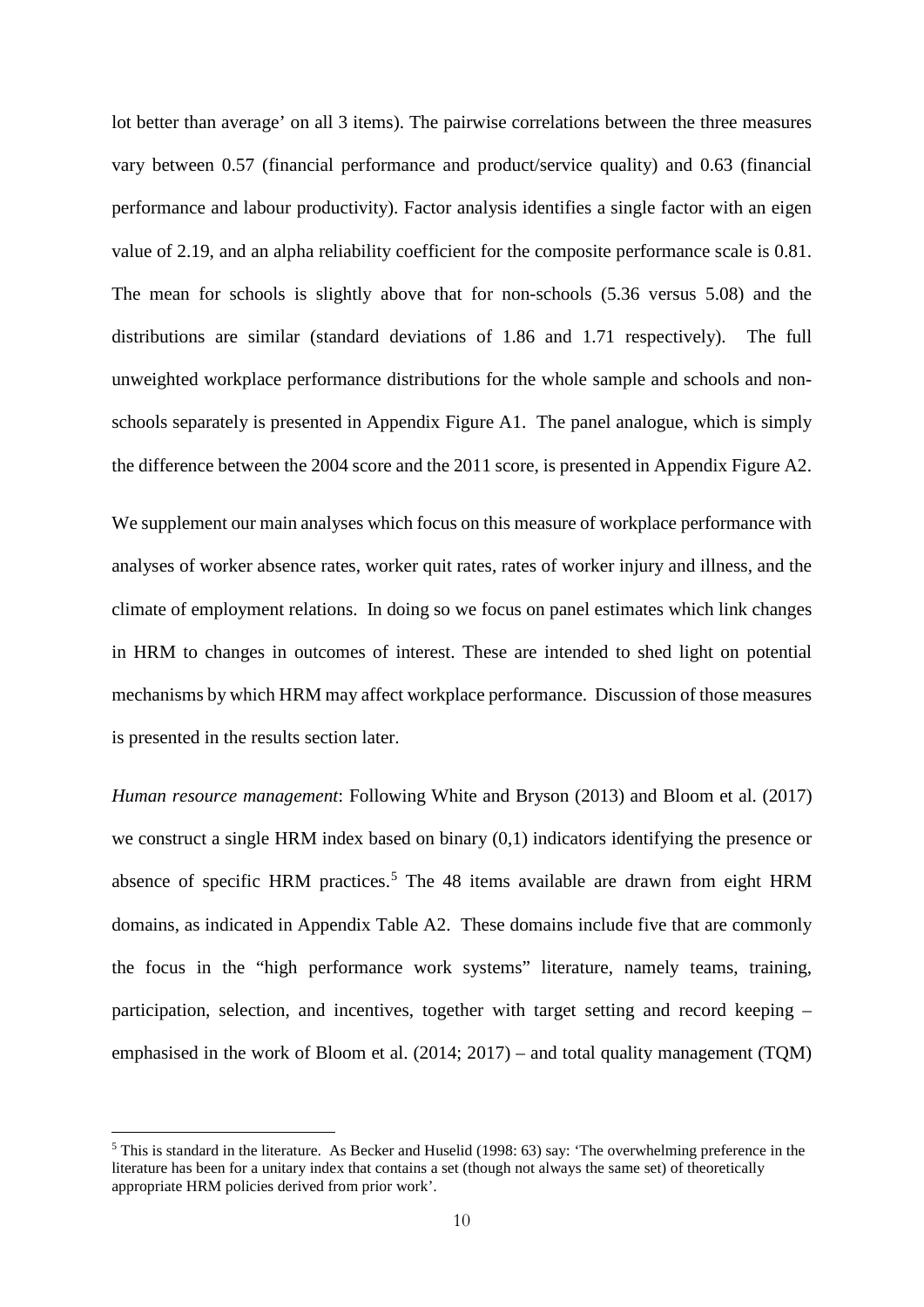which is often identified as key to lean production. The Kuder-Richardson coefficients of reliability are presented in the last column of Appendix Table A2. They range from 0.47 for the TQM indicators to 0.85 for the eleven targets. The KR20 for all 48 items together is 0.88.

In our empirical analysis, we investigate the association between HRM intensity using the overall score and, in alternative specifications, the role played by the eight HRM domains. Because we wish to compare the quantitative size of the associations across domains each is converted into a z-score with a mean of zero and standard deviation of 1. The composite index sums these z-scores and coverts the sum into a z-score. The weighted distributions for schools and non-schools are presented in Figure 1. The score ranges between -3.46 and +2.10.

### [INSERT FIGURE 1]

*Controls*: most of the estimates presented rely on the assumption that any differences between schools and non-school workplaces that might be correlated with workplace performance and HRM are accounted for by conditioning on observed features of the workplace (the next section on estimation discusses this in greater detail). We condition on number of employees in the workplace; whether the workplace is a stand-alone workplace as opposed to belonging to a multi-establishment organisation; being an older establishment aged 25 years or more; and region. The composition of the workforce is captured with controls identifying the proportion of old  $(50+)$  and young  $(16-21)$  $(16-21)$  $(16-21)$  years) workers; age diversity<sup>6</sup>; the proportion female and gender diversity; the proportion from non-white ethnic minorities; the proportion part-time; the percentage union membership; the percentage in managerial posts; the percentage in professional posts; and the percentage in associate professional and technical posts. Where

<u>.</u>

<span id="page-12-0"></span> $6$  Age diversity is calculated as one minus the sum of the squared age share terms where the age shares relate to those aged 16-21, 22-49 and 50+. The index has a minimum value of zero if there is only one category represented within the workplace and, as in our data, where we have three age categories, a maximum value of 0.67 if all categories are equally represented. Both the age share measures and age diversity measure are included in the models presented in this chapter, following the practice adopted in the rest of the literature reviewed above.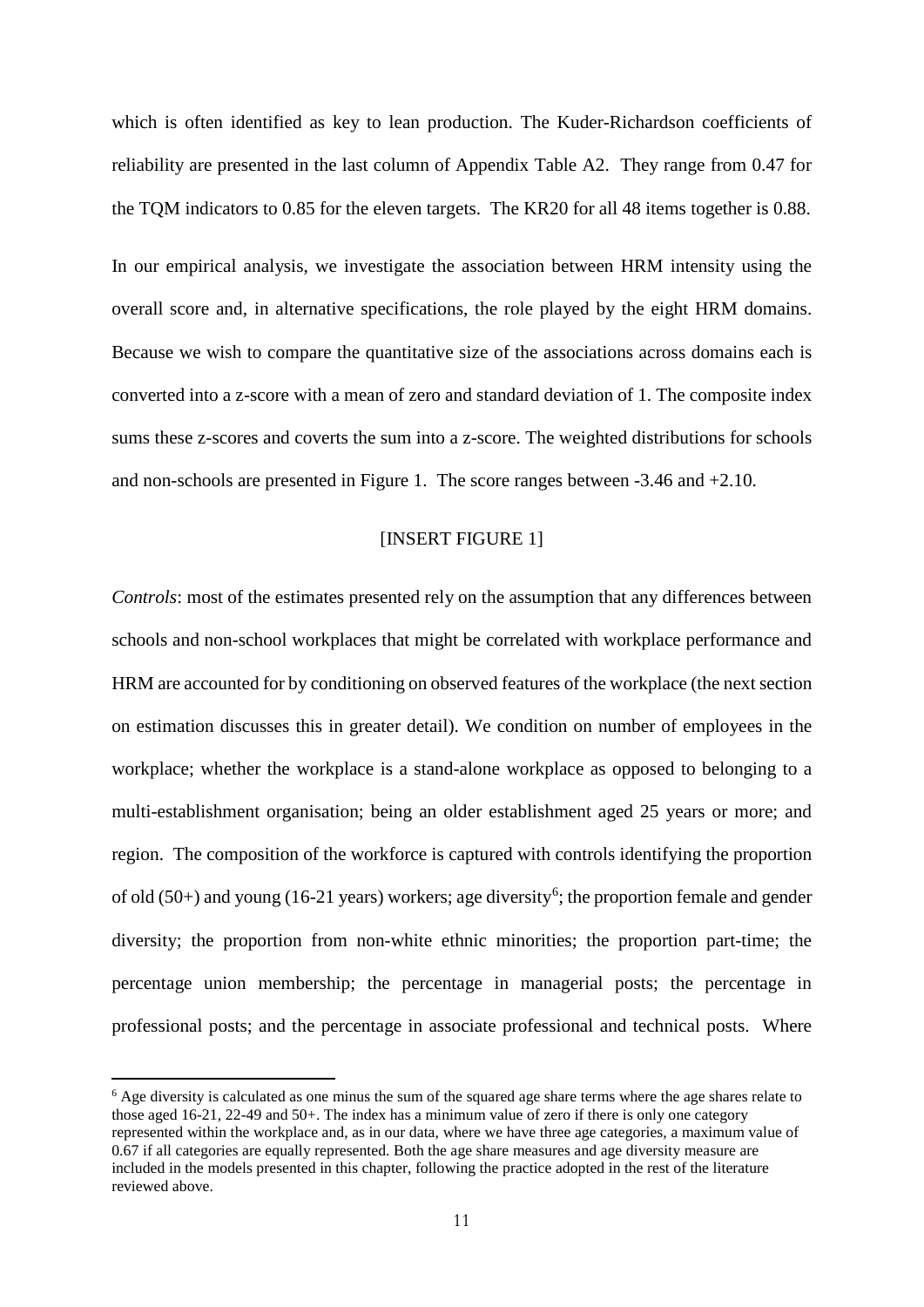there was missing information on workplace demographic traits mean values were imputed and a marker incorporated identifying cases with imputed values.

Four additional control variables were incorporated in the models to capture managerial style which may affect both workplace performance and HRM practices. In their absence, our estimates might be vulnerable to omitted variables bias with HRM simply proxying underlying managerial style. These four dummy variables identify female Human Resource Managers<sup>[7](#page-13-0)</sup>; managerial disagreement or strong disagreement with the statement "It is up to individual employees to balance their work and family responsibilities"; managerial strong agreement with the statement "We do not introduce any changes here without first discussing the implications with employees"; and strong agreement with the statement "We would rather consult directly with employees than with unions".

Finally, given the importance of competition in affecting performance and, potentially, in the propensity for employers to invest in HRM, we incorporated an additional variable in sensitivity analyses with the panel which captured those workplaces who, in response to the question "Looking at this card, can you tell me to what extent your workplace has been adversely affected by the recent recession?" answered "quite a lot" or "a great deal".

### 3.2 Estimation

<u>.</u>

We adopt four estimation strategies to establish whether there is a robust relationship between HRM and workplace performance in schools and other workplaces in Britain.

First we run pooled OLS estimates of the following form:

(1)  $p_i = \alpha + \beta h r m_i + \gamma \sin \alpha l_i + \delta \nu e a r_i + \lambda p u b l i c_i + \varphi (h r m_i * \varsigma c h \omega l_i) + \pi X_i + \varepsilon_i$ 

<span id="page-13-0"></span> $<sup>7</sup>$  There is a large literature indicating that women manage differently to men (Rosener, 1990) and that the</sup> presence of women in key managerial positions can affect firm performance (Christiansen, 2016).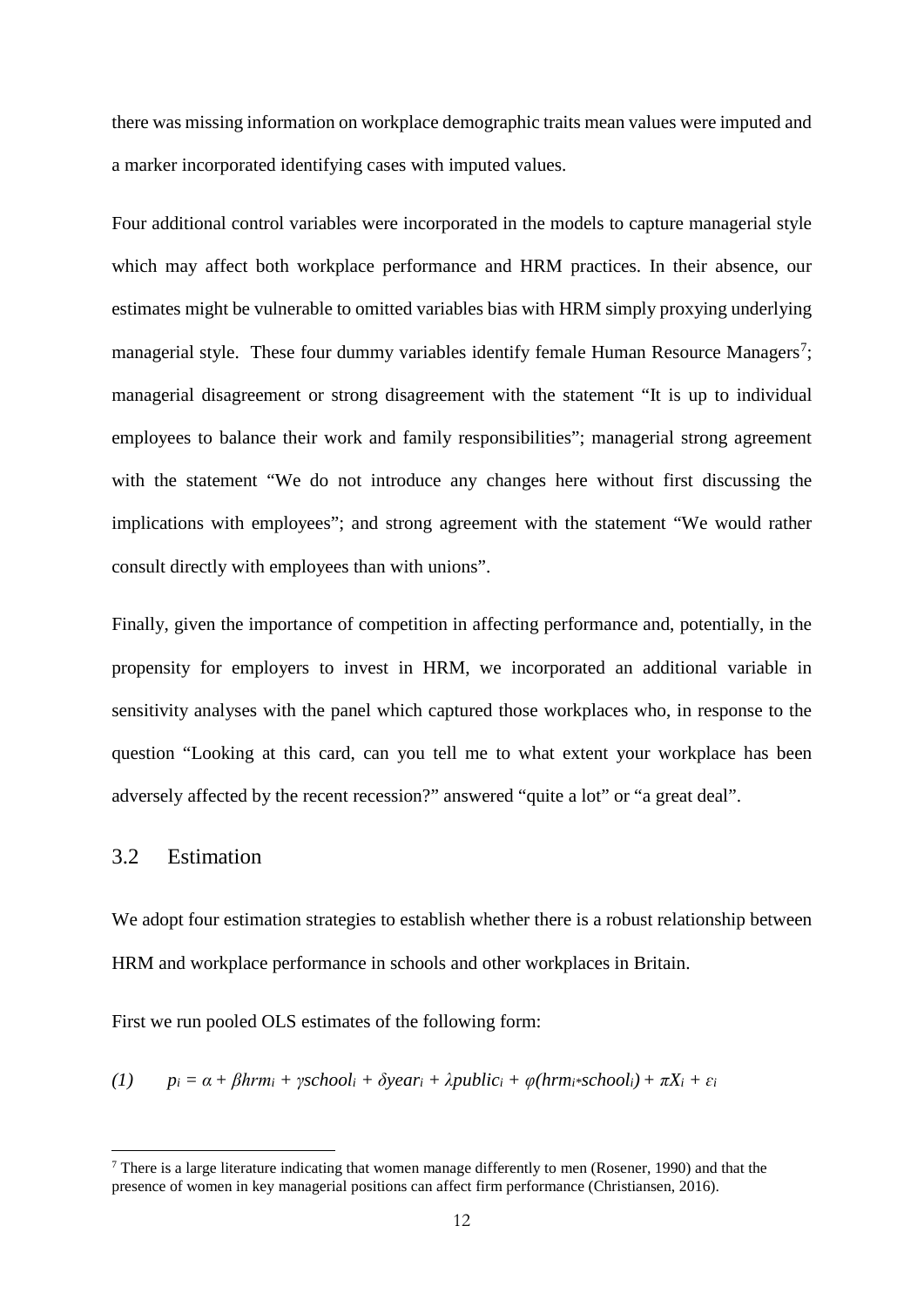where performance *p* of workplace i is a function of HRM, school status, belonging to the public sector, a vector of controls *X* discussed above, and a year dummy, with hrm\*school capturing the differential returns to HRM in a school setting. The Greek letters are parameters to be estimated. All models are survey weighted so that results can be extrapolated to the population of workplaces with 5+ employees in Britain.

In variants of this model we replace ZHRMSCORE – the z-score based on the z-scored eight domains of HRM – with the z-scored domains themselves. In variant models, we also distinguish between school type (primary, secondary, and Vocational/Technical), public sector workplaces that are not schools, and non-school private sector workplaces (the reference category). We also run separate estimates for schools and non-school workplaces, thus allowing all coefficients in the model to vary by school status.

Second, one might be concerned that some non-schools are unlike schools such that they are unlikely to constitute reasonable counterfactuals for the school workplace population. This concern can be addressed be reweighting the non-school population such that it resembles schools on variables likely to affect workplace performance. To address this concern, we rerun the OLS estimates with matching weights derived from a propensity score estimator which seeks to balance school and non-school workplaces on four covariates (number of employees, proportion female employees, proportion professional employees, and age of workplace) which differ markedly across schools and non-schools. The performance regressions are run on the sub-sample of schools for which there is common support among non-schools. We take the five nearest neighbours to schools based on their propensity to be schools, with a caliper of 0.005 ensuring neighbours are closely matched. In doing so 31 schools are off common support and they are bunched at the top end of the propensity distribution (Appendix Figure A3). The matched samples are well-balanced on covariates as indicated by standard statistics (Appendix Table A3).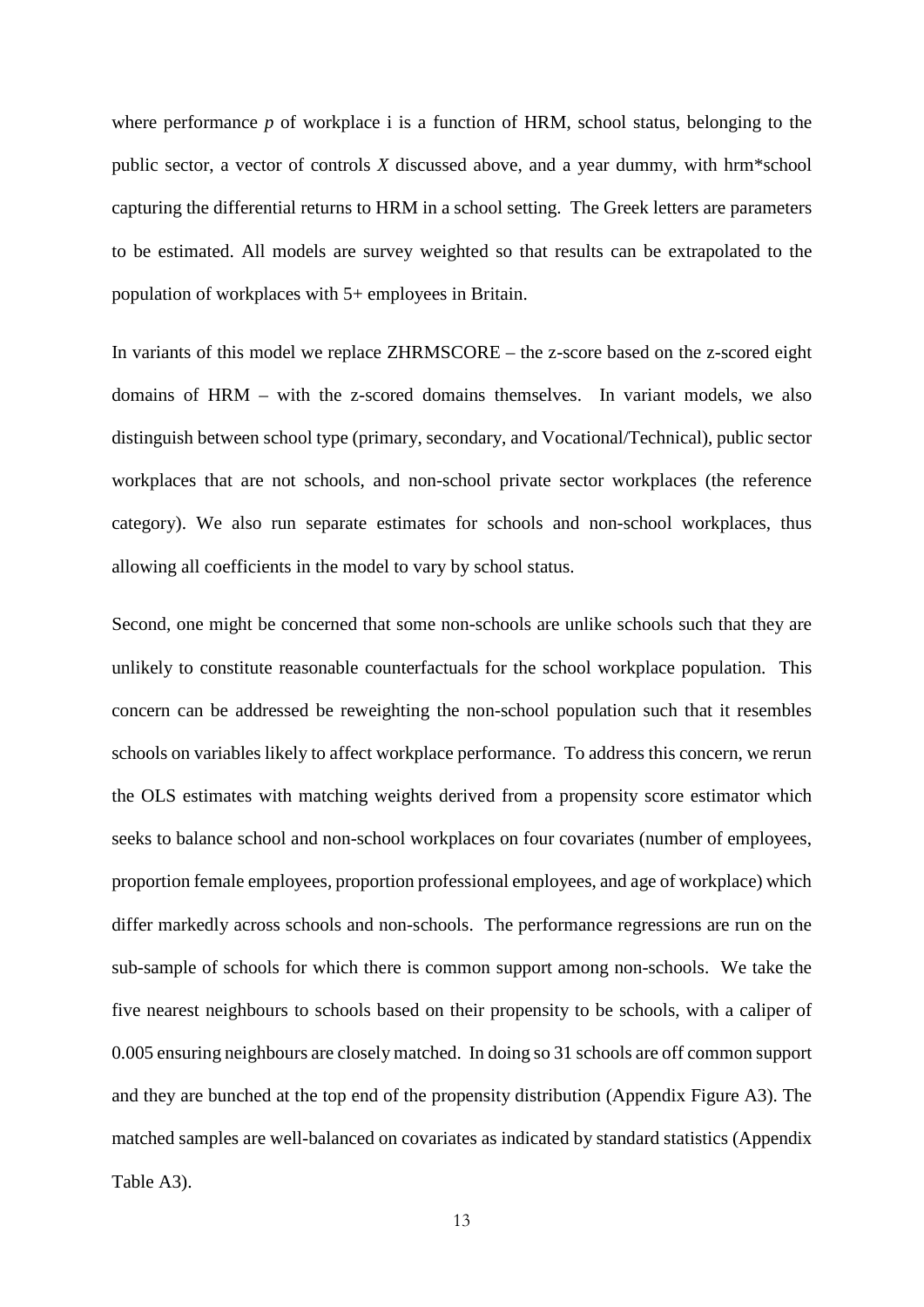Third, we use entropy balancing (Hainmueller and Zu, 2013) as an alternative method to propensity score matching to balance schools and other workplaces on some key covariates. The procedure reweights the non-schools so that the resulting distribution of covariates satisfies a set of specified moment conditions. Unlike matching, in entropy balancing all observations receive a weight so the full sample is available for estimation and there is no need for the enforcement of common support. We balance on means for the four covariates used for the propensity score matching.<sup>[8](#page-15-0)</sup> Prior to balancing, schools were smaller, older, with more female employees and more professional employees than non-school workplaces. But the two samples are virtually perfectly balanced when weighted with the entropy balancing weights (Appendix Table A4).

Fourth, we use the two-wave panel data to estimate first difference models to establish the association between variance in HRM and variance in workplace performance within workplaces over time. The advantage in doing so is that we net out time-invariant unobservable features of workplaces that may be correlated with performance and with school status. These models, which are run on schools and non-schools separately<sup>[9](#page-15-1)</sup>, take the following form:

$$
(2) \qquad \Delta p_i = \beta \Delta h r m_i + \pi \Delta X_i + + \Delta \varepsilon i
$$

-

where ∆ denotes change between 2004 and 2011. In variants of equation (2) we incorporate the measure described earlier identifying the extent to which workplace HR managers thought their workplace had been adversely affected by the recession. The variable was set to zero ("not at all") in 2004 prior to the recession. All panel estimates are survey-weighted so that one can

<span id="page-15-1"></span><span id="page-15-0"></span><sup>8</sup> Results using entropy balancing weights are very similar when we balance on means, variance and skewness. <sup>9</sup> As noted earlier, our data contain workplaces that switch school status between 2004 and 2011 but the numbers are small and the behaviours of these schools with respect to changes in HRM practices and performance are unlikely to be particularly informative.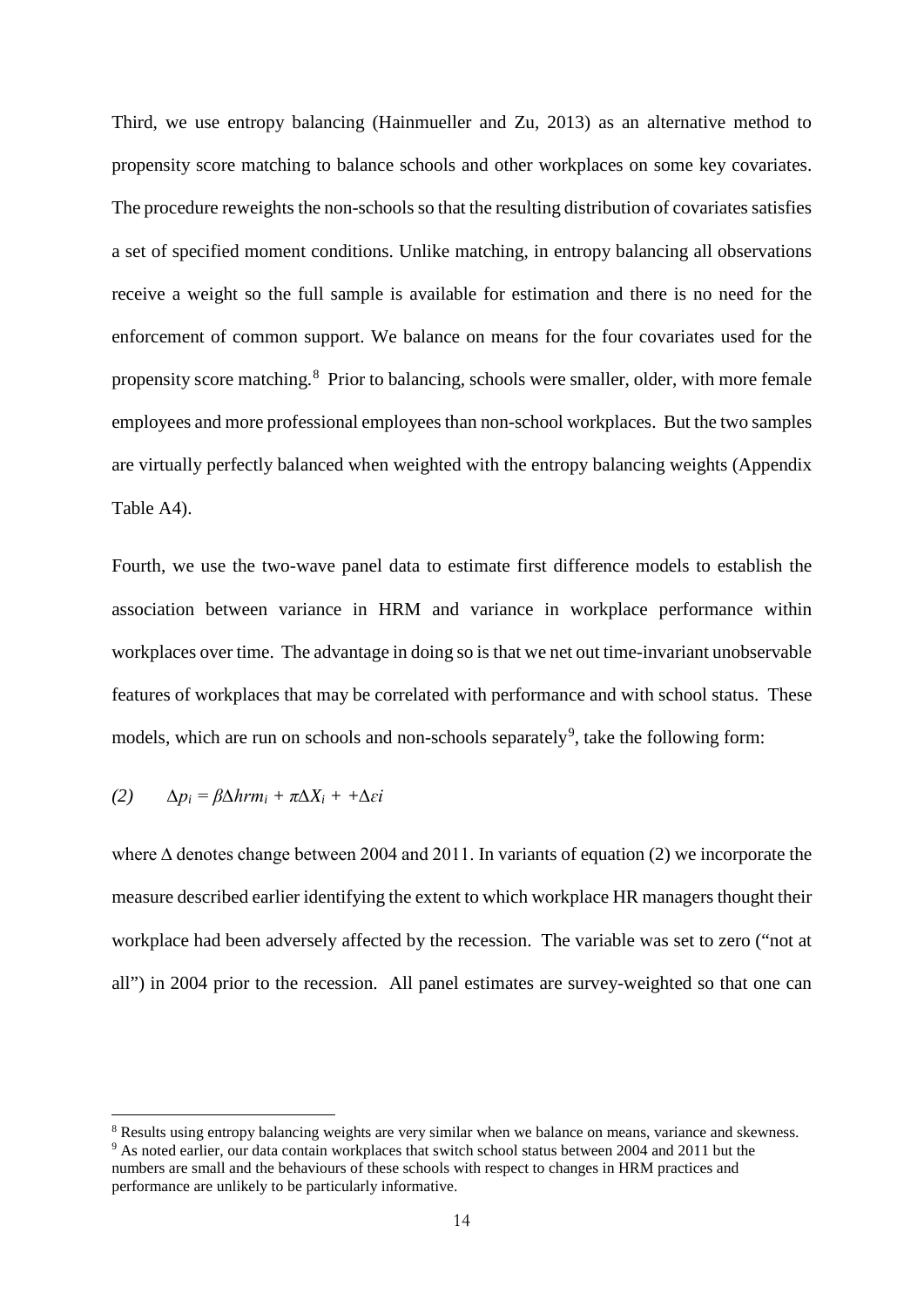extrapolate from the results to the population of workplaces that were operating in both 2004 and 2011.

We also run some OLS models to examine variance in HRM practices across different types of school, relative to non-school public sector workplaces and private sector non-schools. The dependent variables are ZHRMSCORE and the z-scored eight HRM domains.

### 4. RESULTS

<u>.</u>

### 4.1: Do Schools Perform Differently to Other Workplaces?

Schools' performance improved relative to other workplaces over the period 2004-2011 as indicated by the positive interaction between school and the 2011 year dummy in the pooled year regression (Table 1, column 2).<sup>[10](#page-16-0)</sup> However, there appears to have been more variance in performance within the schools sector than across the schools/non-schools sectors. In the pooled data primary schools performed significantly better than private sector workplaces that were not schools, whereas Technical and Vocational schools performed significantly more poorly (column 3). The improvement in schools' relative performance over the period is wholly accounted for by the improvement in primary school performance: whereas their performance was indistinguishable from private sector non-schools in 2004, they were performing significantly better by 20[11](#page-16-1) (columns 4 and 5).<sup>11</sup> By contrast Technical/Vocational Schools were performing more poorly than private non-schools in both years.

### [INSERT TABLE 1]

<span id="page-16-0"></span> $10$  The raw survey-weighted means for workplace performance in the non-schools sector were stable (5.15 in 2004 and 5.22 in 2011) but increased in the schools sector (from 4.76 in 2004 to 5.65 in 2011).

<span id="page-16-1"></span><sup>&</sup>lt;sup>11</sup> Much has been made of the Academisation of schools in England which is credited with improvements in school value added (Eyles and Machin, 2015). However, this cannot account for relative improvements in primary schools over the period 2004-2011 because only secondary schools were able to switch to Academy status prior to the 2010 Academies Act, so the first primary school academies only came into being in 2010/11 (Eyles and Machin, 2015, footnote 3). In any case, as Eyles et al. (2016) show, the Academy system has not improved primary school performance.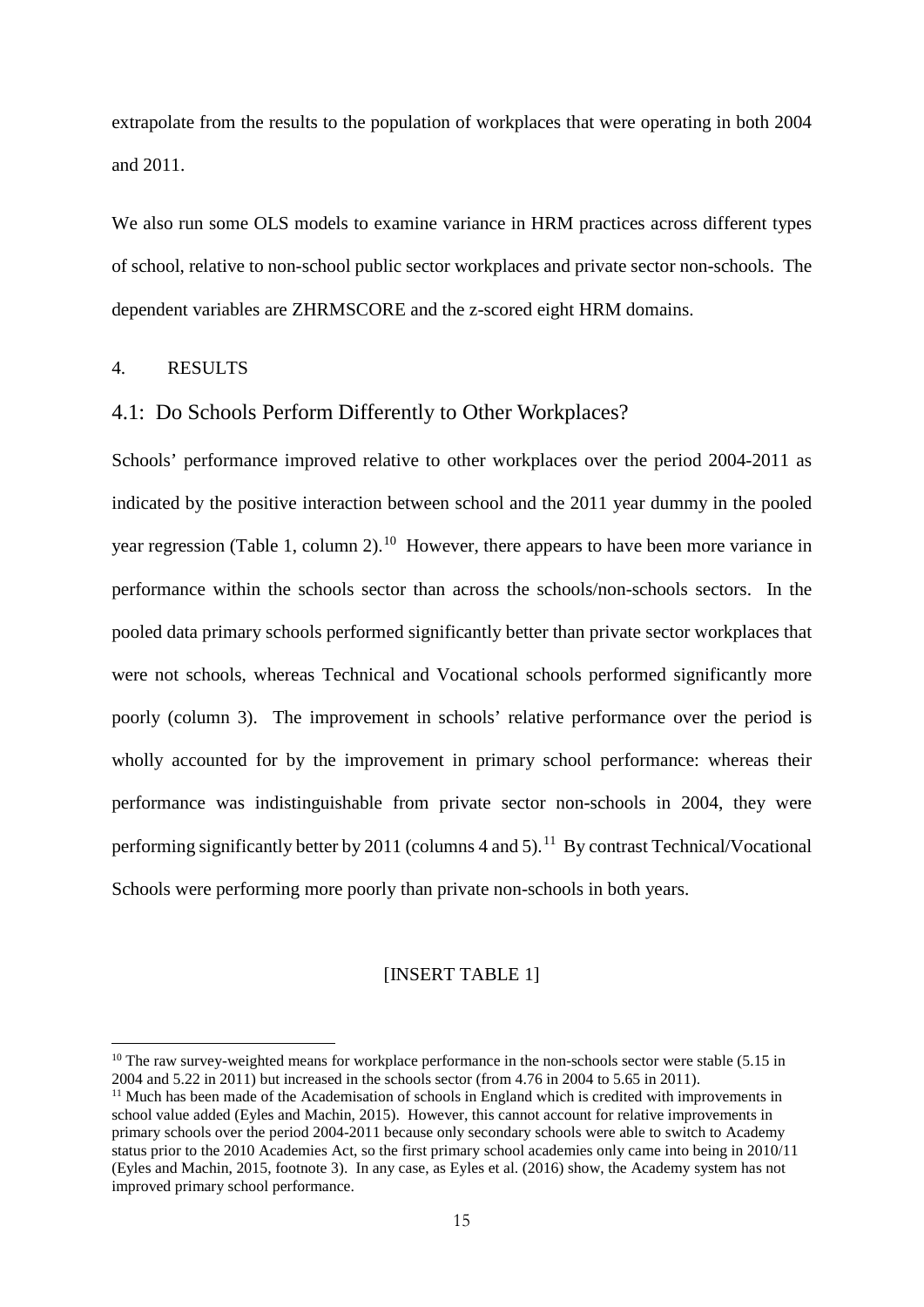### 4.2: Management Practices in Schools and Other Workplaces

Table 2 presents the mean scores for the management practices in each of the eight domains described earlier, together with the overall management score. They are presented as raw survey-weighted counts.

### [INSERT TABLE 2]

The underlined figures indicate scores that are statistically significantly different to the score for private workplaces that were not schools. The overall HRM index (row 9) is higher for all types of schools relative to private sector non-schools, and is a little higher than in the nonschool public sector. However, private sector non-schools make significantly higher usage of records and targets than schools, while the incidence of incentives does not differ across organizational types.[12](#page-17-0) Schools tend to use more HRM practices in the other domains (notably with respect to teams, training, participation, selection and TQM).

### [INSERT TABLE 3]

The association between organization type and the incidence of various HRM types (expressed as z-scores) differs markedly once we condition on other factors such as workplace size, workplace age, location, workforce composition, unionisation and managerial style (Table 3). Private sector non-schools make significantly more use of incentives, records and targets relative to schools, and relative to public sector non-schools (rows  $1-3$ ).<sup>13</sup> These are the HRM domains which are the focus of studies by Bloom and co-authors (2014, 2015). Conversely, schools make significantly more use of participation (namely employee involvement initiatives and methods of communication with staff) than private sector non-schools. There is no significant difference between use of participation in the public non-schools sector and the private non-schools sector (row 7). There are few significant differences in other HRM

-

<span id="page-17-0"></span> $12$  Private sector non-schools make more use of performance pay, but this is counter-balanced by schools making greater use of appraisal.

<span id="page-17-1"></span> $\frac{13}{13}$  The exception is records kept by Vocational and Technical schools.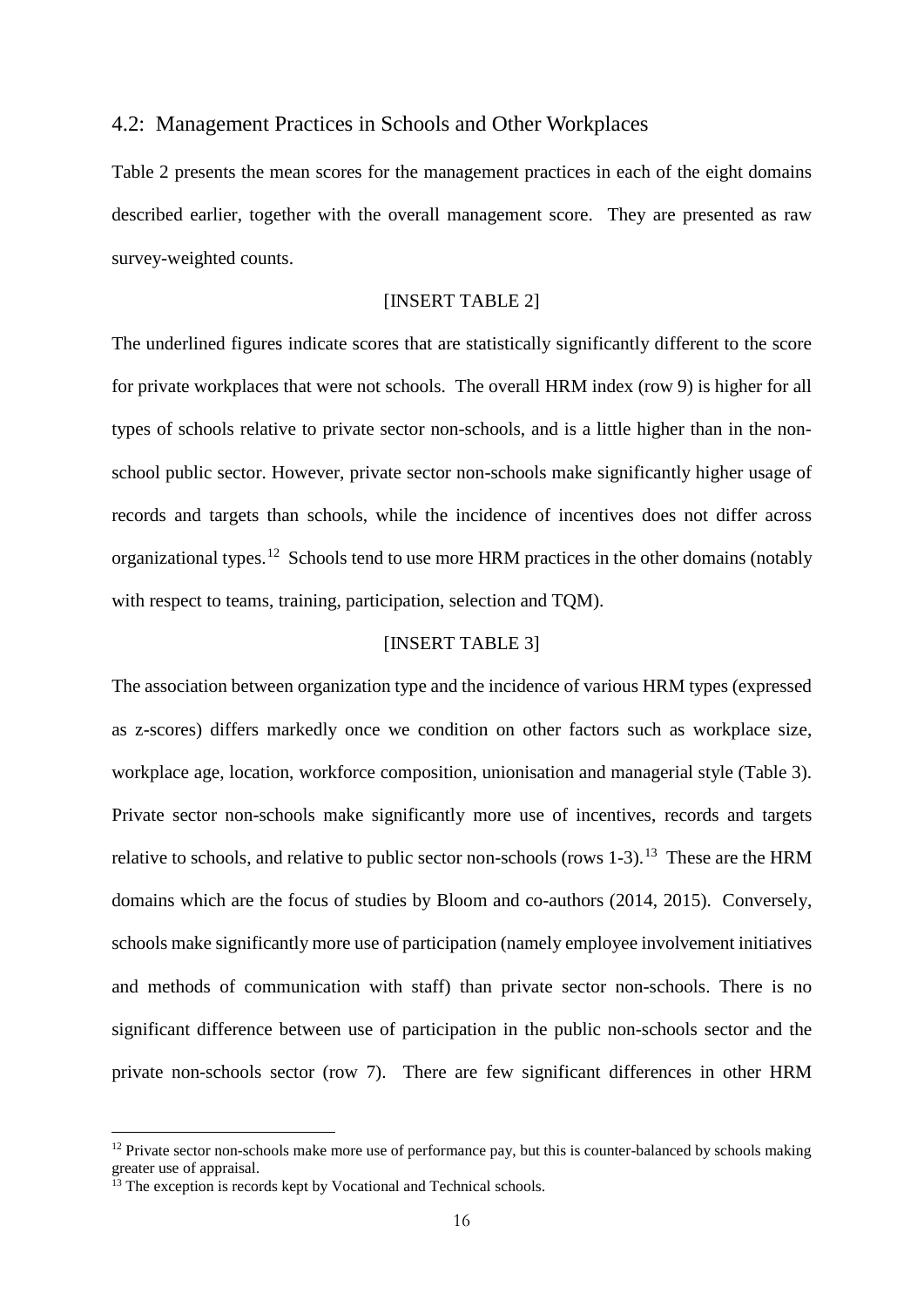domains, although primary schools make significantly more use of TQM than private sector non-schools (row 6). The bottom row in Table 3 reports the regression for the overall HRM zscore. The model accounts for around one-third of the variance in the HRM score. Public sector non-schools have significantly lower scores compared with 'like' workplaces in the private sector, but there are no significant differences between schools and private sector nonschools, suggesting the differences in HRM domains mentioned above cancel one another out in the overall score.

### 4.3: Management Practices and Workplace Performance in Schools and Other **Workplaces**

Table 4 introduces z-scored HRM measures into estimates of workplace performance for the pooled cross-sectional data for 2004 and 2011. The HRM z-score is positively and significantly associated with workplace performance, a 1 standard deviation increase in HRM corresponding to a 0.2 point rise in the 10-point workplace performance scale. Although the coefficient on the interaction between the HRM z-score and school status is of a similar magnitude it is not statistically significant (Table 4, Model 1). The finding is consistent with the proposition in hypothesis 1, namely that schools benefit from HRM intensity. However, they do so no more or no less than other types of workplace.

Interacting the HRM z-score with school type both the school type variables and their interactions with the HRM z-score are jointly statistically significant (Table 4, Model 2). However, the only statistically significant interaction was the negative association between HRM in public sector non-schools: returns to HRM did not differ between different types of schools and private sector non-schools.

### [INSERT TABLE 4]

17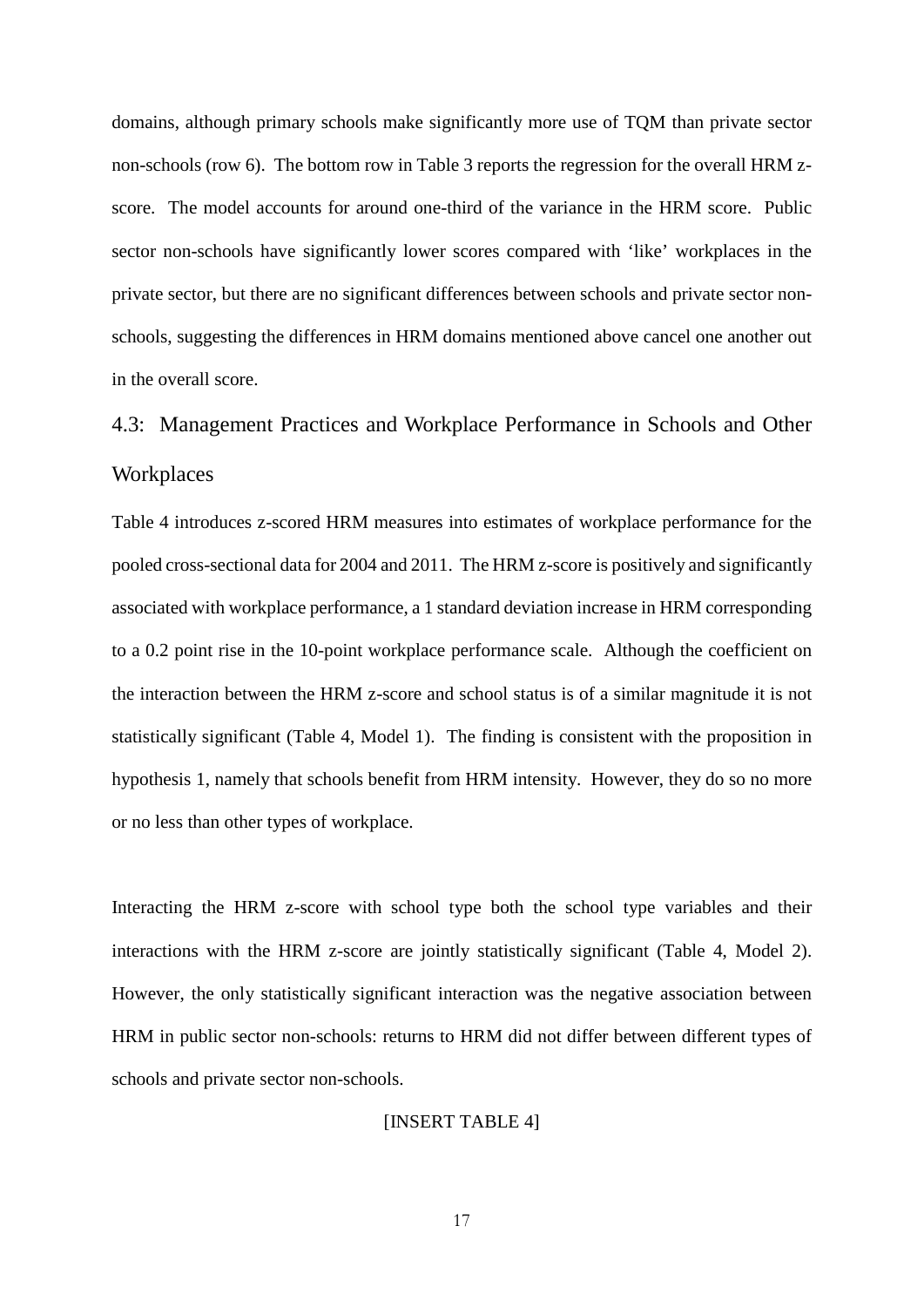Models 3 and 4 in Table 4 present effects of z-scored HRM domains for non-schools and schools respectively. The domains are jointly statistically significant in both models, but the effects of specific HRM domains differ markedly between schools and non-schools, as anticipated in hypothesis 2. Schools' performance improves significantly with the number of participation practices and selection practices used, the size of the effects being quite similar for both domains. None of the other domains are significant for school performance. Among non-schools, only training and incentives are associated with significant improvements in workplace performance, with incentives on the margins of statistical significance. In addition to incentives, Bloom and colleagues emphasise the role played by records and targets but these are not significantly linked to performance in these analyses. The implication is that what works for schools differs from what works for non-schools, in accordance with hypothesis 2, and that, at least in the case of incentives, the differences are to be expected and confirm previous literature (Bryson et al., 2017).

Models 5 and 6 in Table 4 present separate models for non-schools and schools again, but replace the HRM domains with the linear HRM z-score and a quadratic term. We had hypothesised that, in accordance with the existing literature, the association between HRM intensity and schools' workplace performance would be linear. This linear association is apparent in non-schools since the quadratic term is not significant (Model 5). However, the quadratic term is positive and statistically significant for schools, indicating that the performance returns to HRM are *increasing* with the intensive use of HRM.

Models 7 and 8 in Table 4 split the schools sector into private and state schools respectively to see whether the returns to HRM differ for schools under different governance regimes and with different resources and student intakes. The results for the state schools sector reflect those for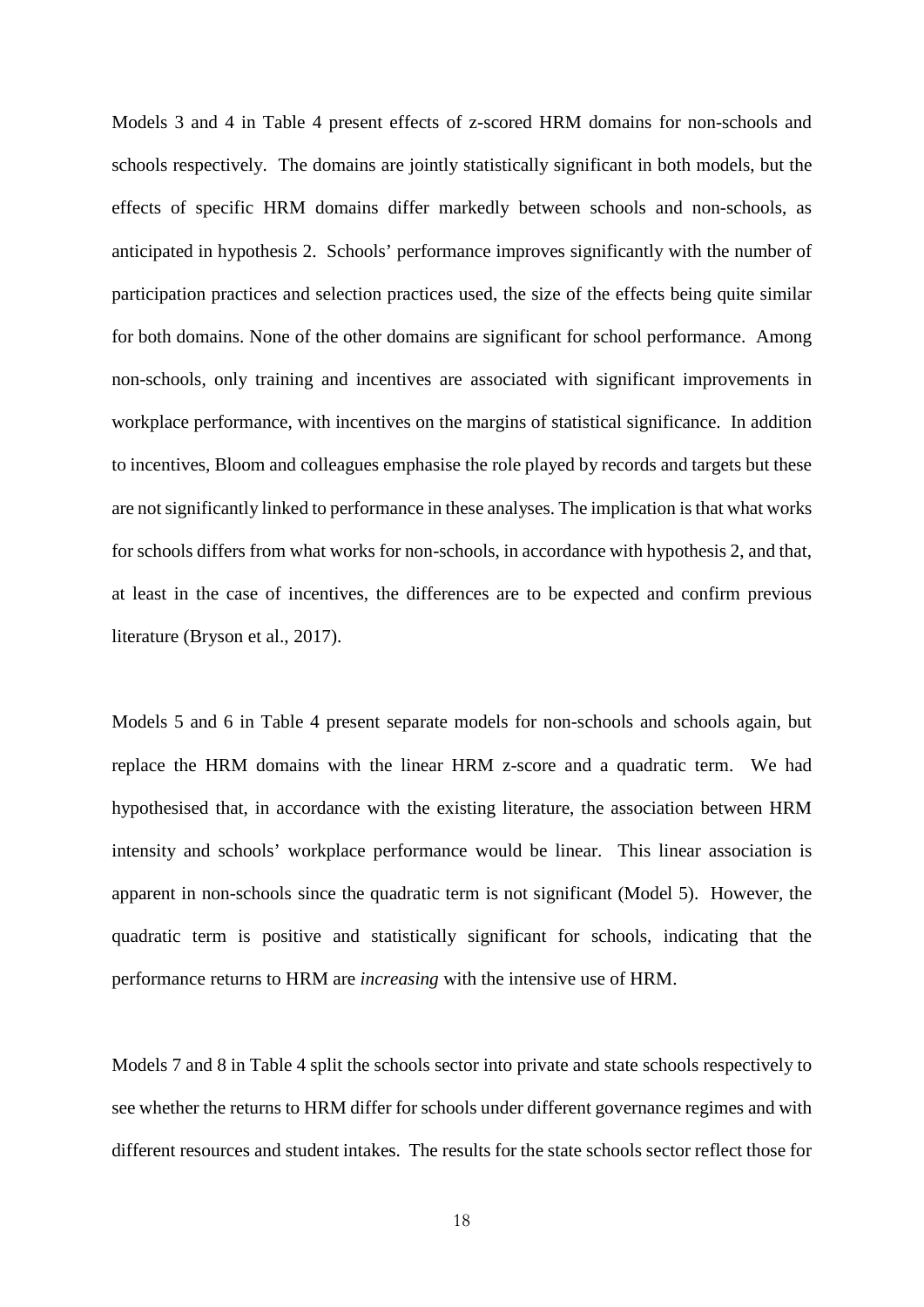the all schools model with returns to HRM rising exponentially, as indicated by the statistical significance of both the linear and quadratic terms. In the case of private schools, on the other hand, only the quadratic term is statistically significant. Although the number of private schools in the data set is not large, the coefficients for the HRM terms suggest that returns to HRM intensity differ between the private and public sectors.

### 4.4: Matching-adjusted Estimates of Links between HRM and Workplace Performance

Table 5 reruns the pooled years models from Table 4 reweighted with the matching weights as described in Section 3.2. The propensity score matching estimation is run on a total of 784 workplaces consisting of 304 schools and 480 comparator workplaces identified as their five nearest neighbours, having dropped the 31 schools off common support. The HRM score is positive and statistically significant. In contrast to the OLS estimates in Table 4, the interaction between school and HRM score is positive and statistically significant (Model 2). However, although the interactions between school type and HRM score in Model 3 are jointly statistically significant none of them reach statistical significance. Weighting the regressions using entropy balancing weights confirms the positive and significant association between HRM score and workplace performance. In contrast to the PSM estimates performance of schools is significantly higher than that among non-schools (Models 4 and 5), with primary schools performing better than private sector non-schools (Model 6). However, there is no evidence of increased returns to HRM among schools: the interaction term in Model 5 is not significant and the interactions between school type and HRM are jointly and individually nonsignificant. It seems reasonable to conclude from these matching-weights estimates that HRM is positively associated with workplace performance, but there is no overwhelming evidence to indicate higher returns to HRM in a school setting.

### [INSERT TABLE 5]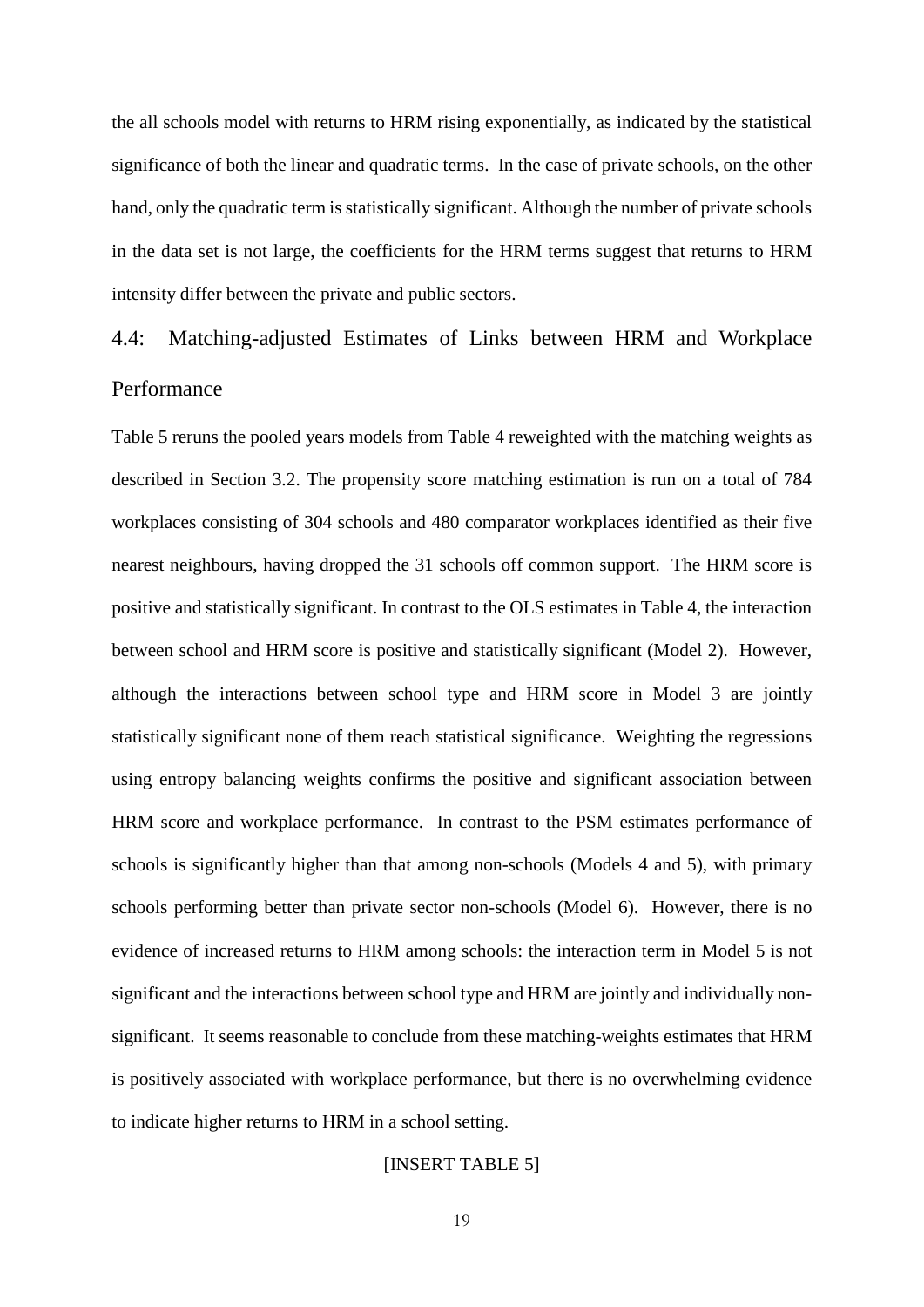### 4.5: Panel Estimates of Links between HRM and Workplace Performance

To establish the association between changes in HRM and change in workplace performance we turn to the panel of workplaces surveyed in both 2004 and 2011. We distinguish between workplaces that were never workplaces over the period, workplaces that were schools at some point, and those that we schools at both points in time. (The sometimes/always sample includes the small number of schools who switched status between 2004 and 2011, as described in Section 3.1). The models condition on a wide range of workplace demographics and managerial style variables, as noted in the footnote to Table 6, so that these estimates account for potential biases associated with both time-invariant workplace unobserved traits and timevarying workplace demography and managerial style.

### [INSERT TABLE 6]

For all three samples increasing HRM is associated with improvements in workplace performance (Table 6, columns 1, 3 and 5), once again confirming hypothesis one. The coefficients are larger in the school samples. When we distinguish between HRM domains (Models 2, 4 and 6) we find schools benefit from different sets of HRM practices to those benefitting the non-schools sector, confirming hypothesis two. Increasing use of incentives is positively and significantly associated with improvements in non-schools' performance but not that of schools. The other HRM practice benefiting non-schools is increased use of training but this is also beneficial to schools, at least when one includes "sometimes schools" alongside "always schools". Conversely, schools' performance rises with increasing use of HRM to select employees (Model 4), whereas this is not the case for non-schools. Confining analyses to those workplaces that were schools in 2004 and 2011 reveals positive returns to increasing use of participative forms of HRM, record-keeping and TQM, none of which were significantly associated with performance in non-schools.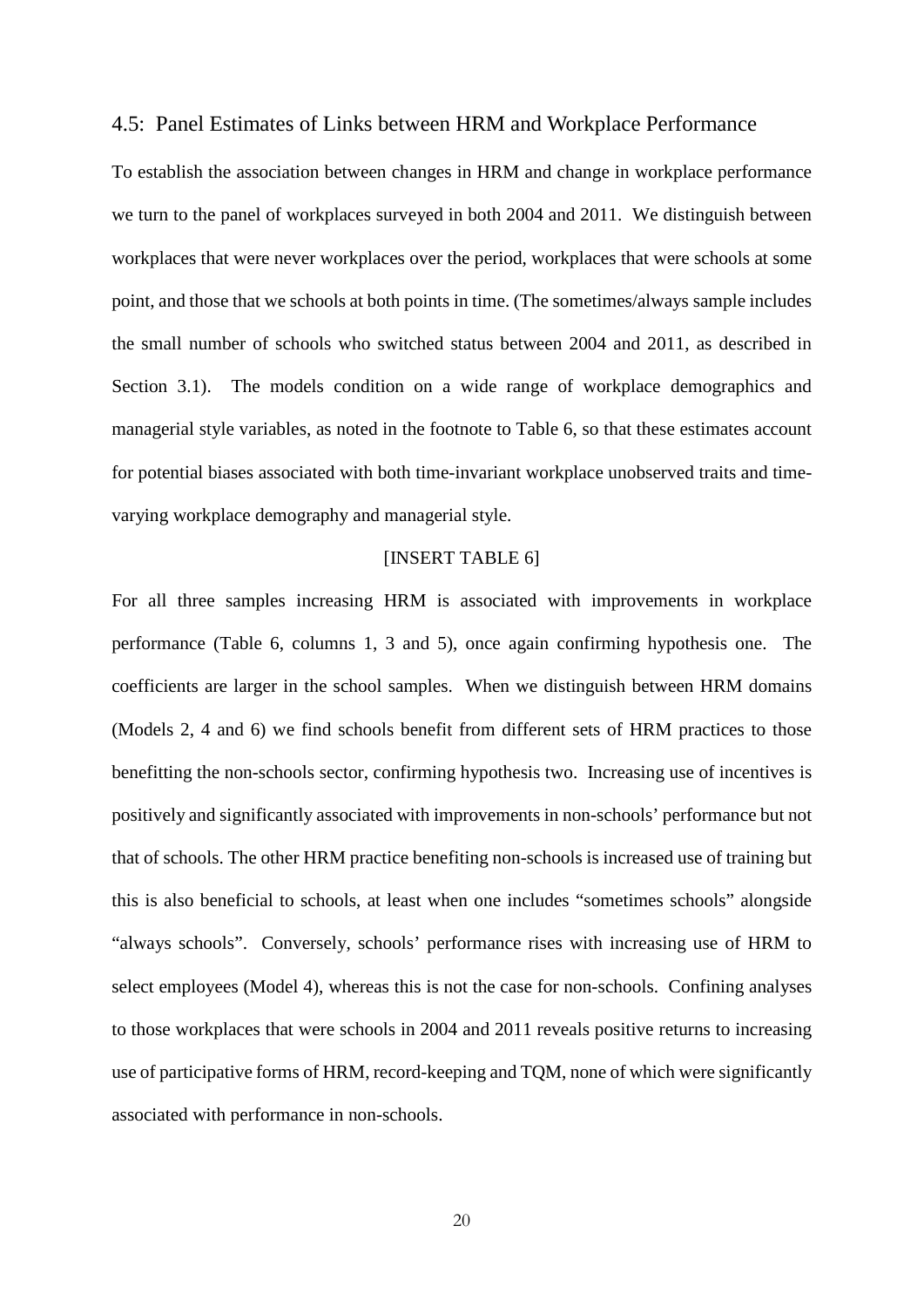The negative shock that workplaces suffered due to the Great Recession and its aftermath affected schools and non-schools. Among the panel workplaces surveyed in 2011, 30 per cent of schools and 51 per cent of non-schools said they had been adversely affected "a great deal" or "quite a lot" by the recession. Those that said so were less likely to increase their HRM score over the period 2004 to 2011. However, conditioning on being adversely affected made no difference to the positive association between a growth in HRM and improved workplace performance found for schools and non-schools.[14](#page-22-0)

### 4.6: Panel Estimates of Links between HRM and Other Workplace Outcomes

To gain some insight into how HRM may affect workplace performance we ran panel first difference models on non-schools and schools separately for eight outcomes. We ran these first for ZHRM, and then for the z-scored HRM domains. The coefficients for the z-scored HRM are presented in Table 7. The domain effects are not presented in the table but are available on request.

### [INSERT TABLE 7]

The first three rows report results for the three components to the workplace performance measure used throughout the paper, namely financial performance, labour productivity and the quality of service or product. Increases in HRM are positively and significantly associated with improvements in financial performance in both schools and non-school workplaces (Table 7, row1). The separate HRM domain models indicate that, in the case of non-schools, incentives, targets and training were all positively and significantly associated with financial performance. None of these were significant in the school model. Instead participation, selection and record keeping were all positive and statistically significant.

-

<span id="page-22-0"></span><sup>&</sup>lt;sup>14</sup> Full results are available from the authors on request.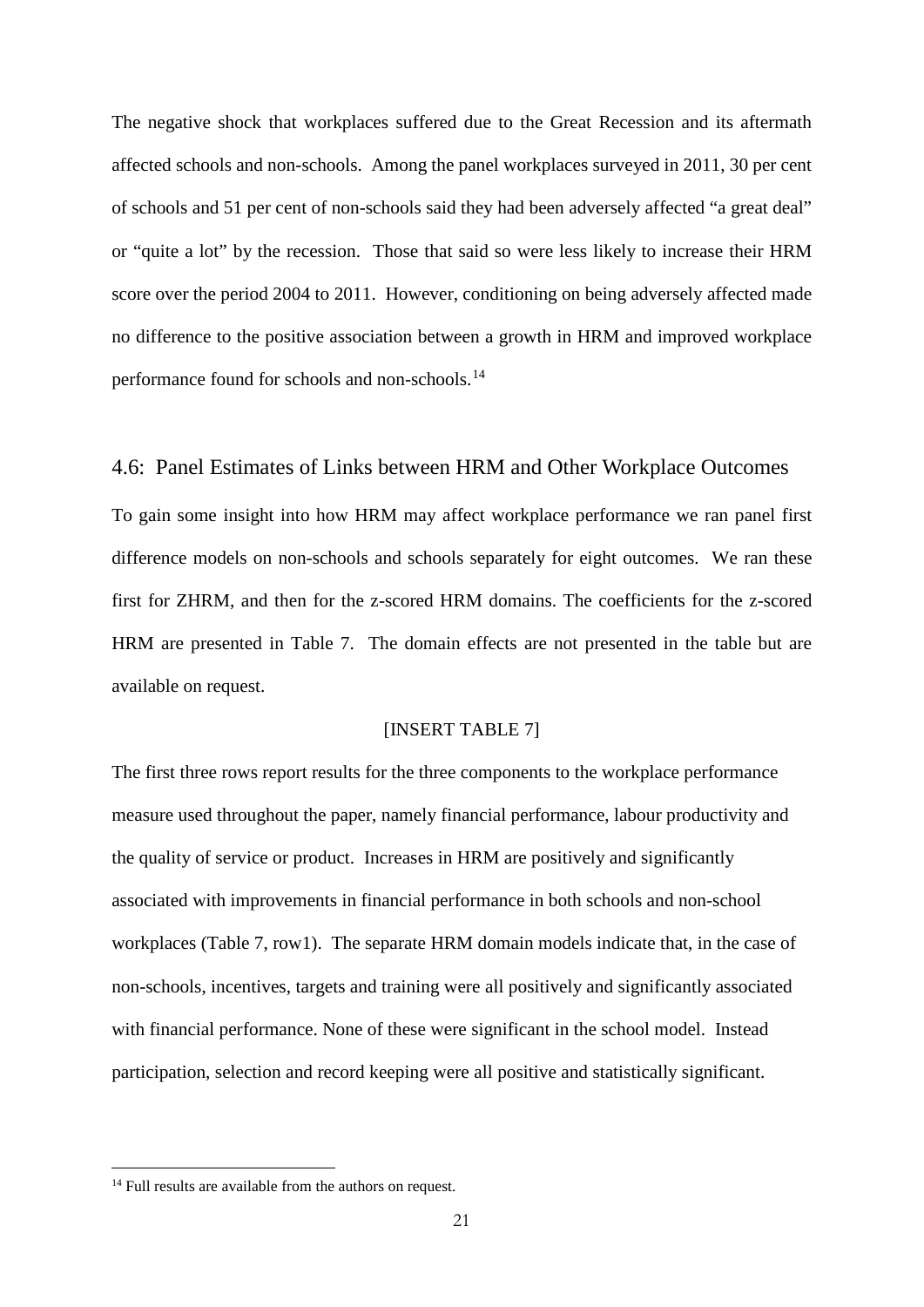Increased use of HRM practices is also positively associated with improvements in labour productivity in both schools and non-schools (Table 7, row 2). In the HRM domain models, the domains are neither jointly nor separately statistically significant for non-schools. However, they are jointly statistically significant in the case of schools: increased used of selection and training practices are positively and significantly associated with improvements in labour productivity.

Increased use of HRM practices was positively associated with improvements in the quality of output in non-schools, but not in schools (Table 7, row 3). In non-schools the HRM domains were jointly statistically significant, but the only HRM domain that was individually statistically significant was the positive effect of increased training. In schools, HRM domains were jointly on the margins of statistical significance (p>f=0.108): increased use of selection practices and TQM were positively associated with increased quality, whereas increased use of targets was negatively associated with quality of output.

Row 4 in Table 7 reports the percentage of work days lost through sickness or absence at the workplace in the last 12 months. There is no association between increased use of HRM and an increase in absence rates. However, in the school sector there are offsetting effects of incentives, which reduce absence rates, and targets, which raise them. In non-schools the only single HRM domain that is significant is the positive effect of record-keeping.

Increased HRM usage was not significantly associated with the percentage of employees who had left or resigned voluntarily in the last year. However, the coefficient for ZHRM in the school model is positive and on the margins of statistical significance. The HRM domains are not jointly or individually significant in the non-school model. The domains are jointly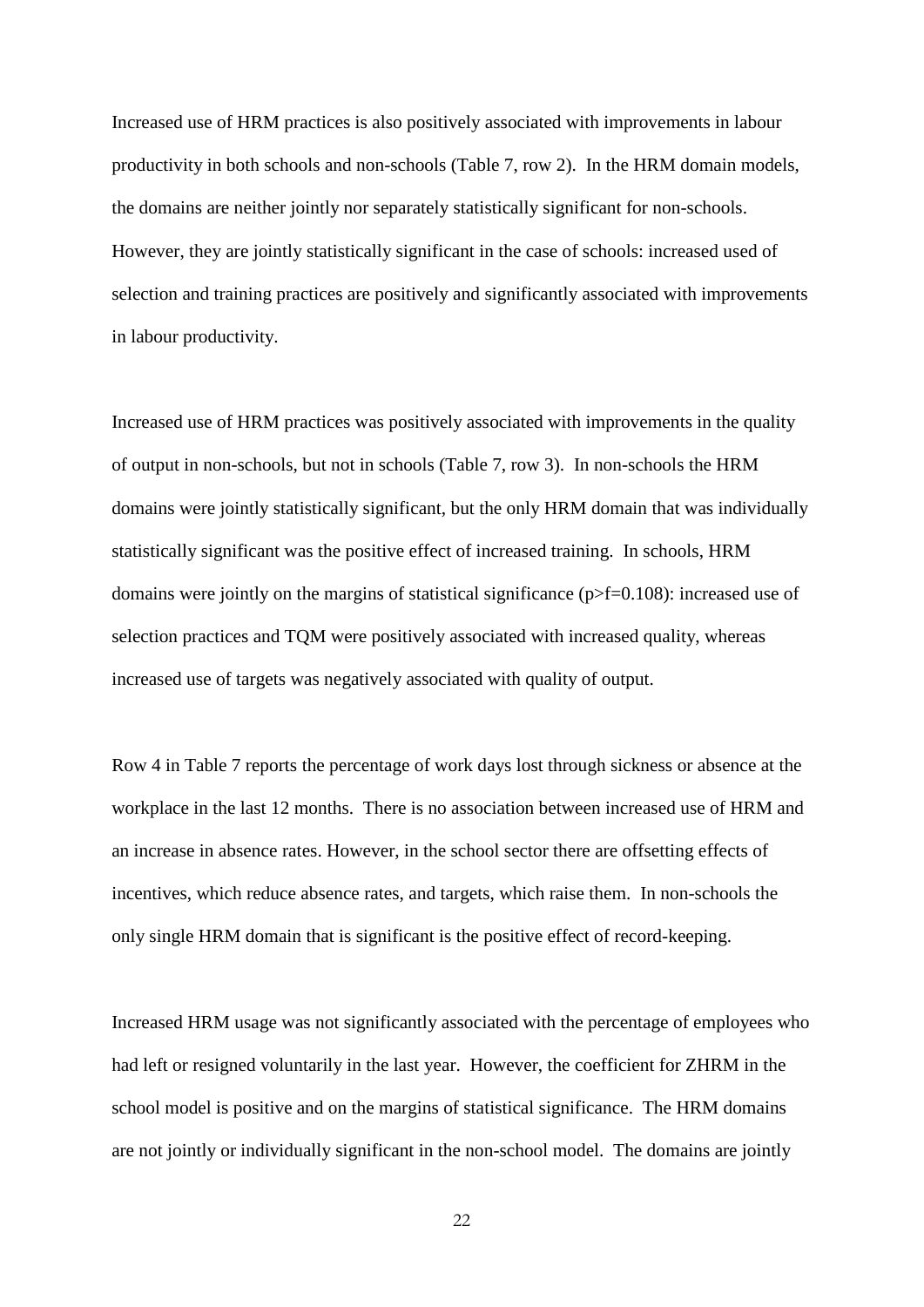significant in the school model, albeit marginally ( $p > f = 0.092$ ), with increased use of teams significantly associated with increased quit rates.

Change in the number of employees per 100 who had been absent in the last year due to illness caused or made worse by their work was not associated with change in HRM usage in non-schools. However, an increase in HRM was associated with an increase in illness rates in schools (Table 7, row 6). The only HRM domain positively associated with higher illness rates in schools was increased training. HRM domains were not significant in the case of non-schools, either jointly or individually.

Changes in injury rates were not linked to changes in HRM in school or non-school workplaces (Table 7, row 7). Nor were HRM domains, the exception of training which was associated with fewer injuries in schools.

Change in the climate of employment relations at a workplace is not significantly associated with changes in HRM in schools or non-schools, although the positive association is on the margins of statistical significance (Table 7 row 8). The HRM domains are also not jointly or separately significant in either sector.

Taken together, the results in Table 7 suggest HRM improved workplace performance through improvements in financial performance and labour productivity, but only improved the quality of service or output among non-schools. Increases in the HRM z-score were not generally associated with other workplace outcomes. However, greater HRM usage was associated with higher illness rates and, albeit marginally, with higher quit rates in schools. It is conceivable that greater HRM use in schools is linked to work intensification which, as in

23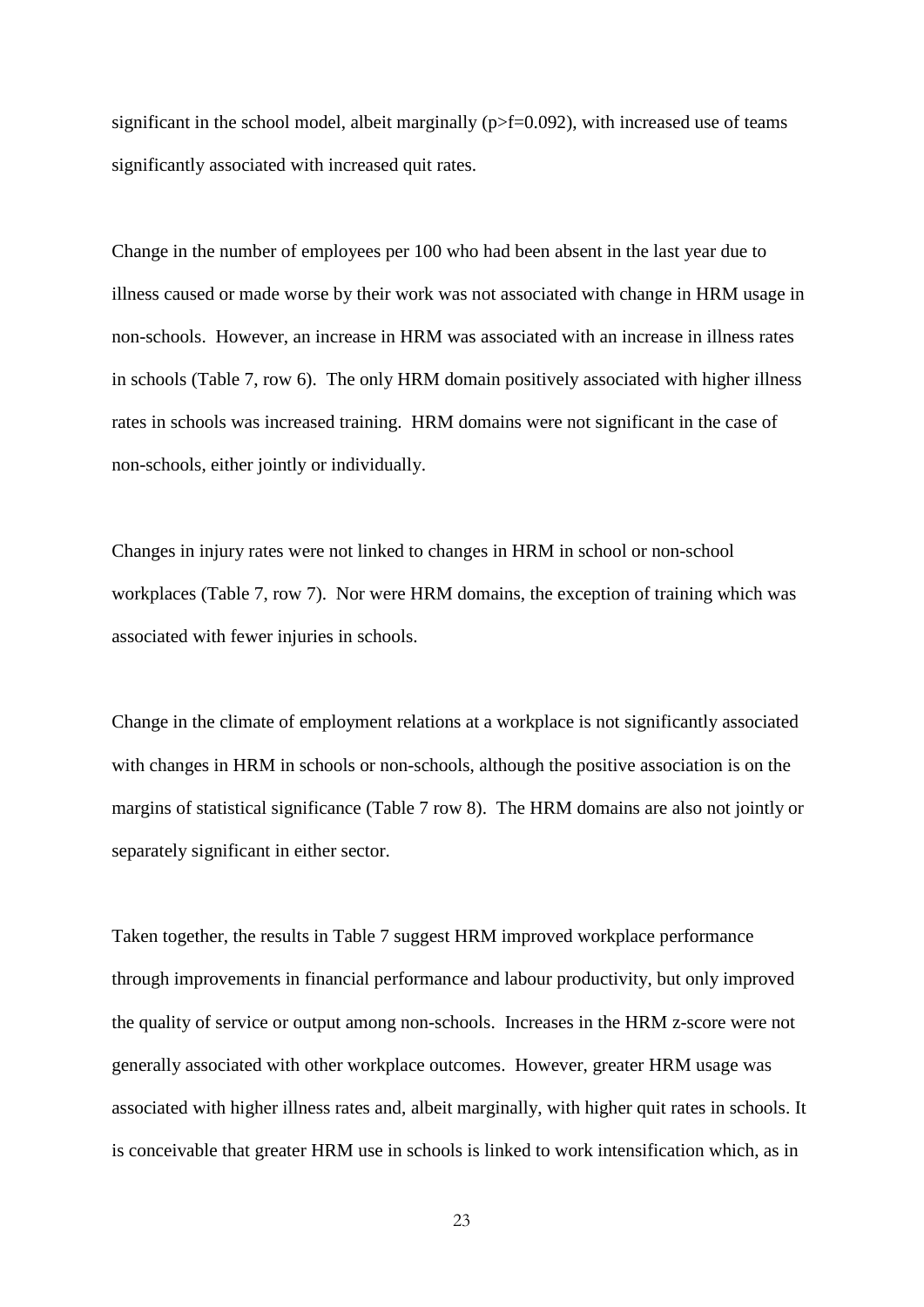other studies can result in worker absence (Böckerman et al., 2012). Lazear (2000) finds workers sort following the introduction of incentive pay, with more able employees entering the performance-paying firm, and less able employees leaving. Cullen et al. (2016) find the introduction of a rigorous job evaluation system in Houston increased the relative likelihood of exit for teachers in the bottom quintile of the teacher quality distribution. Adnot et al. (2016) find District of Columbia Public Schools successfully replaced poor performing with better performing teachers using a performance assessment and incentive system. It is conceivable that the quit effect is picking up similar behavioural responses with respect to HRM.

The way that HRM domains were associated with workplace outcomes also proved informative. Only rarely did the same domain have similar significant effects in the school and non-school sectors. As anticipated in the work of Bloom et al. (2014) incentives and targets improved financial performance in the non-school sector. Among schools, on the other hand, the domain that was most strongly linked to improved performance was selection: increased use of the HRM practices linked to selection of workers was positively and significantly associated with improvement in schools' financial performance, labour productivity and quality of output.<sup>15</sup>

### 5. CONCLUSIONS

-

We contribute to the literature on schools' performance by comparing them with the performance of other workplaces in Britain using an index combining their financial

<span id="page-25-0"></span><sup>&</sup>lt;sup>15</sup> Jacob et al. (2016) show applicant performance during interview screening in Washington DC public schools strongly predicts teacher effectiveness. However, in their case, these traits were not strongly predictive of being hired, leading the authors to conclude that there is substantial scope for improving teacher quality through the hiring process.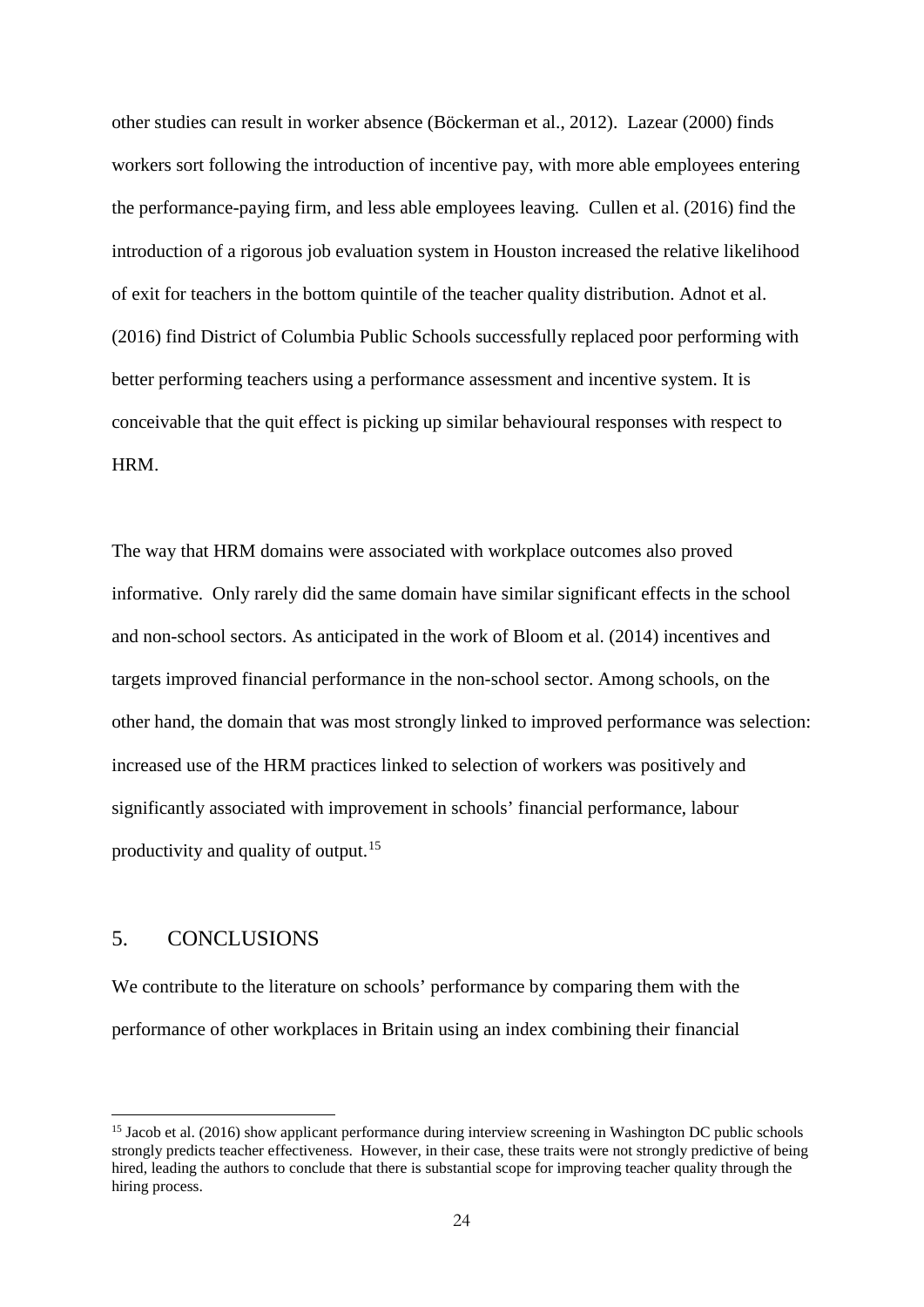performance, labour productivity and quality of their services provided. The comparisons control for potential confounding factors using regression, matching and panel estimation techniques. Using nationally-representative workplace data we explore the choices schools and other workplaces make in terms of the managerial practices they adopt and their style of management. We investigate how schools differ from other workplaces in terms of the managerial practices they deploy and the intensity of their Human Resource Management (HRM) systems. Then we establish whether specific HRM practices and overall HRM intensity measures relate to school performance and the performance of other workplaces. We find schools are similar to other workplaces in terms of their overall HRM score based on 48 measures of HR practices. However, they differ in the *types* of HRM they deploy. In keeping with much of the public sector, they are less likely to use incentives, records and targets than private sector non-schools. These are the practices that Bloom et al. (2014) have tended to focus on in most of their work. However, schools are more likely than observationally equivalent private sector non-schools to encourage employee participation through consultative mechanisms and employee involvement initiatives.

We find intensive use of HRM practices is correlated with substantial improvement in workplace performance, both among schools and other workplaces. However, the types of practices that improve school performance are different from those that improve performance elsewhere in the economy. Non-schools experience improvements in performance when they deploy more incentives, while schools tend to benefit from selection practices. Both see improvements in performance from increases in training. Furthermore, in contrast to the linear returns to HRM intensity in most workplaces, improvements in schools' performance are an increasing function of HRM intensity.

25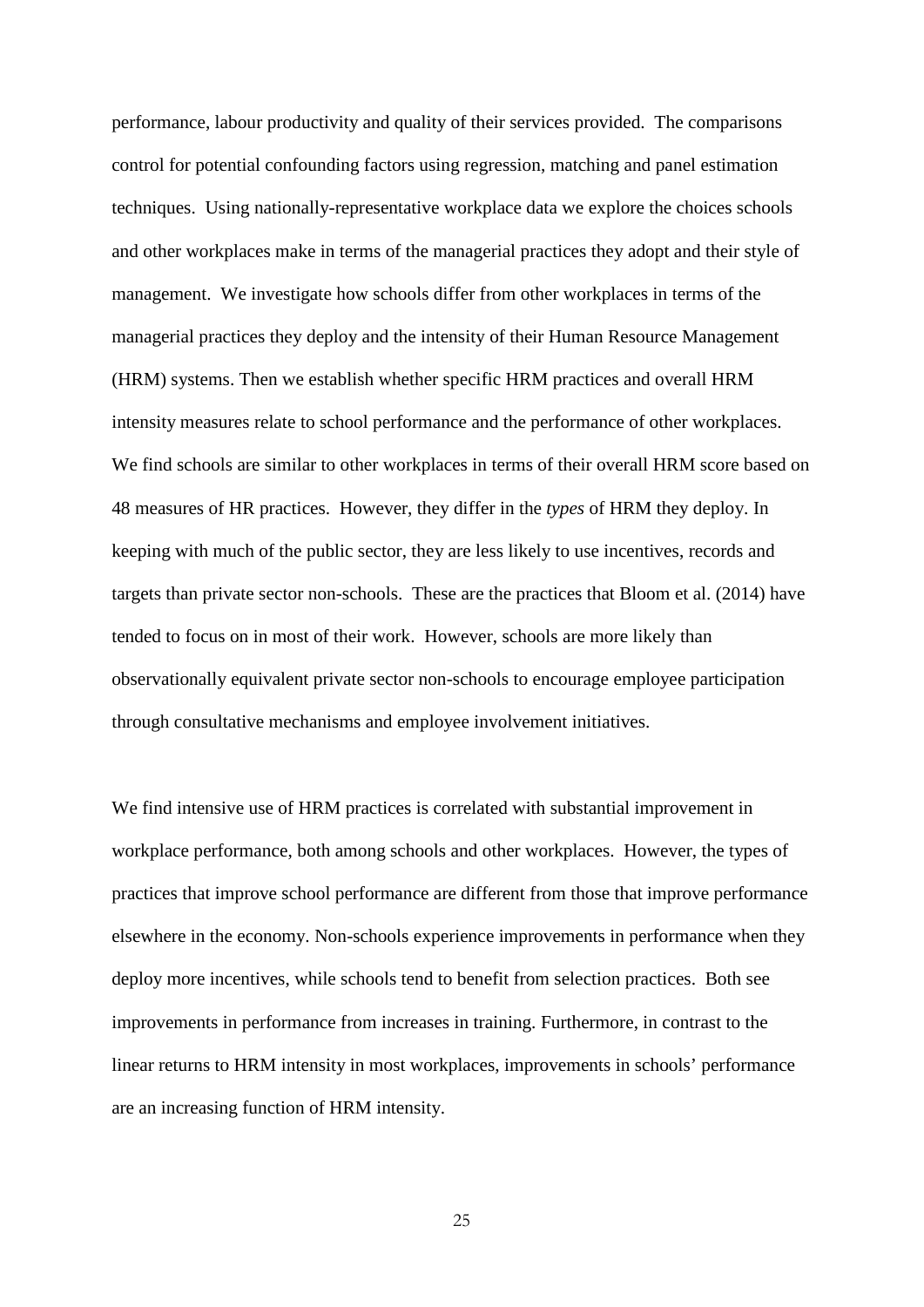Exploration of HRM associations with various workplace outcomes indicates that the returns to increasing use of HRM are largely confined to improvements in workplace financial performance and labour productivity, rather than other mechanisms. This is the case for schools and other workplaces.

Although our results are fairly robust to a range of estimation techniques they may nevertheless be subject to estimation biases which prevent us from making causal inferences about the relationship between HRM and workplace performance. In our first difference estimates we account for both fixed unobserved differences across workplaces and timevarying workplace demographic and other changes that might otherwise bias the estimated relationship between HRM and performance. But HRM practices are not randomly assigned and we have no source of exogenous variance in HRM deployment which might assist with causal inference. Nevertheless, there appear to be some grounds for concluding that there are potential benefits for schools and non-schools in investing in HRM practices, and for exploring the possibility that the types of HRM schools may benefit from are different, at least in some respects, from those that might be valuable elsewhere.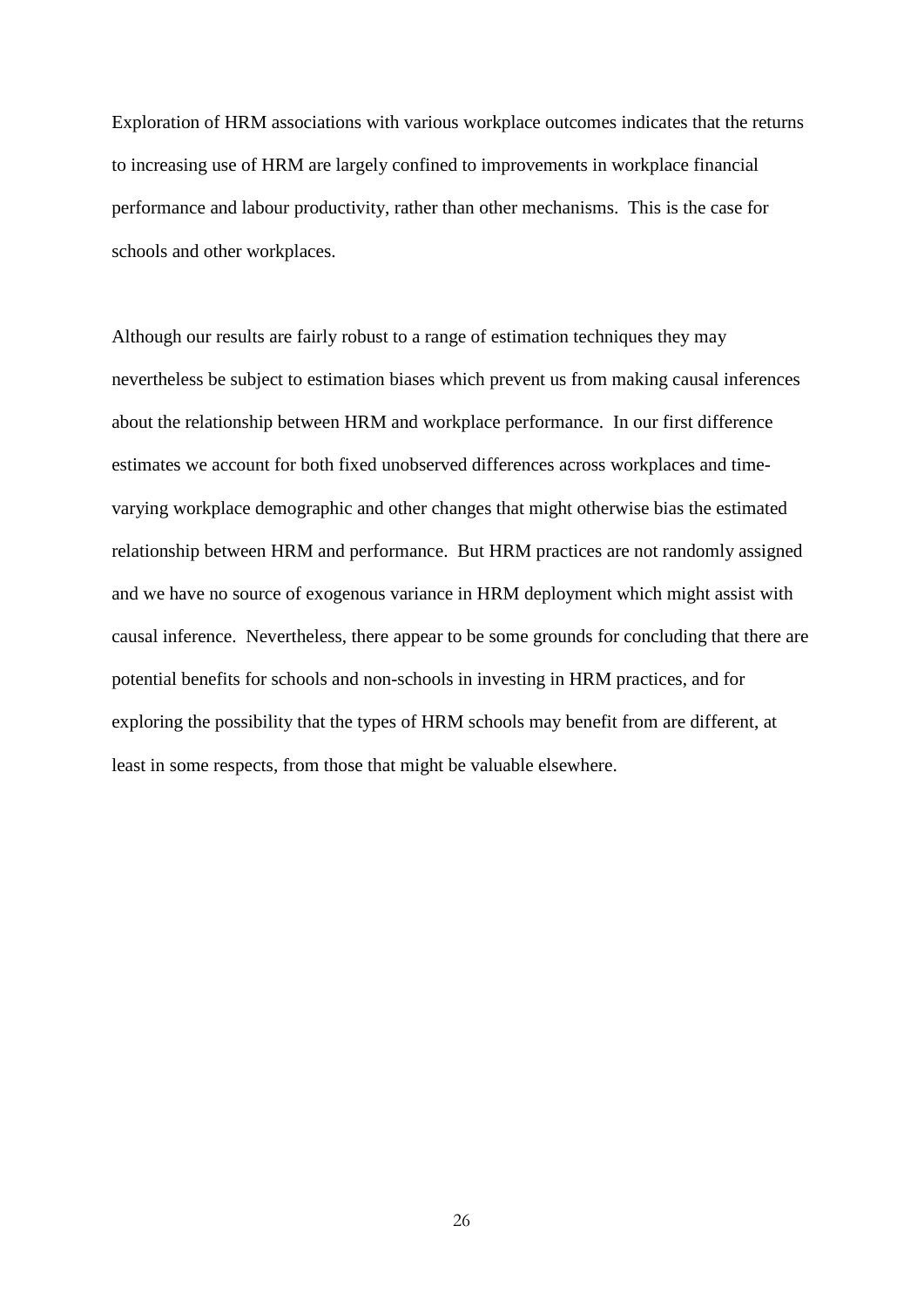|                                                | Pooled                | Pooled                | Pooled                  | 2004                    | 2011                  |
|------------------------------------------------|-----------------------|-----------------------|-------------------------|-------------------------|-----------------------|
| School                                         | 0.312<br>(1.64)       |                       |                         |                         |                       |
| Public                                         | $-0.105$<br>(0.64)    | $-0.088$<br>(0.54)    | $-0.134$<br>(0.82)      | $-0.107$<br>(0.49)      | $-0.173$<br>(0.73)    |
| Year= $2011$                                   | 0.063<br>(0.73)       |                       | 0.058<br>(0.68)         |                         |                       |
| School                                         |                       | $-0.110$<br>(0.46)    |                         |                         |                       |
| 2011                                           |                       | 0.030<br>(0.34)       |                         |                         |                       |
| School*2011                                    |                       | 0.736<br>$(2.89)$ **  |                         |                         |                       |
| Organisation<br>(ref.: Private,<br>not school) |                       |                       |                         |                         |                       |
| Primary                                        |                       |                       | 0.434<br>$(2.20)*$      | $-0.193$<br>(0.64)      | 0.928<br>$(3.79)$ **  |
| Secondary                                      |                       |                       | 0.509<br>(1.86)         | 0.415<br>(0.98)         | 0.577<br>(1.66)       |
| Tech/Voc.                                      |                       |                       | $-0.951$<br>$(4.27)$ ** | $-1.087$<br>$(3.33)$ ** | $-0.887$<br>$(2.08)*$ |
| Constant                                       | 4.908<br>$(18.16)$ ** | 4.928<br>$(18.25)$ ** | 4.931<br>$(18.26)$ **   | 4.750<br>$(11.69)$ **   | 5.361<br>$(16.13)$ ** |
| Controls?                                      | Yes                   | Yes                   | Yes                     | Yes                     | Yes                   |
| $R^2$                                          | 0.06                  | 0.06                  | 0.06                    | 0.09                    | 0.07                  |
| $\boldsymbol{N}$                               | 4,260                 | 4,260                 | 4,260                   | 1,920                   | 2,340                 |

*Table 1: OLS Estimates of Workplace Performance*

Notes: (1) Controls: single-establishment organization; region (11 dummies); establishment aged over 25 years; % age 16-21; % age 50+; age diversity; % female; gender diversity; % non-white; % part-time; % union density; % manager; % professionals; % associate professionals; management style (4 dummies for style female HR manager; prefer to discuss change; prefer direct communication to union; WLB not up to individual). (2) t-statistics in parentheses. Statistical significance: \* *p*<0.05; \*\* *p*<0.01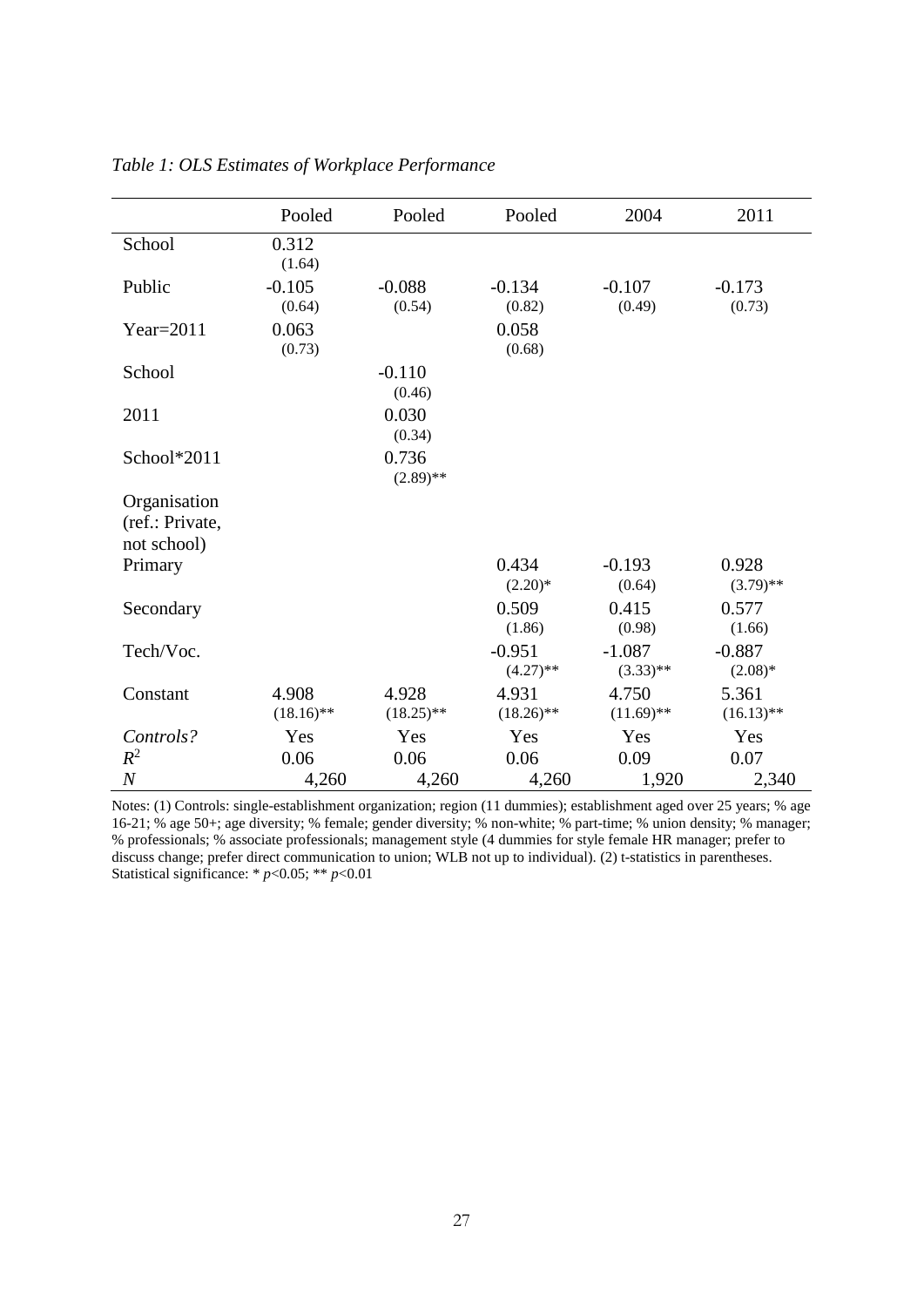|                              | Not a School |        | Schools |         |           |             |
|------------------------------|--------------|--------|---------|---------|-----------|-------------|
|                              | Private      | Public | All     | Primary | Secondary | $V$ oc/Tech |
| Incentives $(0,4)$           | 1.9          | 1.8    | 1.9     | 1.9     | 1.9       | 2.2         |
| Records $(0,9)$              | 6.7          | 5.6    | 6.2     | 6.2     | 5.7       | 7.9         |
| Targets $(0,11)$             | 4.0          | 3.5    | 2.6     | 2.5     | 2.7       | 3.5         |
| Teams $(0,4)$                | 1.8          | 2.5    | 2.6     | 2.6     | 2.8       | 2.3         |
| Training $(0,5)$             | 2.2          | 3.3    | 3.3     | 3.2     | 3.5       | 4.0         |
| TQM $(0,3)$                  | 1.1          | 1.5    | 1.8     | 1.8     | 1.9       | 1.3         |
| Participation (0,5)          | 2.0          | 2.8    | 3.1     | 3.0     | 3.3       | 2.9         |
| Selection $(0,7)$            | 4.2          | 5.0    | 5.2     | 5.3     | 5.4       | 4.6         |
| HRM(0,48)                    | 24.0         | 26.1   | 26.7    | 26.4    | 27.2      | 29.8        |
| Management "style":          |              |        |         |         |           |             |
| Female HR Manager            | 43.5         | 53.8   | 68.2    | 69.6    | 56.6      | 76.6        |
| WLB not up to worker         | 11.8         | 24.8   | 21.9    | 20.7    | 31.2      | 16.8        |
| Prefer to discuss change     | 25.0         | 34.0   | 38.0    | 39.3    | 36.2      | 26.0        |
| Prefers direct communication | 43.3         | 13.7   | 33.9    | 36.2    | 33.6      | 4.2         |
| over union                   |              |        |         |         |           |             |

*Table 2: Mean Scores for Management Practices in Schools and Other Workplaces*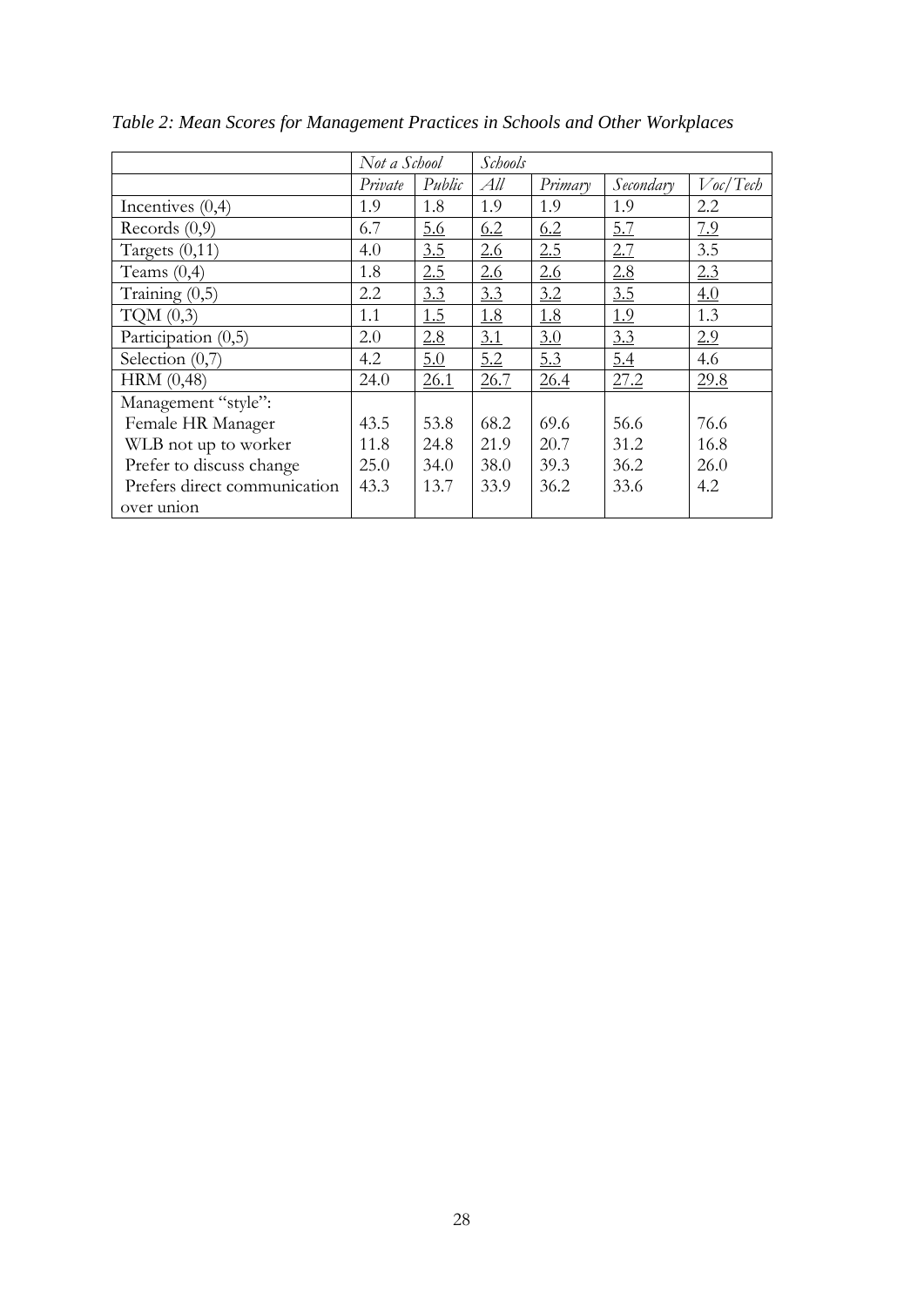|                                                                                                                       | Model Fit                                                                                                                                             | Not a School    | <b>Schools</b>  |                 |                 |  |  |  |  |
|-----------------------------------------------------------------------------------------------------------------------|-------------------------------------------------------------------------------------------------------------------------------------------------------|-----------------|-----------------|-----------------|-----------------|--|--|--|--|
|                                                                                                                       | $R^2$                                                                                                                                                 | Public          | Primary         | Secondary       | Voc/Tech        |  |  |  |  |
| Incentives                                                                                                            | 0.24                                                                                                                                                  | $-.37(4.05)$ ** | $-.40(3.43)$ ** | $-.57(3.24)$ ** | $-.46(2.91)$ ** |  |  |  |  |
| Records                                                                                                               | 0.09                                                                                                                                                  | $-.60(6.69)$ ** | $-.28(2.52)*$   | $-.60(2.99)$ ** | $.46(3.04)$ **  |  |  |  |  |
| Targets                                                                                                               | 0.20                                                                                                                                                  | $-.45(6.8)$ **  | $-.60(6.31)$ ** | $-.66(5.77)$ ** | $-.40(1.59)$    |  |  |  |  |
| Teams                                                                                                                 | 0.10                                                                                                                                                  | .21(1.76)       | .25(1.70)       | .10(0.54)       | $-.31(1.49)$    |  |  |  |  |
| Training                                                                                                              | 0.31                                                                                                                                                  | .10(1.22)       | $-.05(0.50)$    | .17(1.18)       | $.63(4.36)$ **  |  |  |  |  |
| <b>TQM</b>                                                                                                            | 0.23                                                                                                                                                  | $-.03(0.41)$    | $.26(2.53)*$    | .21(1.36)       | $-.22(0.96)$    |  |  |  |  |
| Participation                                                                                                         | 0.26                                                                                                                                                  | .09(1.18)       | $.27(2.86)$ **  | $.39(3.26)$ **  | $.84(6.67)$ **  |  |  |  |  |
| Selection                                                                                                             | 0.15                                                                                                                                                  | .13(1.73)       | .17(1.77)       | .13(0.94)       | $-.36(1.64)$    |  |  |  |  |
| <b>HRM</b> score                                                                                                      | 0.32                                                                                                                                                  | $-.19(2.40)*$   | $-.08(0.79)$    | $-17(1.05)$     | 0.04(0.19)      |  |  |  |  |
| Notes: (1) Each row denotes a separate survey-weighted OLS regression. (2) Reference category: private, not a school. |                                                                                                                                                       |                 |                 |                 |                 |  |  |  |  |
|                                                                                                                       | (3) Dependent variables are standardised scores for HRM domains using z-scores so that scores have a mean of zero and<br>a zna s massima sure s a ris |                 |                 |                 |                 |  |  |  |  |

*Table 3: Regression-Adjusted Incidence of z-score HRM Measures Relative to Non-School Private Sector*

standard deviation of one; (4) Controls are as per Table 1. (5) t-statistics in parentheses. Statistical significance: \* p<0.05; \*\* p<0.01 (6) Full models are available from the authors on request.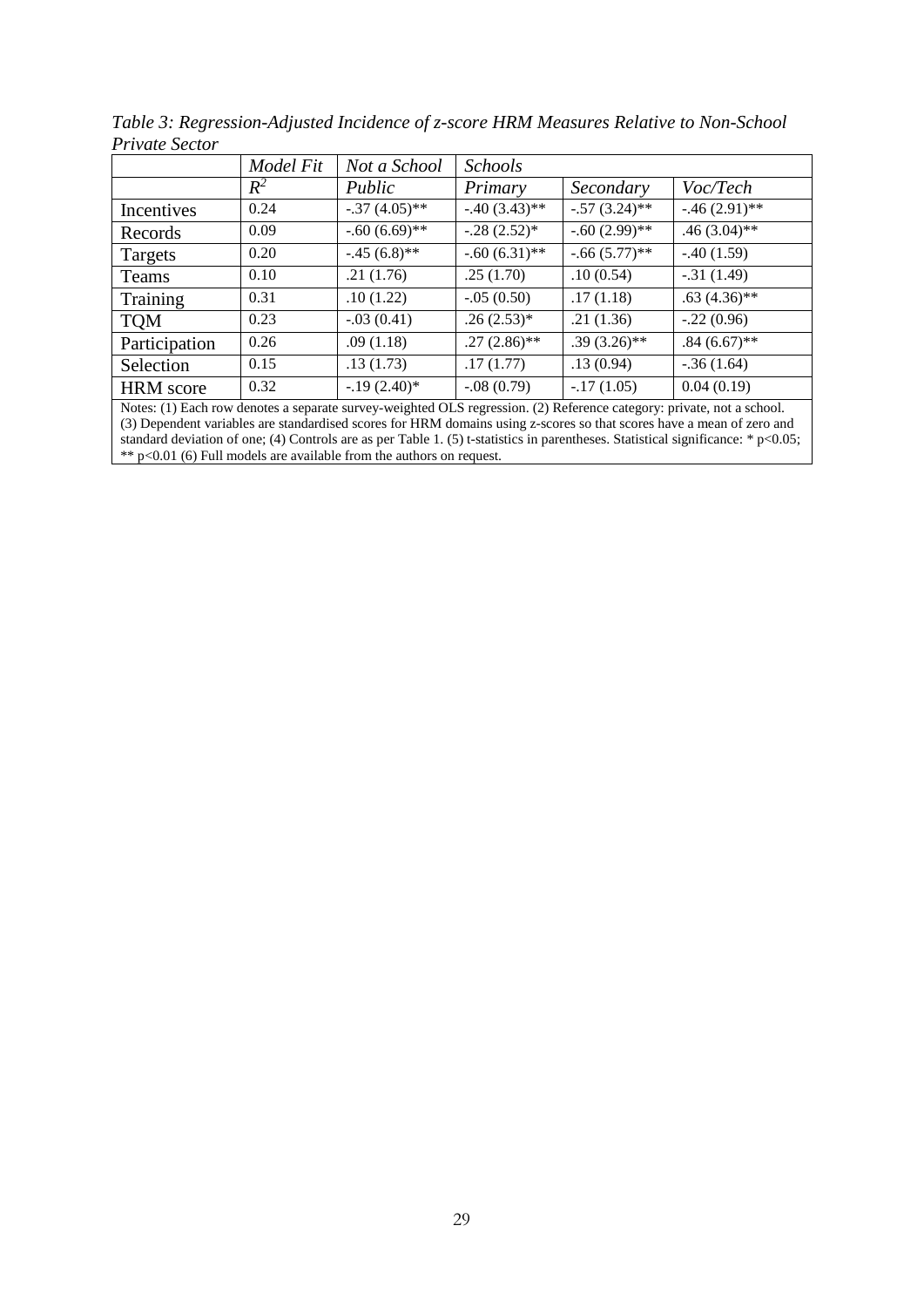|                            | Pooled               | Pooled                  | Non-schools        | Schools               | Non-schools          | Schools                | Private<br>schools | <b>State</b><br>schools |
|----------------------------|----------------------|-------------------------|--------------------|-----------------------|----------------------|------------------------|--------------------|-------------------------|
| School                     | 0.301<br>(1.60)      |                         |                    |                       |                      |                        |                    |                         |
| <b>ZHRM</b>                | 0.214<br>$(4.44)$ ** | 0.231<br>$(4.73)$ **    |                    |                       | 0.228<br>$(3.70)$ ** | 0.369<br>$(2.29)*$     | 0.038<br>(0.20)    | 0.470<br>$(2.67)$ **    |
| <b>ZHRM</b> squared        |                      |                         |                    |                       | 0.009<br>(0.27)      | 0.490<br>$(3.06)$ **   | 0.341<br>$(2.06)*$ | 0.649<br>$(3.17)$ **    |
| School*ZHRM                | 0.242<br>(1.23)      |                         |                    |                       |                      |                        |                    |                         |
| 2011                       | 0.014<br>(0.17)      | 0.011<br>(0.13)         | $-0.004$<br>(0.05) | 0.505<br>$(2.18)$ *   | $-0.013$<br>(0.14)   | 0.492<br>$(2.20)*$     | 0.625<br>(1.50)    | 0.581<br>$(2.53)*$      |
| Public                     | $-0.056$<br>(0.34)   |                         | $-0.086$<br>(0.46) | 0.172<br>(0.44)       | $-0.091$<br>(0.51)   | 0.194<br>(0.53)        |                    |                         |
| Public non-school          |                      | $-0.190$<br>(1.10)      |                    |                       |                      |                        |                    |                         |
| Primary                    |                      | 0.345<br>(1.78)         |                    |                       |                      |                        |                    |                         |
| Secondary                  |                      | 0.438<br>(1.61)         |                    | $-0.162$<br>(0.47)    |                      | $-0.221$<br>(0.65)     | $-0.549$<br>(1.21) | $-0.289$<br>(0.65)      |
| Tech/Voc                   |                      | $-1.054$<br>$(5.87)$ ** |                    | $-1.245$<br>$(2.49)*$ |                      | $-1.051$<br>$(2.31)^*$ | $-0.296$<br>(0.81) | $-1.432$<br>$(2.09)*$   |
| Public non-<br>school*ZHRM |                      | $-0.347$                |                    |                       |                      |                        |                    |                         |
|                            |                      | $(2.24)$ *              |                    |                       |                      |                        |                    |                         |
| Primary*ZHRM               |                      | 0.377<br>(1.60)         |                    |                       |                      |                        |                    |                         |
| Secondary*ZHRM             |                      | $-0.068$<br>(0.26)      |                    |                       |                      |                        |                    |                         |
| Tech/Voc*ZHRM              |                      | 0.615                   |                    |                       |                      |                        |                    |                         |

*Table 4: OLS Workplace Performance Models*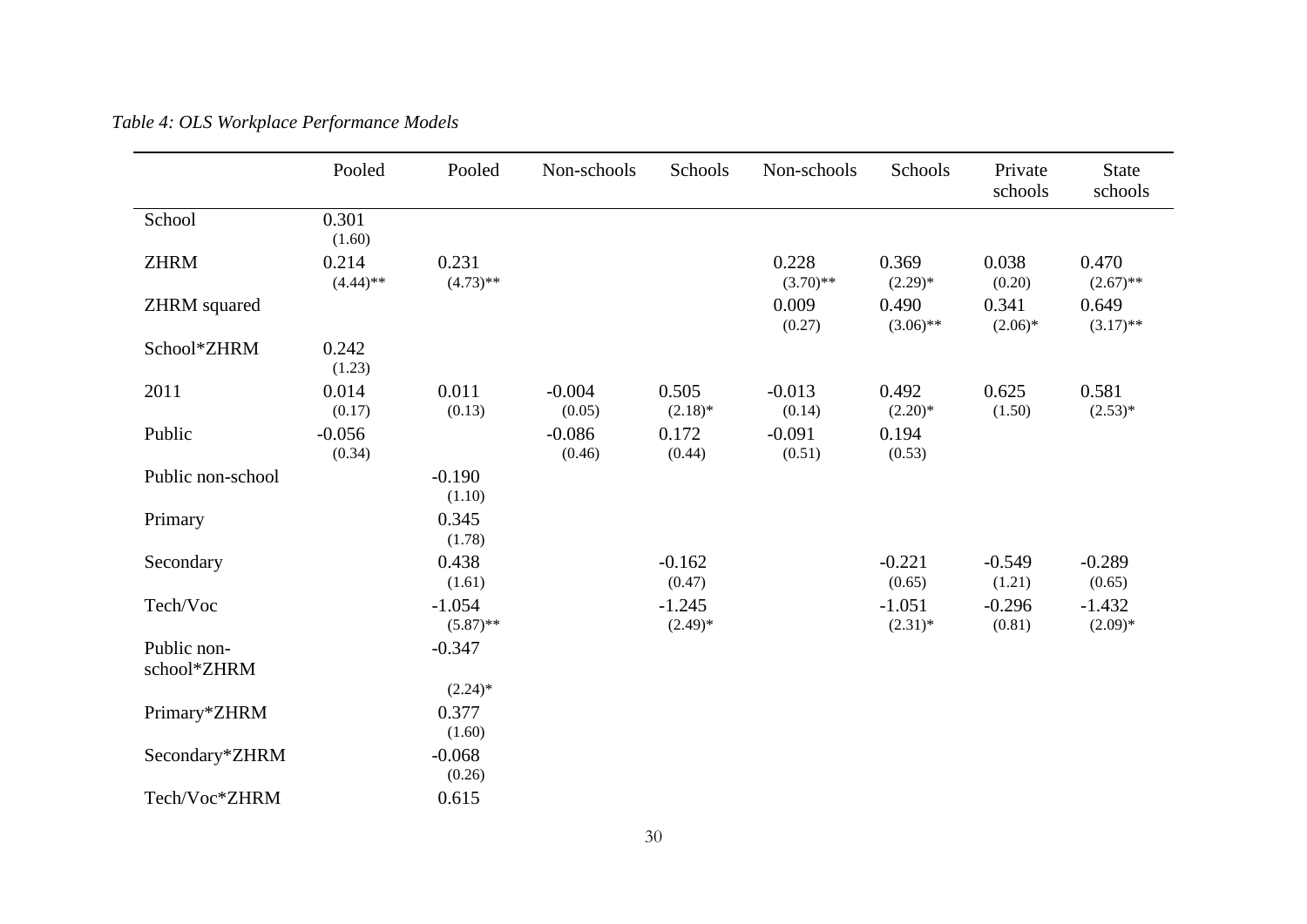|                  |                       | (1.68)                |                       |                      |                       |                    |                     |                 |
|------------------|-----------------------|-----------------------|-----------------------|----------------------|-----------------------|--------------------|---------------------|-----------------|
| Z-participation  |                       |                       | 0.018<br>(0.25)       | 0.310<br>$(2.35)^*$  |                       |                    |                     |                 |
| Z-selection      |                       |                       | $-0.006$<br>(0.12)    | 0.275<br>$(2.00)*$   |                       |                    |                     |                 |
| Z-incentives     |                       |                       | 0.108<br>(1.95)       | 0.025<br>(0.16)      |                       |                    |                     |                 |
| Z-records        |                       |                       | 0.067<br>(1.34)       | $-0.145$<br>(0.93)   |                       |                    |                     |                 |
| Z-targets        |                       |                       | $-0.051$<br>(0.86)    | 0.213<br>(1.40)      |                       |                    |                     |                 |
| Z-teams          |                       |                       | $-0.022$<br>(0.55)    | 0.055<br>(0.42)      |                       |                    |                     |                 |
| Z-training       |                       |                       | 0.161<br>$(2.70)$ **  | 0.055<br>(0.39)      |                       |                    |                     |                 |
| Z-TQM            |                       |                       | 0.046<br>(0.72)       | $-0.114$<br>(0.87)   |                       |                    |                     |                 |
| Constant         | 5.056<br>$(18.79)$ ** | 5.072<br>$(18.80)$ ** | 5.087<br>$(18.30)$ ** | 7.741<br>$(2.94)$ ** | 5.077<br>$(18.18)$ ** | 6.051<br>$(2.53)*$ | 8.000<br>$(2.20)^*$ | 5.619<br>(1.79) |
| $R^2$            | 0.08                  | 0.08                  | 0.08                  | 0.32                 | 0.08                  | 0.32               | 0.86                | 0.37            |
| $\boldsymbol{N}$ | 4,260                 | 4,260                 | 3,925                 | 335                  | 3,925                 | 335                | 66                  | 269             |

Notes: (1) All models contain controls as per Table 1. (2) t-statistics in parentheses. Statistical significance: \* *p*<0.05; \*\* *p*<0.01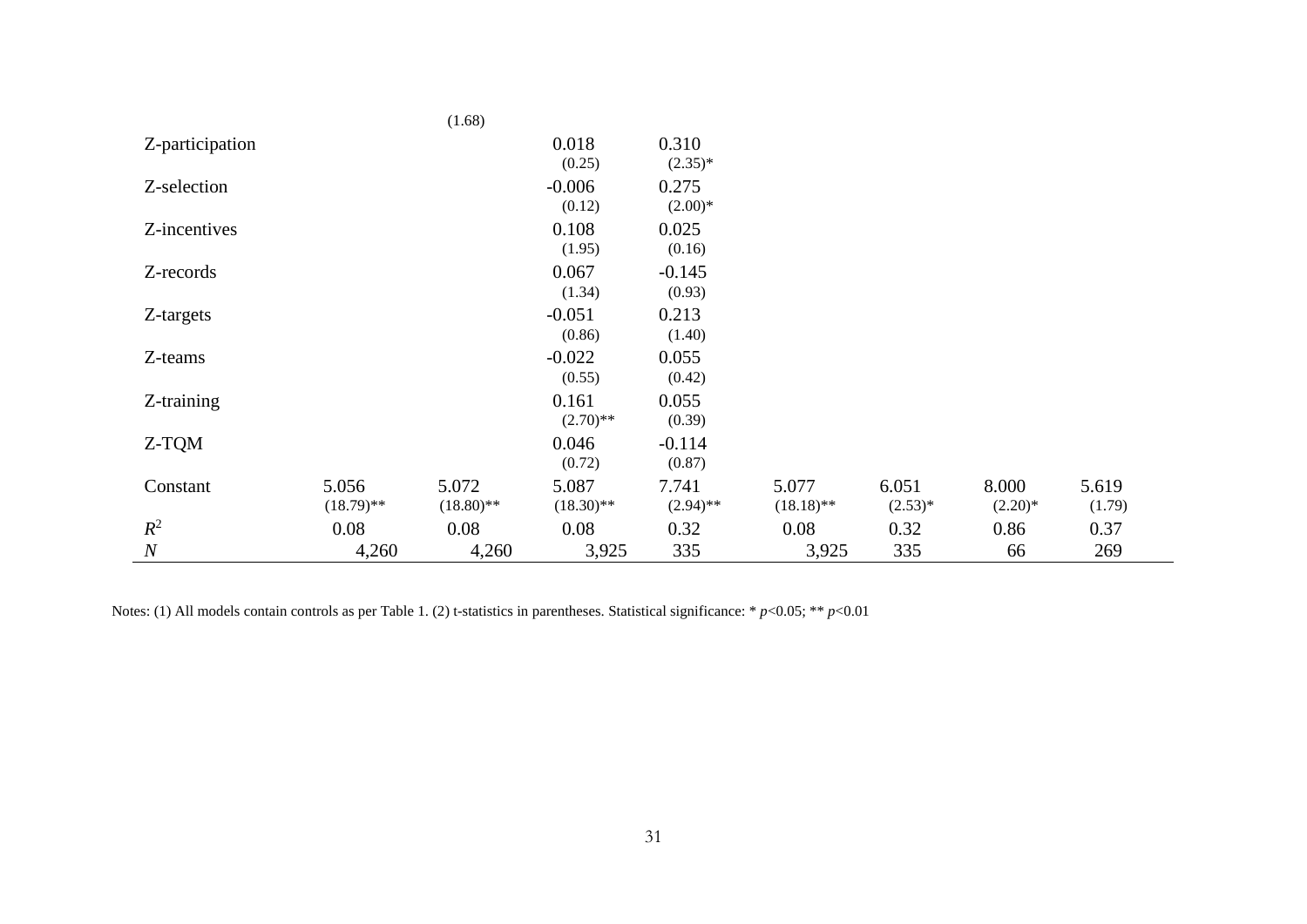|                            | OLS with PSM weights |                      |                      | OLS with ebalance weights |                      |                      |  |
|----------------------------|----------------------|----------------------|----------------------|---------------------------|----------------------|----------------------|--|
|                            | Model 1              | Model 2              | Model 3              | Model 4                   | Model 5              | Model 6              |  |
| School                     | 0.252<br>(1.67)      | 0.190<br>(1.25)      |                      | 0.484<br>$(3.33)$ **      | 0.436<br>$(3.04)$ ** |                      |  |
| <b>ZHRM</b>                | 0.287<br>$(3.28)$ ** | 0.153<br>(1.61)      | 0.216<br>$(2.14)$ *  | 0.281<br>$(3.20)$ **      | 0.182<br>(1.89)      | 0.250<br>$(2.57)^*$  |  |
| 2011                       | 0.100<br>(0.68)      | 0.092<br>(0.62)      | 0.097<br>(0.67)      | 0.246<br>(1.74)           | 0.232<br>(1.64)      | 0.242<br>(1.74)      |  |
| Public                     | $-0.130$<br>(0.64)   | $-0.137$<br>(0.68)   |                      | $-0.181$<br>(0.94)        | $-0.181$<br>(0.95)   |                      |  |
| School*ZHRM                |                      | 0.354<br>$(2.08)*$   |                      |                           | 0.254<br>(1.52)      |                      |  |
| Public non-school          |                      |                      | $-0.002$<br>(0.01)   |                           |                      | $-0.169$<br>(0.79)   |  |
| Primary                    |                      |                      | 0.275<br>(1.27)      |                           |                      | 0.464<br>$(2.37)^*$  |  |
| Secondary                  |                      |                      | 0.246<br>(0.95)      |                           |                      | 0.407<br>(1.64)      |  |
| Tech/Voc                   |                      |                      | $-0.558$<br>(1.01)   |                           |                      | $-0.618$<br>(1.20)   |  |
| Public non-<br>school*ZHRM |                      |                      | $-0.221$             |                           |                      | $-0.260$             |  |
|                            |                      |                      | (1.03)               |                           |                      | (1.19)               |  |
| Primary*ZHRM               |                      |                      | 0.423                |                           |                      | 0.306                |  |
|                            |                      |                      | (1.68)               |                           |                      | (1.29)               |  |
| Secondary*ZHRM             |                      |                      | 0.276                |                           |                      | 0.235                |  |
|                            |                      |                      | (1.15)               |                           |                      | (0.98)               |  |
| Tech/Voc*ZHRM              |                      |                      | 0.637<br>(1.10)      |                           |                      | 0.508<br>(0.90)      |  |
| Constant                   | 4.546<br>$(5.78)$ ** | 4.487<br>$(5.78)$ ** | 4.589<br>$(5.88)$ ** | 5.715<br>$(4.41)$ **      | 5.642<br>$(4.36)$ ** | 5.959<br>$(4.69)$ ** |  |
| $R^2$                      | 0.14                 | 0.14                 | 0.15                 | 0.14                      | 0.15                 | 0.16                 |  |
| $\boldsymbol{N}$           | 784                  | 784                  | 784                  | 4,260                     | 4,260                | 4,260                |  |

*Table 5: Workplace Performance Models Using Alternative Matching Weights*

Notes: (1) All models contain controls as per Table 1. (2) Details of PSM and Ebalance estimators are provided in Section 3.2. (3) t-statistics in parentheses. PSM standard errors bootstrapped, 50 replications. \* *p*<0.05; \*\* *p*<0.01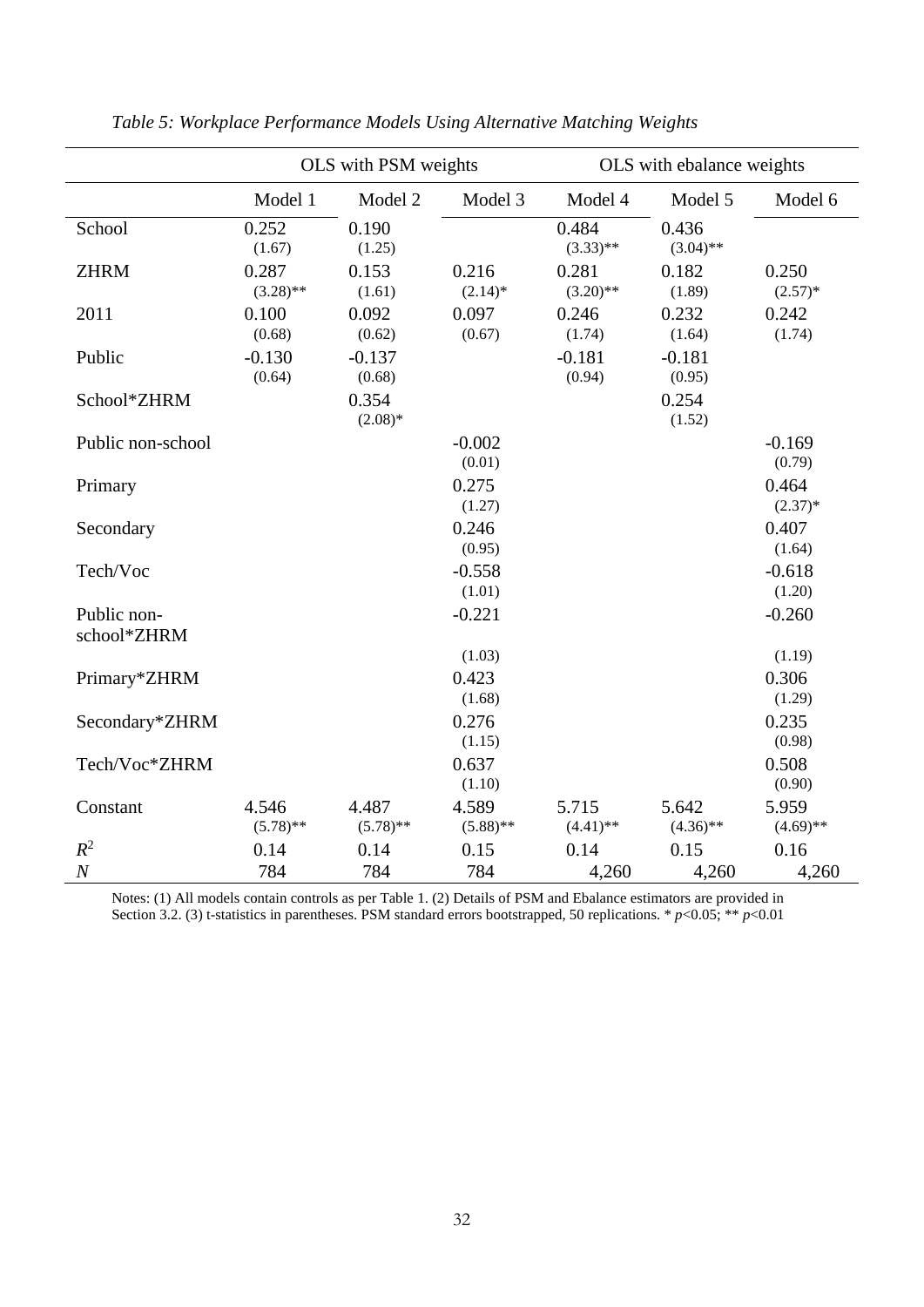|                  | Never School         |                      |                      | Sometimes or Always<br>School | <b>Always School</b> |                      |  |
|------------------|----------------------|----------------------|----------------------|-------------------------------|----------------------|----------------------|--|
|                  | Model 1              | Model 2              | Model 3              | Model 4                       | Model 5              | Model 6              |  |
| <b>ZHRM</b>      | 0.605<br>$(4.45)$ ** |                      | 1.639<br>$(2.72)$ ** |                               | 1.318<br>$(2.28)$ *  |                      |  |
| Z-participation  |                      | 0.028<br>(0.22)      |                      | 0.377<br>(1.01)               |                      | 0.955<br>$(2.39)*$   |  |
| Z-selection      |                      | 0.121<br>(1.17)      |                      | 1.969<br>$(2.68)$ **          |                      | 0.874<br>(1.47)      |  |
| Z-incentives     |                      | 0.267<br>$(2.40)$ *  |                      | 0.214<br>(0.62)               |                      | 0.328<br>(1.24)      |  |
| Z-records        |                      | 0.110<br>(1.12)      |                      | 0.574<br>(1.24)               |                      | 1.219<br>$(3.23)$ ** |  |
| Z-targets        |                      | 0.151<br>(1.27)      |                      | $-0.504$<br>(1.11)            |                      | $-0.583$<br>(1.87)   |  |
| Z-teams          |                      | $-0.045$<br>(0.56)   |                      | 0.279<br>(1.04)               |                      | $-0.544$<br>(1.85)   |  |
| Z-training       |                      | 0.467<br>$(3.50)$ ** |                      | 1.123<br>$(2.46)^*$           |                      | 0.050<br>(0.09)      |  |
| Z-TQM            |                      | 0.010<br>(0.07)      |                      | 0.950<br>(1.96)               |                      | 1.016<br>$(2.21)$ *  |  |
| Constant         | $-0.270$<br>(1.92)   | $-0.248$<br>(1.86)   | 0.614<br>(1.60)      | 0.687<br>(1.62)               | 0.197<br>(0.62)      | $-0.254$<br>(0.70)   |  |
| $R^2$            | 0.14                 | 0.18                 | 0.63                 | 0.70                          | 0.59                 | 0.73                 |  |
| $\boldsymbol{N}$ | 670                  | 670                  | 56                   | 56                            | 44                   | 44                   |  |

*Table 6: First Difference Estimates of Change in Workplace Performance and Change in HRM*

Notes: (1) First-difference models for panel workplaces. (2) All models contain following controls all expressed as change between 2004 and 2011: % age 16-21; % age 50+; age diversity; % female; gender diversity; % non-white; % part-time; % union density; % manager; % professionals; % associate professionals; female HR manager; prefer to discuss change; prefer direct communication to union; WLB not up to individual. (3) t-statistics in parentheses. Statistical significance: \* *p*<0.05; \*\* *p*<0.01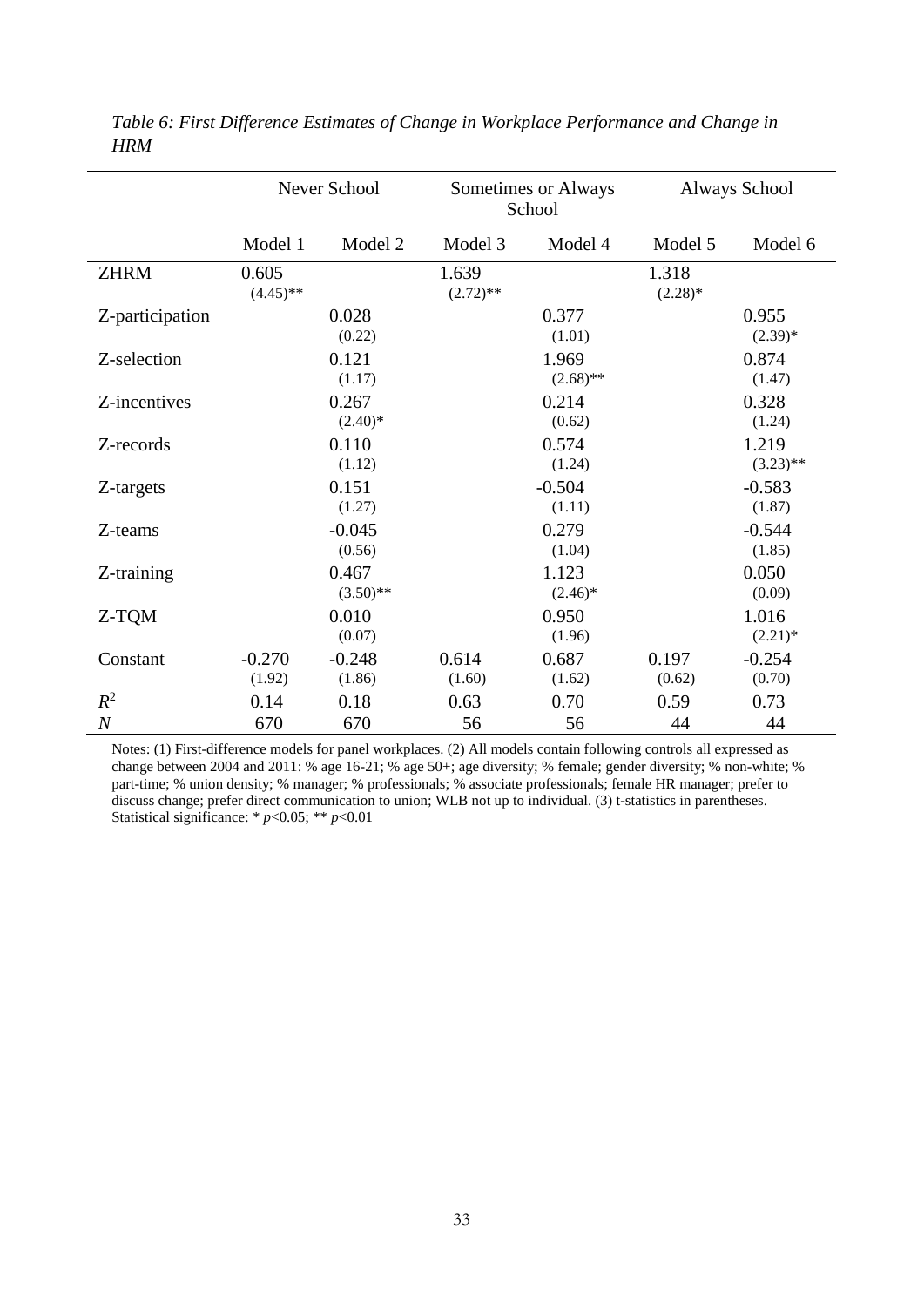|                               | ZHRM coefficient | $R^2$ | $\boldsymbol{N}$ |
|-------------------------------|------------------|-------|------------------|
| <b>Financial Performance:</b> |                  |       |                  |
| Non-schools                   | $0.228(3.40)$ ** | 0.12  | 738              |
| Schools                       | $0.489(2.41)$ *  | 0.39  | 68               |
| Labour Productivity:          |                  |       |                  |
| Non-schools                   | $0.203(2.85)$ ** | 0.08  | 710              |
| Schools                       | $0.590(2.36)*$   | 0.57  | 59               |
| Quality of service/product:   |                  |       |                  |
| Non-schools                   | $0.120(2.00)*$   | 0.06  | 798              |
| Schools                       | 0.074(0.44)      | 0.39  | 76               |
| Absence rate:                 |                  |       |                  |
| Non-schools                   | 0.007(0.71)      | 0.07  | 639              |
| Schools                       | 0.019(1.15)      | 0.50  | 54               |
| Quit rate:                    |                  |       |                  |
| Non-schools                   | $-1.708(1.42)$   | 0.10  | 762              |
| Schools                       | 2.448 (1.94)     | 0.77  | 80               |
| Illness rate:                 |                  |       |                  |
| Non-schools                   | $-0.187(0.57)$   | 0.02  | 902              |
| Schools                       | $5.018(2.08)*$   | 0.21  | 87               |
| Injury rate:                  |                  |       |                  |
| Non-schools                   | $-0.393(1.29)$   | 0.03  | 902              |
| Schools                       | $-0.476(1.33)$   | 0.63  | 87               |
| Employment relations climate: |                  |       |                  |
| Non-schools                   | 0.081(1.86)      | 0.09  | 895              |
| Schools                       | 0.038(0.32)      | 0.21  | 82               |

*Table 7: First Difference Estimates of Change in Other Workplace Outcomes and Change in HRM*

Notes: (1) First-difference OLS models for panel workplaces. (2) Non-schools models are run on panel workplaces that were never schools in 2004 and 2011. Schools models include workplaces that were schools in either 2004, 2011 or both. (3) Dependent variables are as follows. Financial performance, labour productivity and quality of service/output: ordinal scales where 1=below/a lot below average to 4=a lot better than average. The absence rate is the percentage of work days lost through sickness or absence at the workplace over the previous 12 months. The quit rate is the percentage of employees who left or resigned voluntarily in last year. The illness rate is the number of employees per 100 employees who have been absent in the last 12 months due to an illness caused or made worse by their work. The injury rate is the number of employees per 100 who have sustained an injury at work in the last 12 months. The climate measure is managerial responses to the question "how would you rate the relationship between management and employees generally at this workplace?" with responses coded on an ordinal scale from 1=poor/very poor to 4=very good. (4) All models contain following controls all expressed as change between 2004 and 2011: % age 16-21; % age 50+; age diversity; % female; gender diversity; % non-white; % parttime; % union density; % manager; % professionals; % associate professionals; female HR manager; prefer to discuss change; prefer direct communication to union; WLB not up to individual. (5) t-statistics in parentheses. Statistical significance: \* *p*<0.05; \*\* *p*<0.01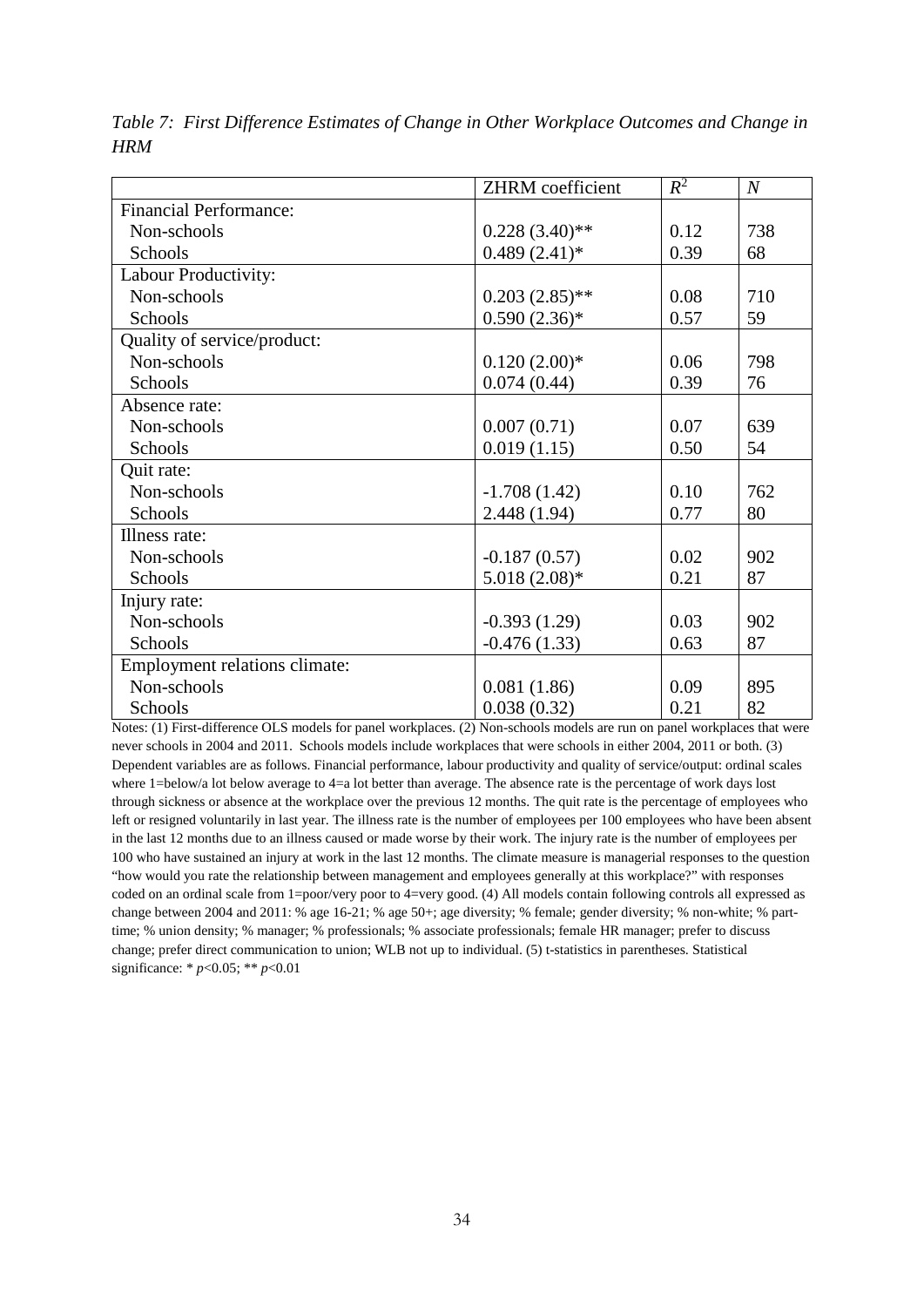

**Figure 1: Distribution of ZHRMSCORE Across Schools and Other Workplaces**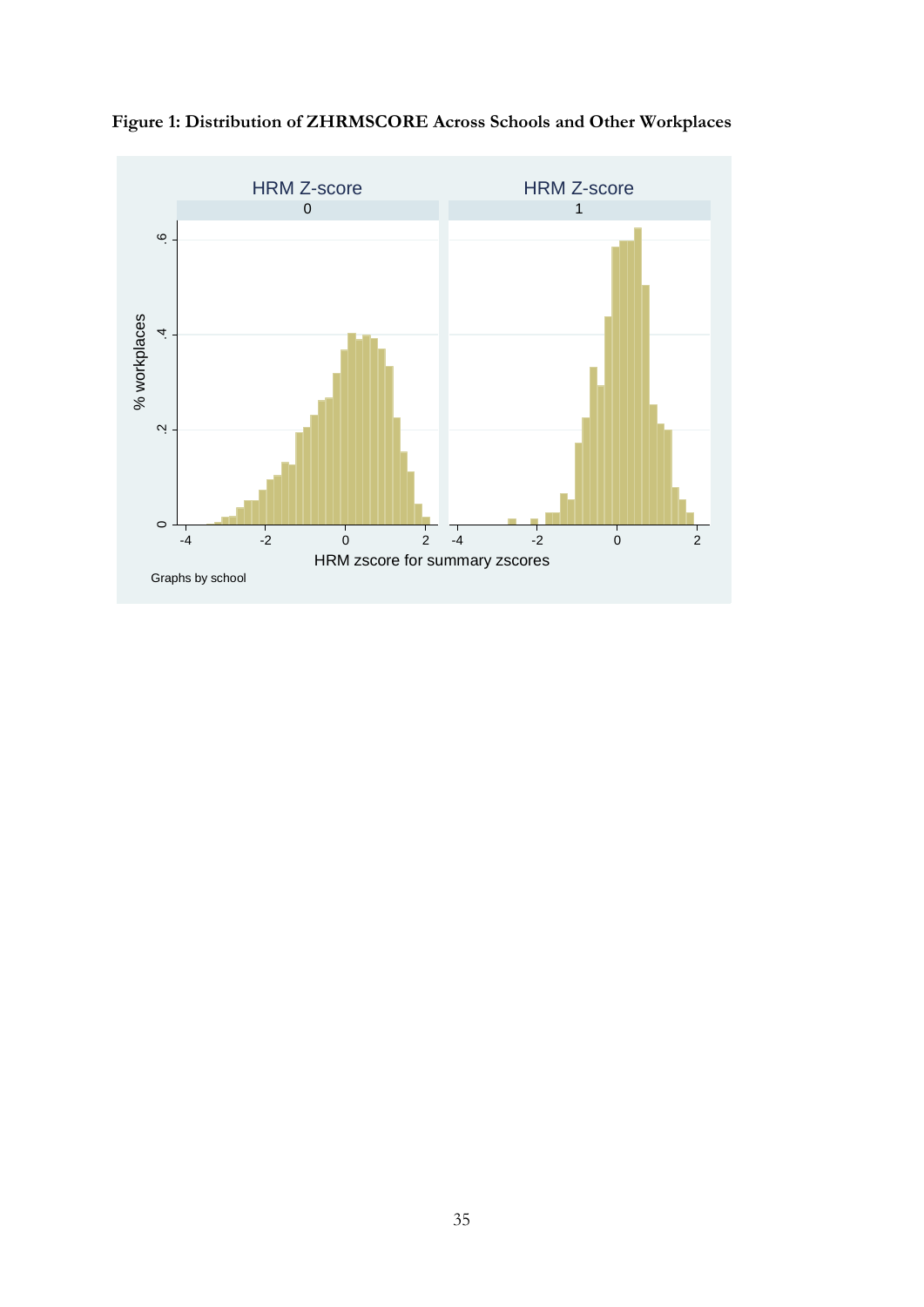#### **References**

- Adnot, M., Dee, T., Katz, V. and Wyckoff, J. (2016) "Teacher Turnover, Teacher Quality and Student Achievement in DCPS", NBER Working Paper No. 21922
- Ahn, T. and Vigdor, J. (2014) "The Impact of No Child Left Behind's Accountability Sanctions on School Performance: Regression Discontinuity Evidence from North Carolina", NBER Working Paper No. 20511
- Anderson, M. L., Gallagher, J. and Ritchie, E. R. (2017) "School Lunch Quality and Academic Performance", *NBER Working Paper No. 23218*
- Appelbaum E., Bailey T., Berg P. and Kalleberg A.L. (2000) *Manufacturing Advantage: Why High-performance Work Systems Pay Off*. Ithaca NY: Cornell University Press
- Argon, T. and I. Limon (2016). "Strategic Human Resource Management and Organizational Innovativeness in Private Schools." *2nd International Conference on Lifelong Learning and Leadership for All (Iclel 2016)*: 649-655
- Becker B. E. and Huselid, M.A. (1998) "High performance work systems and firm performance: A synthesis of research and managerial implications". In Ferris GR (ed.) *Research in Personnel and Human Resources Management*, Vol. 16. Stamford, CT: JAI Press, 53–101.
- Besley, T. and Ghatak, M. (2005) "Competition and Incentives with Motivated Agents", *American Economic Review*, 95(3): 616-636
- Besley, T., Montalvo, J. G. and Reynal-Querol, M. (2011) "Do Educated Leaders Matter?", *The Economic Journal*, F205-F227
- Bhagat, S. and Bolton, B. (2008) "Corporate governance and firm performance", *Journal of Corporate Finance*, 13, 3: 257-273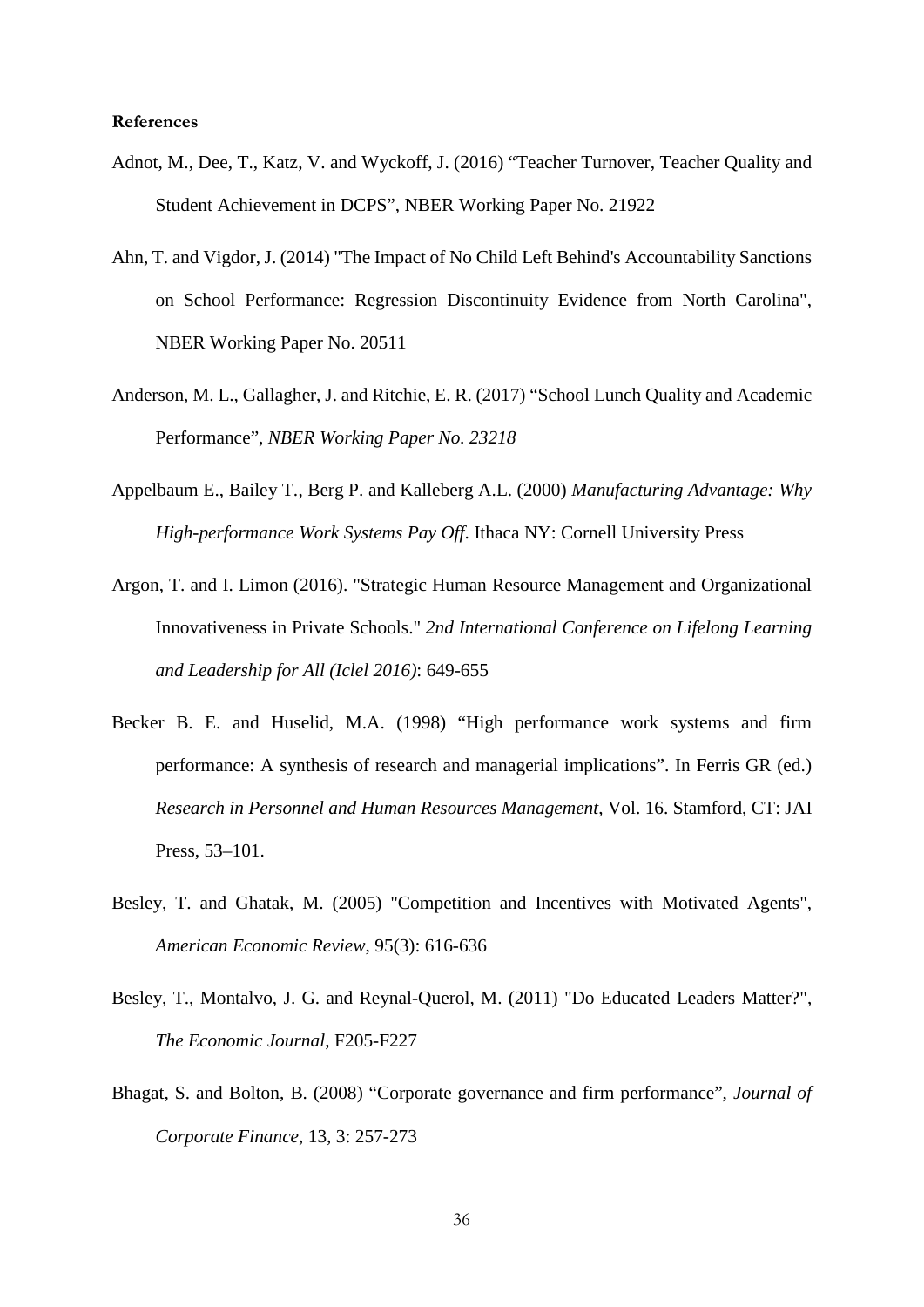- Bloom, N., Lemos, R., Sadun, R. and Van Reenen, J. (2015) "Does Management Matter in Schools", *The Economic Journal*, 125, 647-674
- Bloom, N., Lemos, R., Sadun, R., Scur, D. and Van Reenen, J. (2014) "The new empirical economics of management", *The Journal of the European Economic Association*, 12, 4: 835–876
- Böckerman, P., Bryson, A. and Ilmakunnas, P. (2012) 'Does High Involvement Management Improve Worker Wellbeing?', *Journal of Economic Behavior and Organization*, 84: 660- 680
- Bowen, D.E. and Ostroff, C. (2004) "Understanding HRM-performance linkages: The role of the "strength" of the HRM system", *Academy of Management Review,* 29(2): 203-21
- Bryson, A. (2001) *Employee voice, workplace closure and employment growth: A Panel Analysis*, PSI Discussion Paper No. 6
- Bryson, A., Forth, J. and Stokes, L. (2017) "How Much Performance Pay is there in the Public Sector and What Are Its Effects?", *Human Resource Management Journal*, *Human Resource Management Journal*, 27, 4: 581-597
- Bryson, A. and White, M. (2017) "HRM and Small-Firm Employee Motivation: Before and After the Recession", *IZA Discussion Paper No. 10737*
- Christiansen, L., Lin, H., Pereira, J., Topalova, P. and Turk, R. (2016) "Gender Diversity in Senior Positions and Firm Performance: Evidence from Europe", IMF Working Paper No. 16/50
- Cirin, R. (2014) "Do academies make use of their autonomy?", *Department for Education Research Report RR366*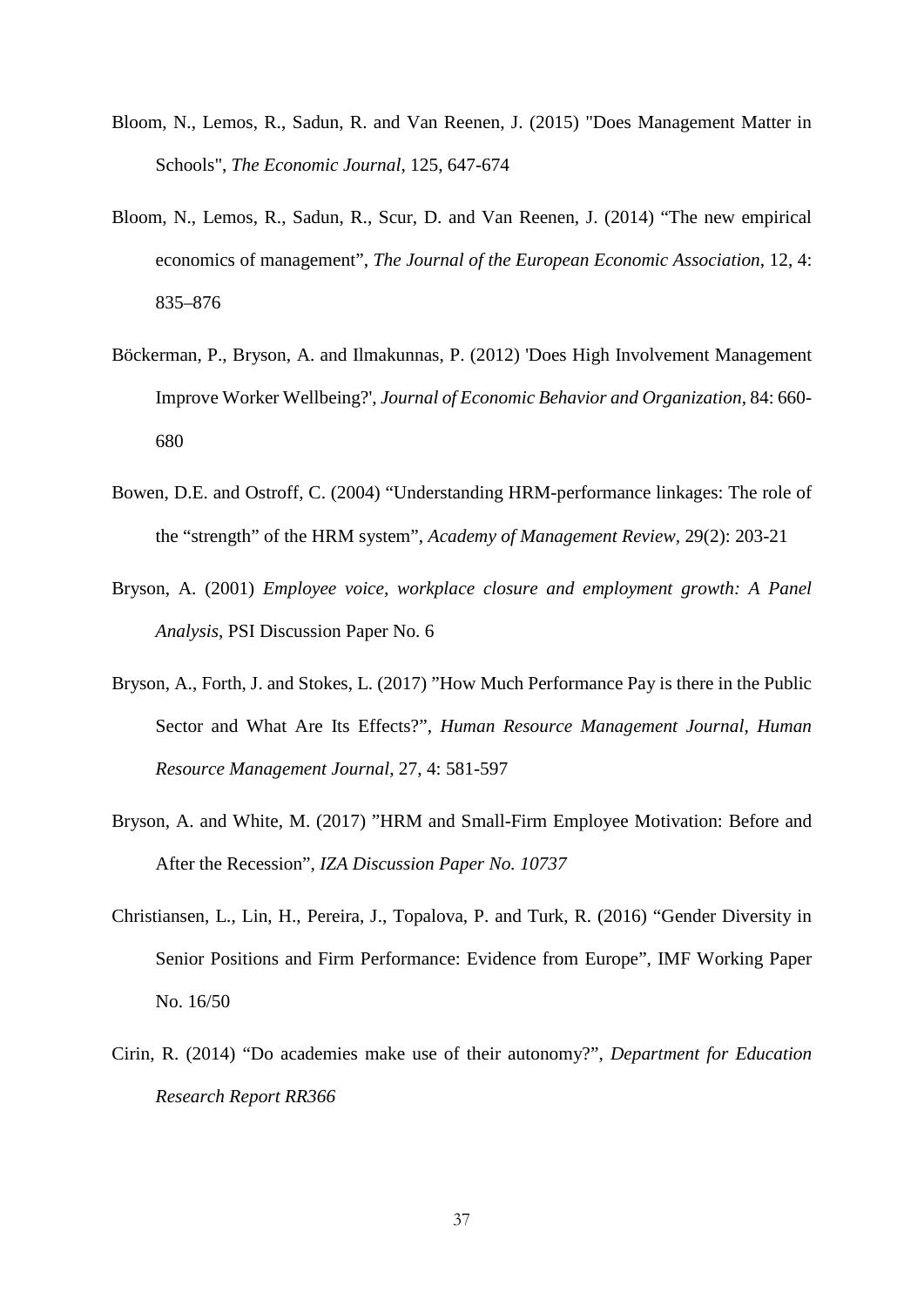- Cullen, J. B., Koedel, C. and Parsons, E. (2016) "The Compositional Effect of Rigorous Teacher Evaluation on Workforce Quality", NBER Working Paper No. 22805
- Delery, J. E., and Doty, D. H. (1996) "Modes of theorizing in strategic human resource management: Tests of universalistic, contingent and configurational performance predictions", *Academy of Management Journal*, 39(4): 802-835
- Department for Education (2013a) '2012 OECD PISA results', Oral statement to Parliament, Secretary of State for Education Michael Gove, 3 December 2013
- Di Liberto, A., F. Schivardi and G. Sulis (2014) *Managerial Practices and Students' Performance*. Bonn, IZA Discussion Paper No. 8475
- Dolton, P. and Marcenaro-Gutierrez, O. (2011) 'If You Pay Peanuts, Do You Get Monkeys? A Cross-country Analysis of Teacher Pay and Pupil Performance', *Economic Policy* 26(65): 5-55
- Eyles, A. and Machin, S. (2015) "The Introduction of Academy Schools to England's Education", *CEP Discussion Paper No. 1368*
- Eyles, A., Machin, S. and Silva, O. (2015) "Academies 2: The New Batch", *CEP Discussion Paper No. 1370*
- Eyles, A., Machin, S. and McNally, S. (2016) "Unexpected School Reform: Academisation of Primary Schools in England", CEP mimeo
- Epple, D., Romano, R. and Zimmer, R. (2015) "Charter Schools: A Survey of Research on their Characteristics and Effectiveness", *NBER Working Paper No. 21256*, NBER, Cambridge, Mass.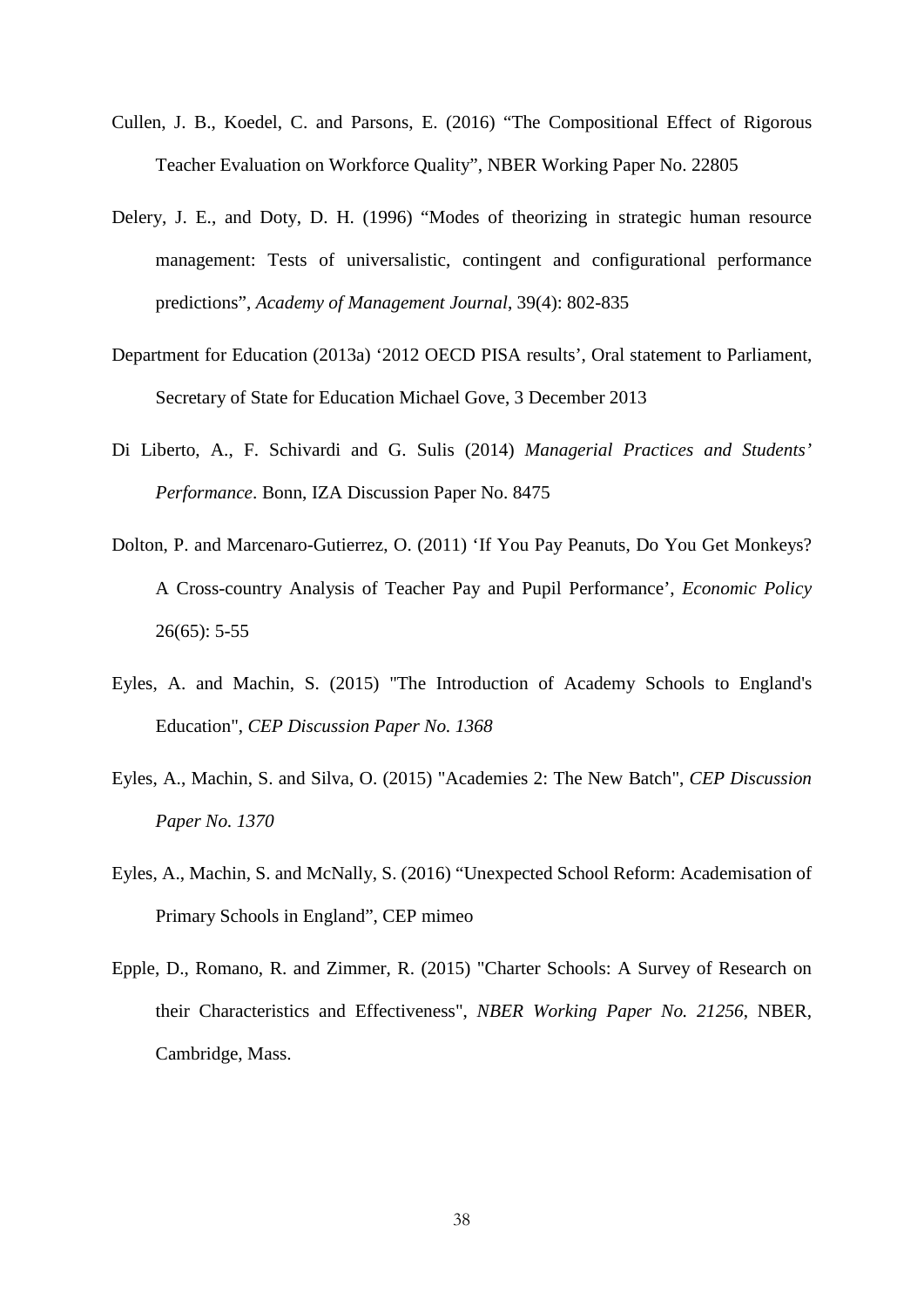- Fryer, R. G. (2014), "Injecting Charter School Best Practices Into Traditional Public Schools: Evidence from Field Experiments," *The Quarterly Journal of Economics* 129(3): 1355- 1407
- Fryer, R. G. (2017) "Management and Student Achievement: Evidence from a Randomized Field Experiment", *NBER Working Paper No. 23437*
- Gibbons, S and McNally, S. (2013) "The Effects of Resources across School Phases: A Summary of Recent Evidence", *CEP Discussion Paper No. 1226*
- Goodridge, P., Haskel, J. and Wallis, G. (2013) "Can intangible investment explain the UK Productivity Puzzle?", *National Institute Economic Review*, 224: R48-R58
- Hainmueller, J. and Xu, J. (2013) "ebalance: A Stata Package for Entropy Balancing", *Journal of Statistical Software*, 54, 7: 1-18
- Ichniowski C. and Shaw, K. (2009) "Insider econometrics: empirical studies of how management matters", NBER Working Paper 15618. National Bureau of Economic Research, Cambridge
- Jacob, B., Rockoff, J. E., Taylor, E. S., Lindy, B. and Rosen, R. (2016) "Teacher Applicant Hiring and Teacher Performance: Evidence from DC Public Schools", NBER Working Paper No. 22054
- Jackson, C. K., Rucker, C. J. and Persico, C. (2016) "The Effects of School Spending on Educational and Economic Outcomes: Evidence from School Finance Reforms", *The Quarterly Journal of Economics*, 131, 1: 157-218
- Jepsen, C. (2015) "Class size: does it matter for student achievement?", IZA World of Labor, 190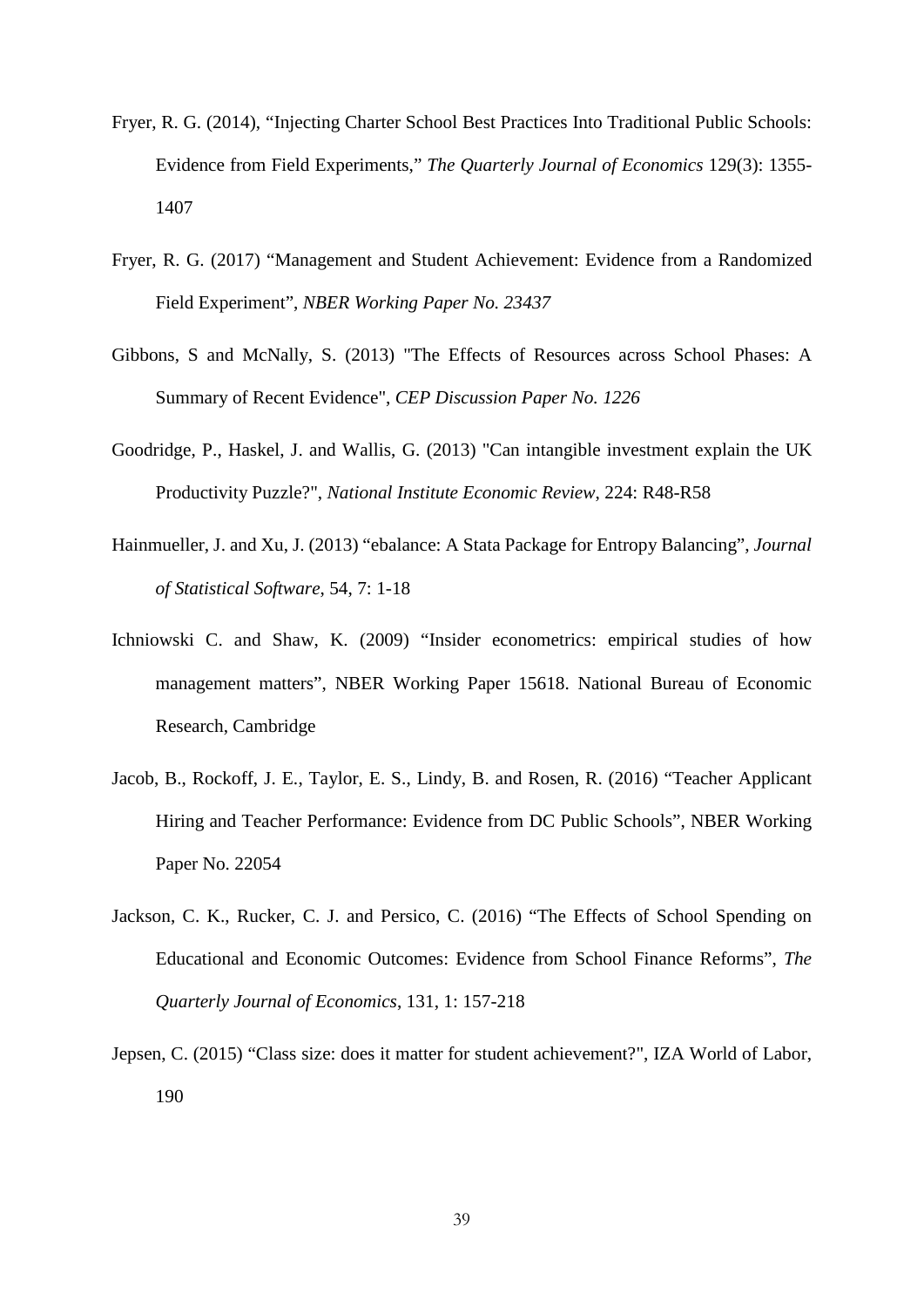- Jerrim, J. (2016) "The 10 Key Findings from PISA 2015", <https://educationdatalab.org.uk/2016/12/the-10-key-findings-from-pisa-2015/>
- Kaplan, S. N. (2012) "Executive Compensation and Corporate Governance in the US: Perceptions, Facts and Challenges", NBER Working Paper No. 18395
- Kane, T., McCaffrey, D., Miller, T. And Staiger, D. (2013) "Have we identified effective teachers?", MET Project Research Paper, http://citeseerx.ist.psu.edu/viewdoc/summary?doi=10.1.1.638.2716
- Kersley, B., Alpin, C., Forth, J., Bryson, A., Bewley, H., Dix, G. and Oxenbridge, S. (2006) *Inside the Workplace: Findings from the 2004 Workplace Employment Relations Survey*, Routledge, London
- Lazear, E. (2000) "Performance Pay and Productivity", *American Economic Review*, 90, 1346- 1361
- Lazear, E. P. and Gibbs, M. (2015) *Personnel Economics in Practice*, Wiley
- Lazear, E. P., Shaw, K. L. and Stanton, C. T. (2015) "The Value of Bosses," *Journal of Labor Economics* 33, 4: 823-861
- Lemieux, T., MacLeod, W. B., Parent, D. (2009) "Performance Pay and Wage Inequality", *Quarterly Journal of Economics*, 124 (1): 1–49
- Machin, S. (1995) "Plant Closures and Unionisation in British Establishments", *British Journal of Industrial Relations*, 33:1, 55-68
- Machin, S. J. and McNally, S. (2008) "The Literacy Hour", *Journal of Public Economics*, 92, 5-6, 1441-1462
- McNally, S. (2015) *Schools: the evidence on academies, resources and pupil performance*, CEP Election Analysis Paper EA023, London School of Economics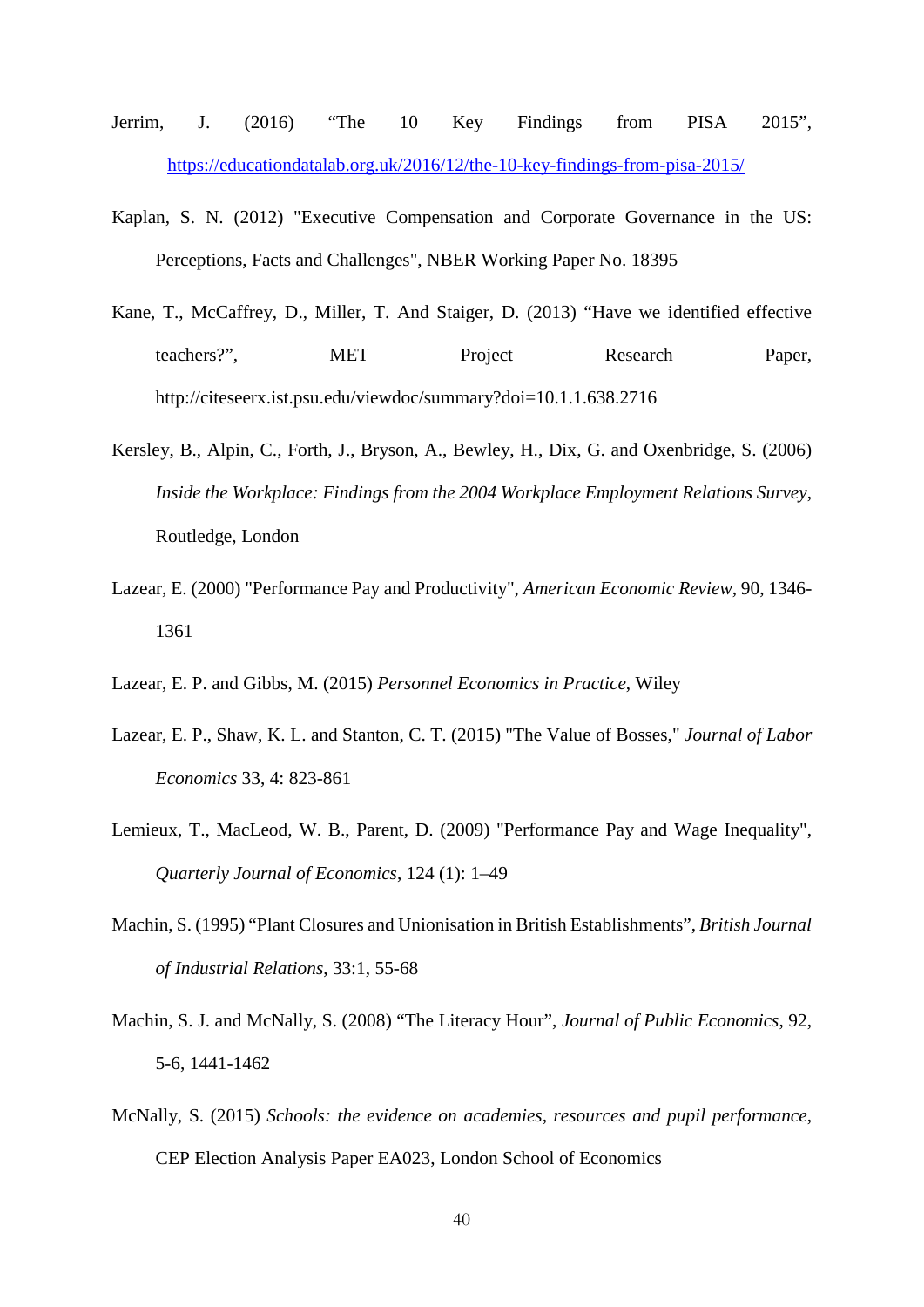- McNamara, O., Howson, J., Gunter, H. and Fryers, A. (2010) No job for a woman? The impact of gender in school leadership. London: NASUWT
- Patty, J. W. (2014) "Leadership and the Bureaucracy", Presentation at the Leadership in American Politics Conference, University of Virginia, 2-3 June 2014
- Riley, R. and Robinson, C. (2011) Skills and Economic Performance: The Impact of Intangible Assets on UK Productivity Growth, UK Commission for Employment and Skills, Evidence Report 39.
- Rosener, J. B. (1990) "Ways women lead", *Harvard Business Review*, 68, 6: 119-125
- Slater, H., Davies N. and Burgess, S. (2012) "Do Teachers Matter? Measuring the Variation in Teacher Effectiveness in England", *Oxford Bulletin of Economics and Statistics*, 74(5) 629-45
- Smith, N., Smith, V. and Verner, M. (2006) "Do women in top management affect firm performance? A panel study of 2,500 Danish firms", *International Journal of Productivity and Performance Management*, Vol. 55 Issue: 7, pp.569-593,
- Stokes, L., Bryson, A. and Wilkinson, D. (2017) "Does Leadership Matter for School Performance?", UCL/NIESR mimeo
- Sun, R. S. and G. G. Van Ryzin (2014). "Are Performance Management Practices Associated With Better Outcomes? Empirical Evidence From New York Public Schools." *American Review of Public Administration* 44(3): 324-338
- Syverson, C. (2011) "What Determines Productivity?", *Journal of Economic Literature*, 49, 2: 326-365
- Tavares, P. A. (2015). "The impact of school management practices on educational performance: Evidence from public schools in Sao Paulo." *Economics of Education Review* 48: 1-15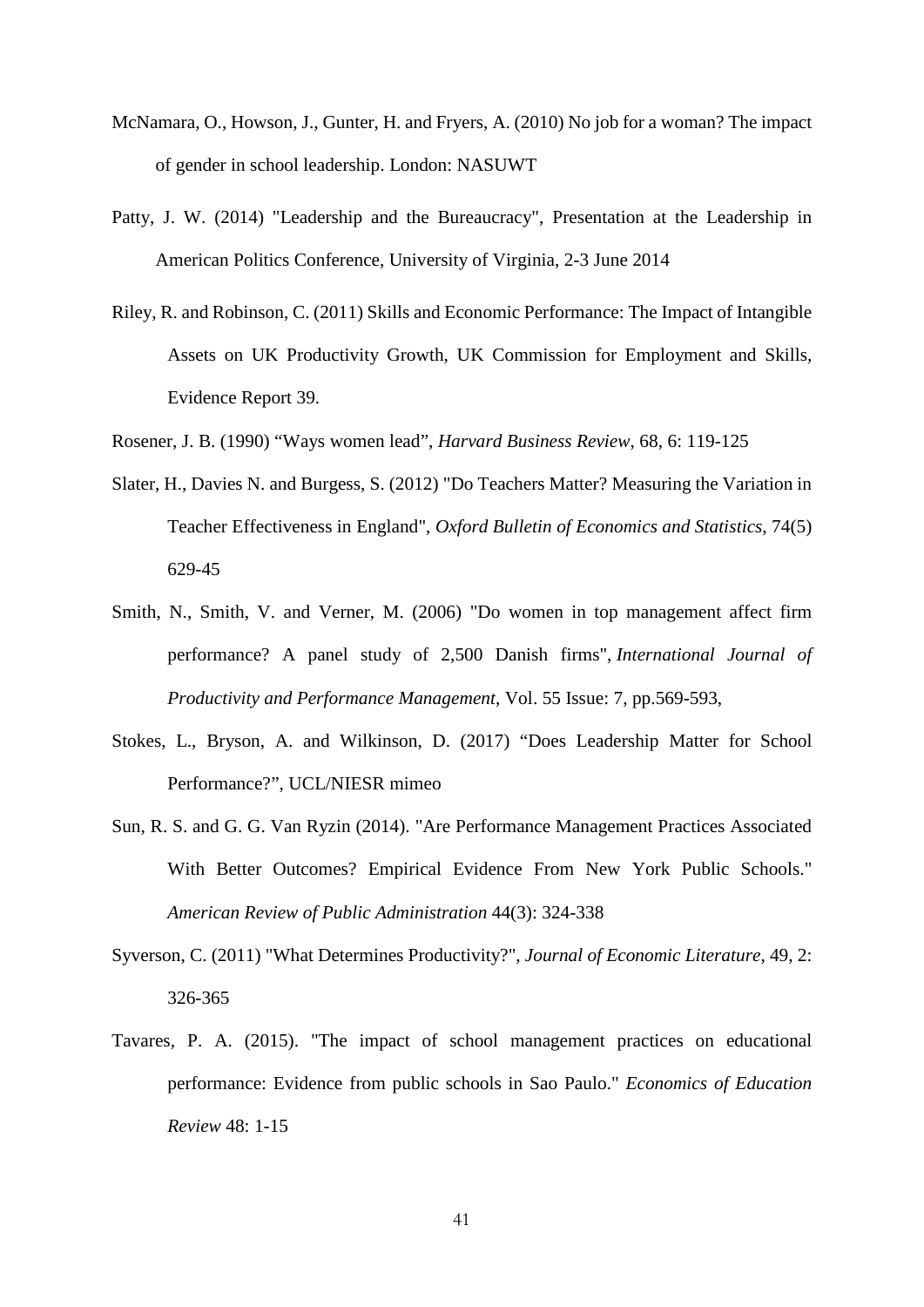Van Wanrooy, B., Bewley, H., Bryson, A., Forth, J., Freeth, S., Stokes, L. and Wood, S. (2013) *Employment Relations in the Shadow of Recession: Findings from the 2011 Workplace Employment Relations Study*, Palgrave MacMillan

White, M. and Bryson, A. (2013) 'Positive Employee Attitudes: How Much Human Resource Management Do You Need?', *Human Relations*, 66, 3: 385-406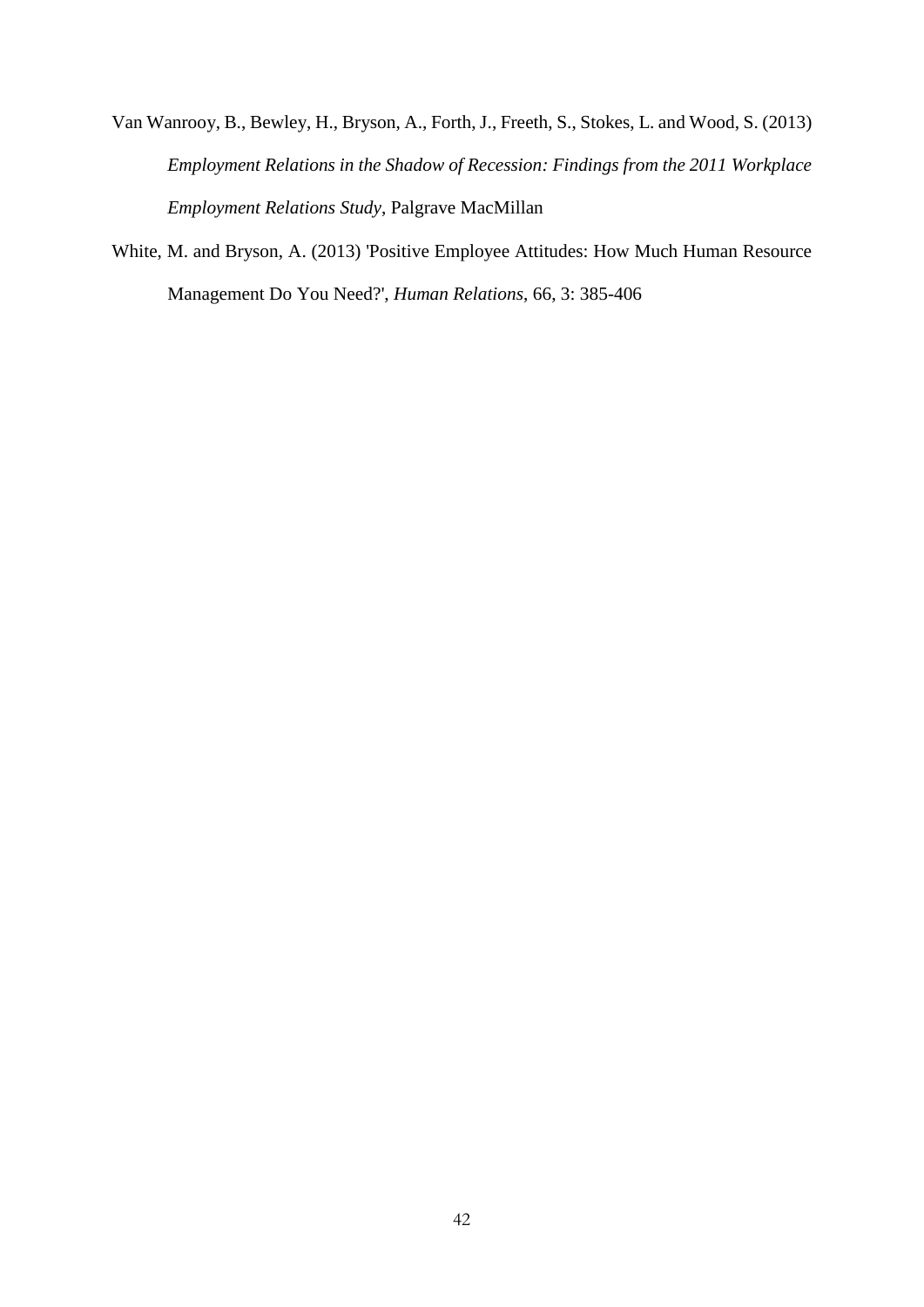|                             | 2004 | 2011 | All  |
|-----------------------------|------|------|------|
| Private, not school         | 1691 | 1794 | 3485 |
| Public, not school          | 464  | 620  | 1084 |
| Primary school              | 85   | 141  | 226  |
| Secondary school            | 45   | 84   | 129  |
| Technical/vocational school | 10   | 41   |      |
| All                         | 2295 | 2680 | 4975 |

*Table A1: Schools and Other Workplaces in WERS 2004 and WERS 2011, Unweighted*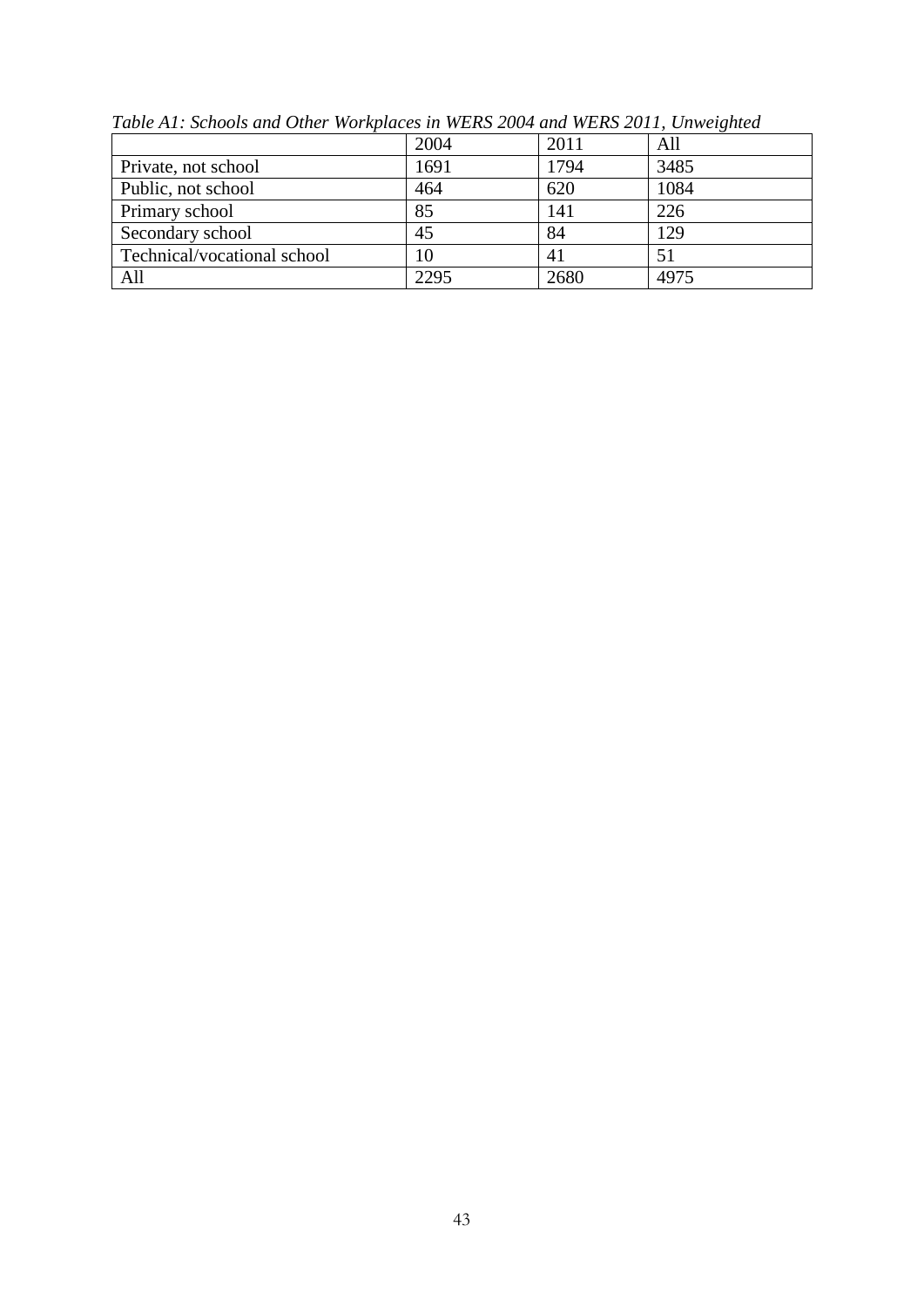### *Appendix Table A2: Management Practices*

| <b>HRM Domain:</b> | <b>HRM</b> measures for each domain:                                                                                                                                                                                                                                                                                         | <b>KR20</b> |
|--------------------|------------------------------------------------------------------------------------------------------------------------------------------------------------------------------------------------------------------------------------------------------------------------------------------------------------------------------|-------------|
| Incentives         | Any performance pay; managers appraised; 100% non-managers appraised; non-manager                                                                                                                                                                                                                                            | 0.50        |
| (0,4)              | appraisal linked to pay                                                                                                                                                                                                                                                                                                      |             |
| Records $(0,9)$    | Sales, costs, profits, labour costs, productivity, quality, turnover, absence, training                                                                                                                                                                                                                                      | 0.77        |
| Targets $(0,11)$   | Volume, costs, profits, ULCs, productivity, quality, turnover absence, training, job sat, client<br>sat                                                                                                                                                                                                                      | 0.85        |
| Teams $(0,4)$      | 100% largest non-managerial occupation in teams; teams depend on each other to perform<br>work; team responsible for products and services; team jointly decides how to do the work                                                                                                                                          | 0.63        |
| Training $(0, 5)$  | 80% largest non-managerial occupation had on-job training lasts 12 months; workplace has<br>strategic plan with employee focus; Investors in People Award; standard induction programme<br>for new staff in largest non-managerial occupation; number of different types of training<br>provided is above population median. | 0.57        |
| TQM(0, 3)          | Quality circles; benchmarking; formal strategic plan for improving quality.                                                                                                                                                                                                                                                  | 0.47        |
| Participation      | Formal survey of employee views in last 2 years; management-employee consultation                                                                                                                                                                                                                                            | 0.55        |
| (0,5)              | committee; workforce meetings with time for questions; team briefings with time for questions;<br>employee involvement initiative introduced in last 2 years.                                                                                                                                                                |             |
| Selection $(0,7)$  | References used in recruitment; recruitment criteria include skills; recruitment criteria include<br>motivation; recruitment criteria include qualifications; recruitment criteria include experience;<br>recruitment includes personality or aptitude test; recruitment includes competence or<br>performance test.         | 0.51        |
|                    | Note: KR20 is the Kuder-Richardson coefficient of reliability used for dichotomous items.                                                                                                                                                                                                                                    |             |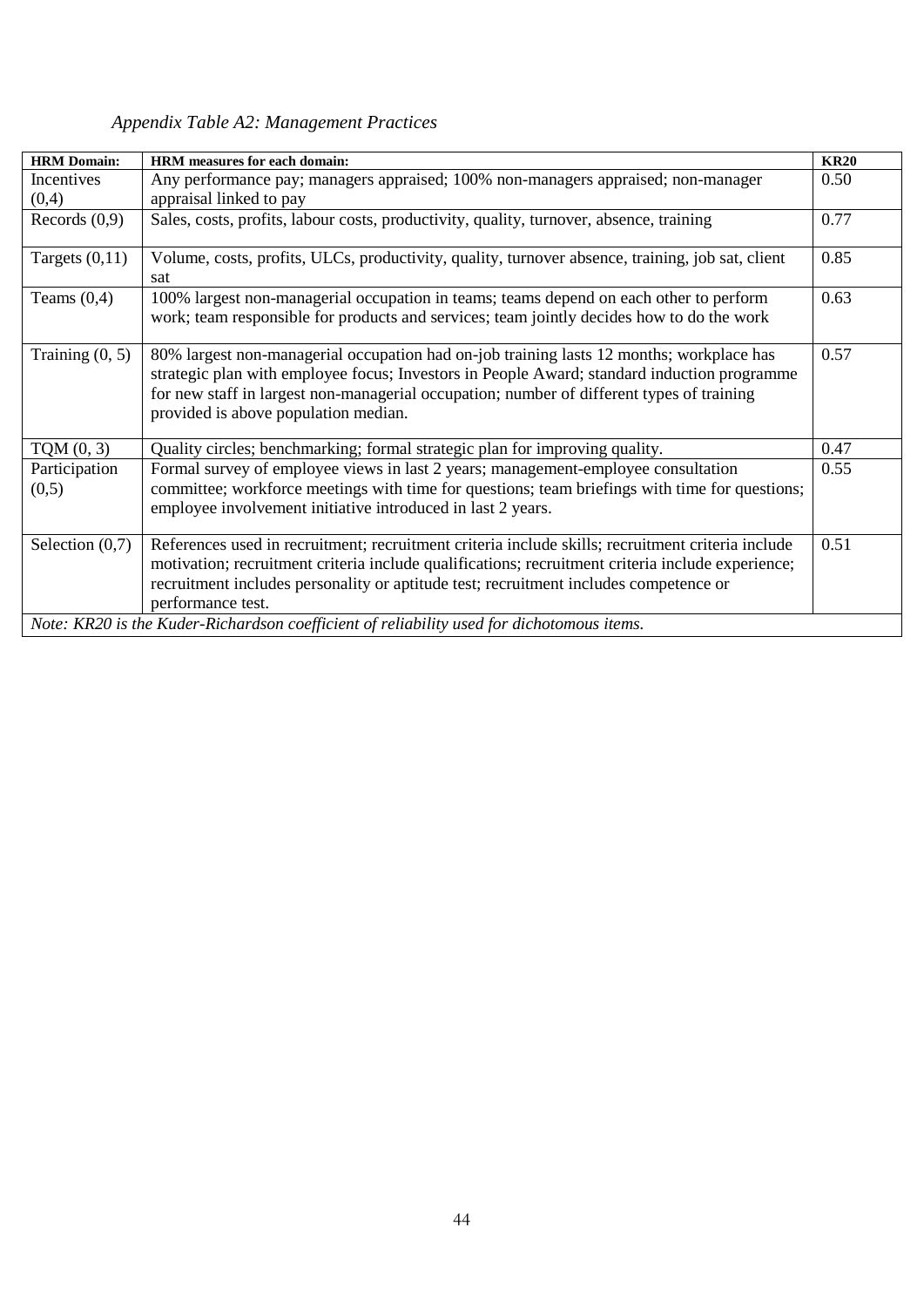| Sample   Ps R2 LR chi2 p>chi2 MeanBias MedBias B |  |            |             |             |                                  | R | %Var      |
|--------------------------------------------------|--|------------|-------------|-------------|----------------------------------|---|-----------|
| Unmatched   0.473 1111.06 0.000<br>Matched 0.007 |  | 5.86 0.210 | 96.9<br>8.1 | 95.3<br>7.0 | $230.8*$ 0.38*<br>$19.3$ $0.33*$ |   | 67<br>100 |

### *Table A3: Quality of the Match, Propensity Score Matching*

\* if B>25%, R outside [0.5; 2]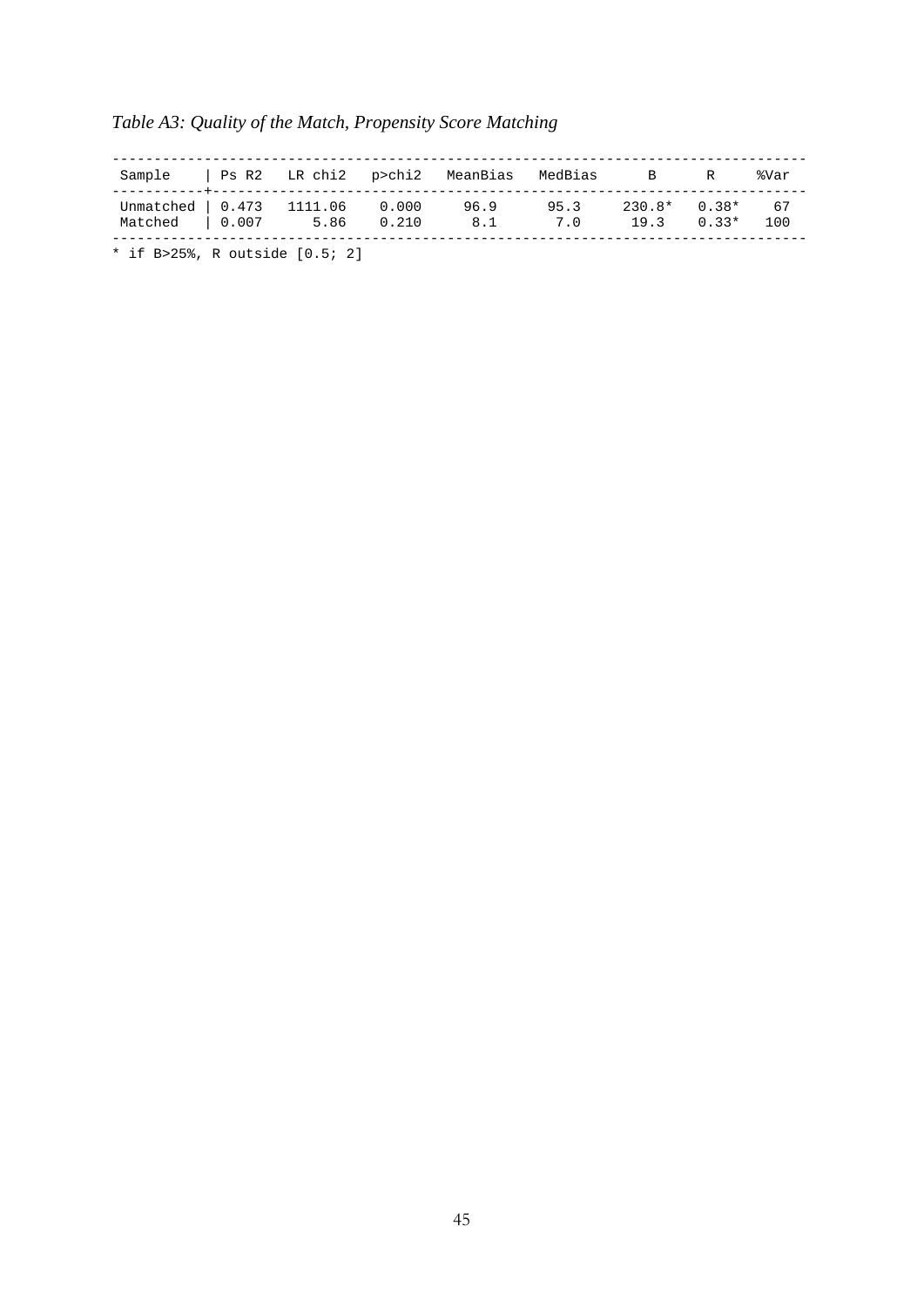### *Appendix Table A4: Sample Balance Before and After Weighting with Entropy Weights*

|                                                                      |  | School |  |  |  | Non-school |                                                 |  |
|----------------------------------------------------------------------|--|--------|--|--|--|------------|-------------------------------------------------|--|
|                                                                      |  |        |  |  |  |            | mean variance skewness   mean variance skewness |  |
|                                                                      |  |        |  |  |  |            |                                                 |  |
| N employees   147.7 54804 3.854   458.4 1304529 5.455                |  |        |  |  |  |            |                                                 |  |
| Aged over 25   .5246 .25 -.09864   .2486 .1869 1.163                 |  |        |  |  |  |            |                                                 |  |
| 005645. 1909 08017 Prop. female   .7885 .02223 -.4446   .4909 .08017 |  |        |  |  |  |            |                                                 |  |
|                                                                      |  |        |  |  |  |            |                                                 |  |
| After: with entropy weights                                          |  |        |  |  |  |            |                                                 |  |
|                                                                      |  | School |  |  |  | Non-school |                                                 |  |
|                                                                      |  |        |  |  |  |            | mean variance skewness   mean variance skewness |  |
|                                                                      |  |        |  |  |  |            |                                                 |  |
| N employees   147.7 54804 3.854   147.7 54801 3.863                  |  |        |  |  |  |            |                                                 |  |
| Aged over 25   .5246 .25 -.09864   .5245 .2495 -.09805               |  |        |  |  |  |            |                                                 |  |
| Prop. female   .7885 .02223 -.4446   .7884 .02222 -.442              |  |        |  |  |  |            |                                                 |  |
|                                                                      |  |        |  |  |  |            |                                                 |  |

Before: without weighting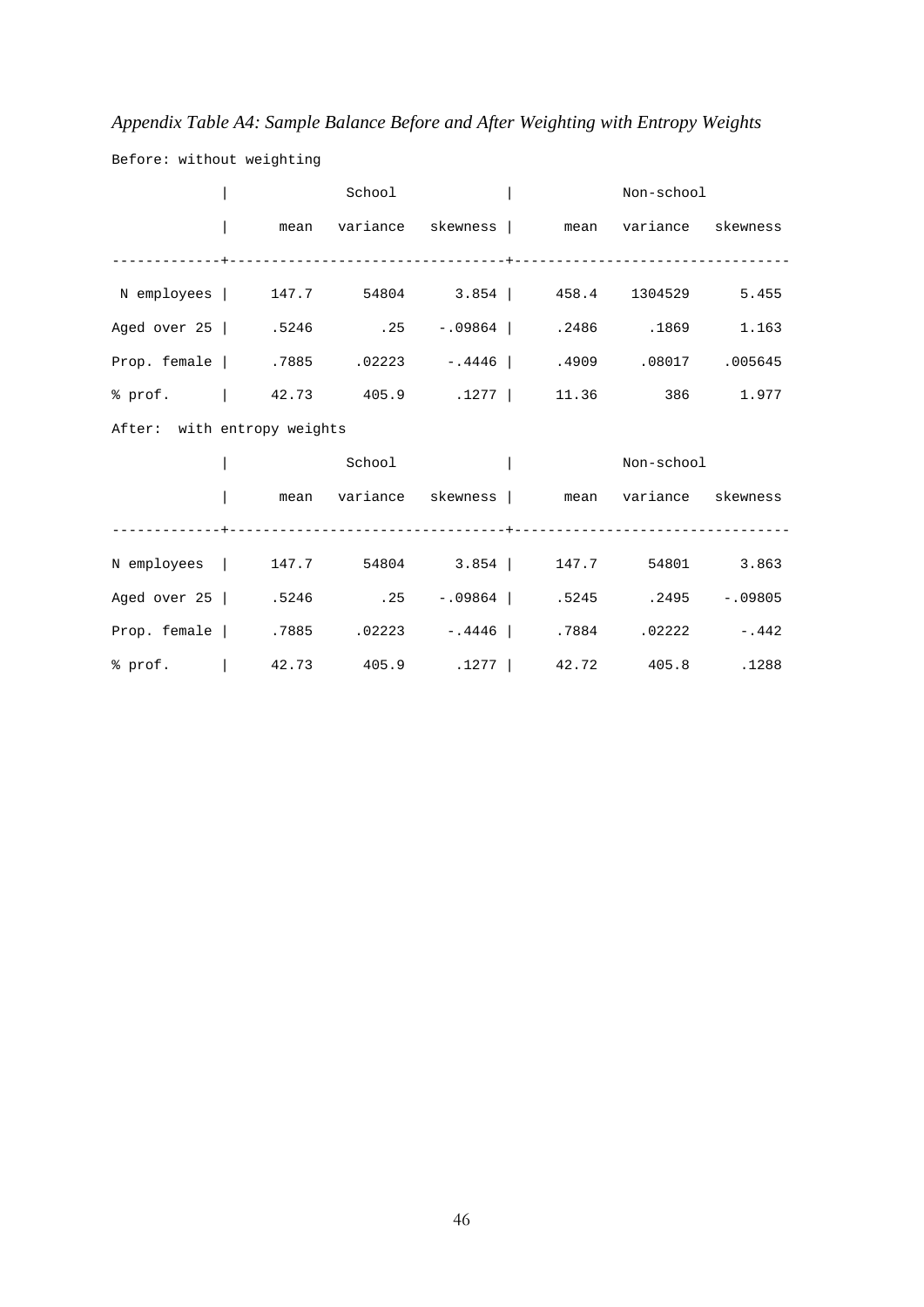**Appendix Figure A1: Workplace Performance Distribution for Schools and Non-School Workplaces**



**Appendix Figure A2: Change in Workplace Performance, 2004-2011**